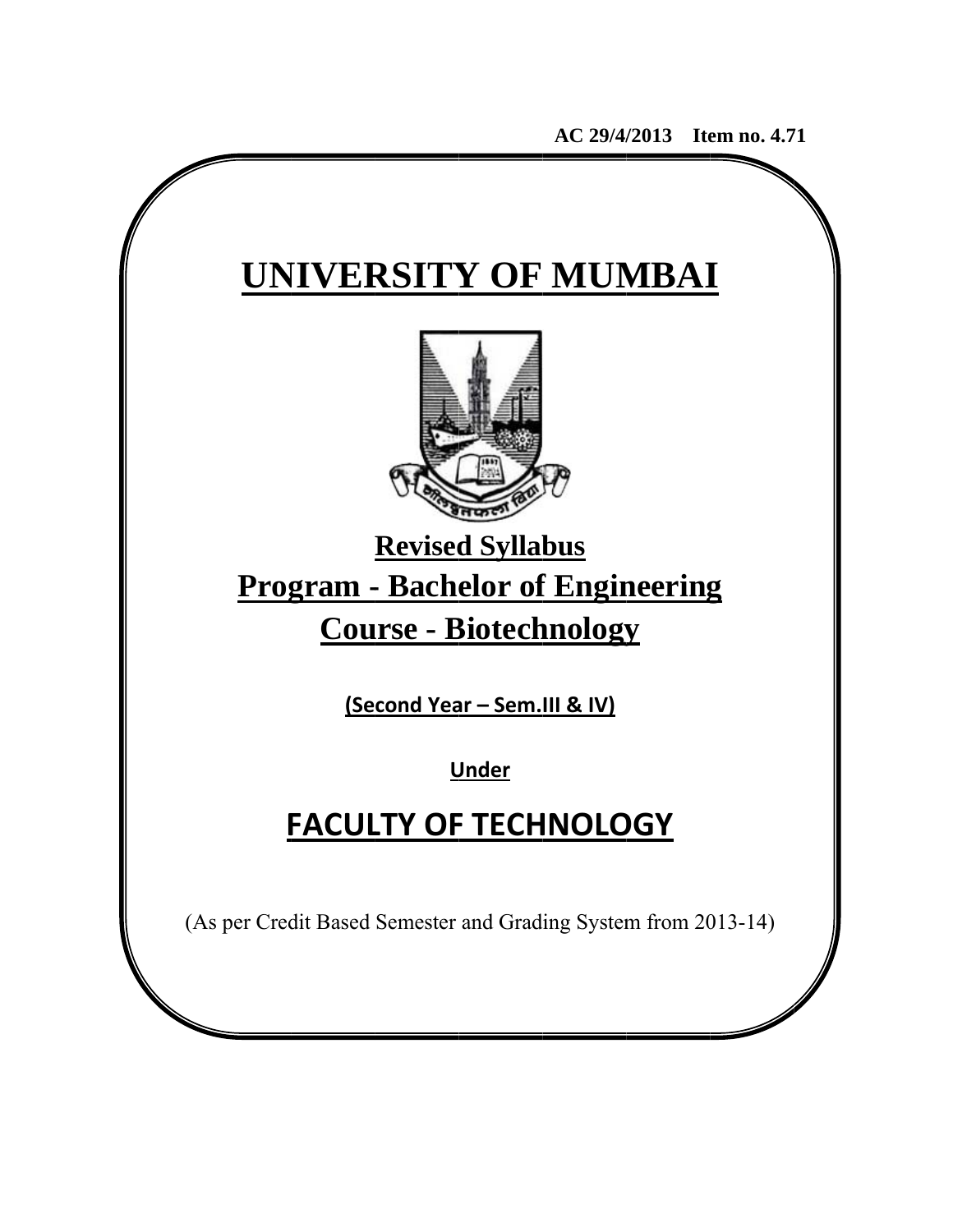### **From Dean's Desk:**

To meet the challenge of ensuring excellence in engineering education, the issue of quality needs to be addressed, debated and taken forward in a systematic manner. Accreditation is the principal means of quality assurance in higher education. The major emphasis of accreditation process is to measure the outcomes of the program that is being accredited. In line with this Faculty of Technology of University of Mumbai has taken a lead in incorporating philosophy of outcome based education in the process of curriculum development.

Faculty of Technology, University of Mumbai, in one of its meeting unanimously resolved that, each Board of Studies shall prepare some Program Educational Objectives (PEO's) and give freedom to affiliated Institutes to add few (PEO's) and course objectives and course outcomes to be clearly defined for each course, so that all faculty members in affiliated institutes understand the depth and approach of course to be taught, which will enhance learner's learning process. It was also resolved that, maximum senior faculty from colleges and experts from industry to be involved while revising the curriculum. I am happy to state that, each Board of studies has adhered to the resolutions passed by Faculty of Technology, and developed curriculum accordingly. In addition to outcome based education, semester based credit and grading system is also introduced to ensure quality of engineering education.

Semester based Credit and Grading system enables a much-required shift in focus from teachercentric to learner-centric education since the workload estimated is based on the investment of time in learning and not in teaching. It also focuses on continuous evaluation which will enhance the quality of education. University of Mumbai has taken a lead in implementing the system through its affiliated Institutes and Faculty of Technology has devised a transparent credit assignment policy and adopted ten points scale to grade learner's performance.Credit assignment for courses is based on 15 weeks teaching learning process, however content of courses is to be taught in 12-13 weeks and remaining 3- 2 weeks to be utilized for revision, guest lectures, coverage of content beyond syllabus etc.

Credit and grading based system was implemented for First Year of Engineering from the academic year 2012-2013. Subsequently this system will be carried forward for Second Year Engineering in the academic year 2013-2014, for Third Year and Final Year Engineering in the academic years 2014- 2015 and 2015-2016 respectively.

**Dr. S. K. Ukarande Dean, Faculty of Technology, Member - Management Council, Senate, Academic Council University of Mumbai, Mumbai**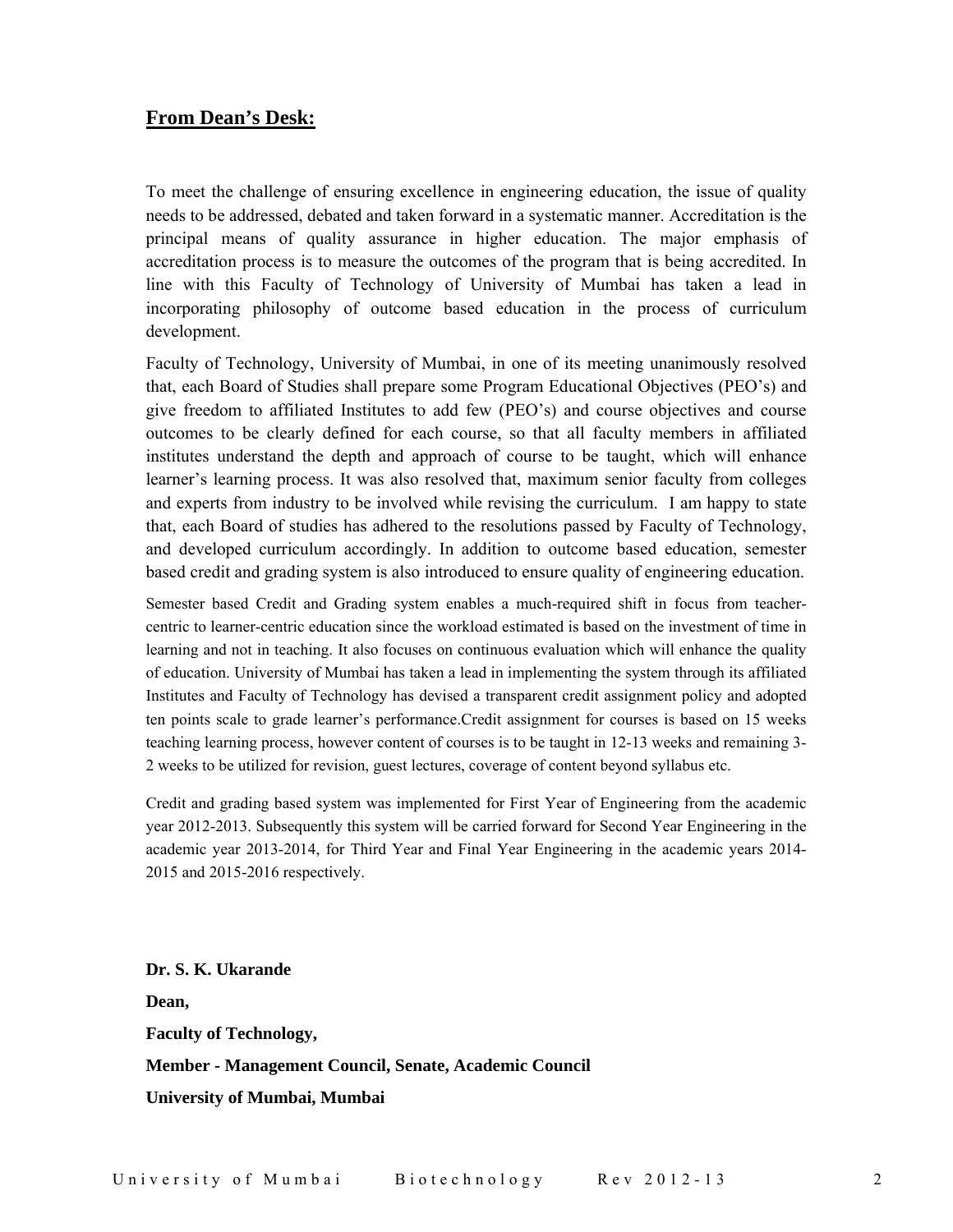#### **Preamble to the Revision of Syllabus in Biotechnology**

The onset of nineties brought about some paradigm shifts. One was in the sphere of market economics. Suddenly the Indian manufacturing sector started jostling for a place with international competition in the arena. The presence of International products at competitive rates and quality forced some small and medium scale units to close their operations. The larger industry players realized the importance of R&D and accordingly set up separate cells to optimize production and improve quality.

The second major impact was in the sphere of knowledge. With the advent of World Wide Web in the early nineties and its subsequent growth, the latest research trends have become accessible from drawing rooms across the globe. This acted as a positive feedback mechanism in increasing the pace of research in all fields including Chemical Engineering and Bio-technology. This was the motivation for an in depth analysis of what is actually required for today's technology. It is also important to take advantage of the freely available software to enhance the quality and quantity of material that can be covered in the class room.

With this scenario as the backdrop, the first meeting was conducted by Board of Studies in Chemical Engineering at Rizvi college of Engineering on 4th February 2013. It was attended by the various heads of departments of Biotechnology engineering as well as experts from industry.The program objectives and outcomes were thoroughly discussed in this meeting and the core structure of the syllabus was formulated. A second meeting was held in M.G.M College of Engineering on  $5<sup>th</sup>$  of March 2013 to decide the subject experts and syllabus for the subjects of semesters III and IV.Finally the Board of studies meeting was conducted on 20th April 2013 at the Fort campus of University of Mumbai, where the final structure and detailed syllabus of Semesters III and IV were approved.

#### **Dr. V. Ramesh**

**Chairman, Board of Studies in Chemical Engineering (Ad-hoc) University of Mumbai, Mumbai**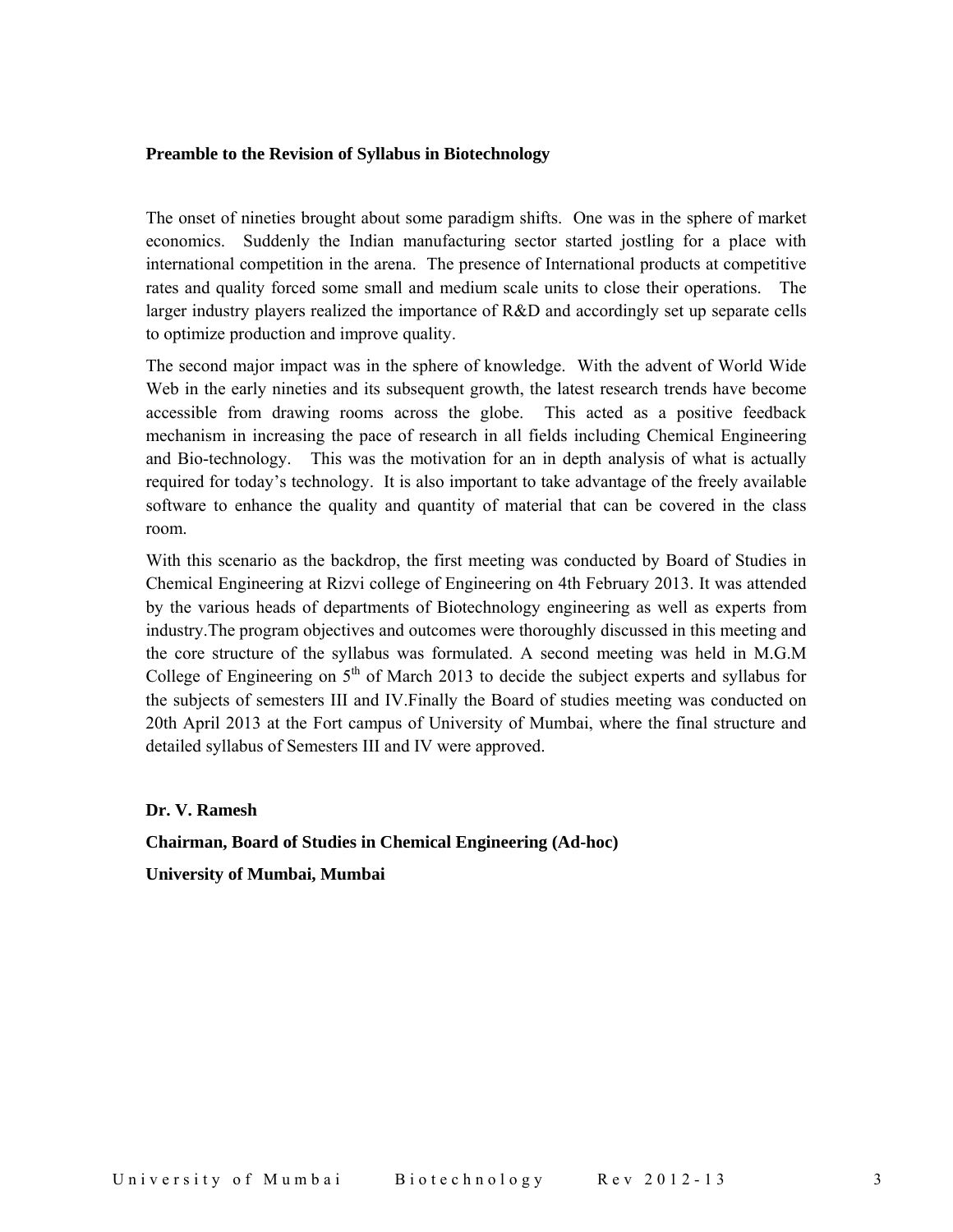# **UNIVERSITY OF MUMBAI SCHEME OF INSTRUCTION AND EXAMINATION S.E: SEMESTER-III**

| <b>Subject</b><br><b>Subject Name</b><br>Code |                                    |                                               | <b>Teaching Scheme</b><br>(Contact Students) |                |                | <b>Credits Assigned</b>   |                     |                |                          |                         |
|-----------------------------------------------|------------------------------------|-----------------------------------------------|----------------------------------------------|----------------|----------------|---------------------------|---------------------|----------------|--------------------------|-------------------------|
|                                               |                                    | <b>Theory</b>                                 |                                              | Pract.         | Tut.           | <b>Theory</b>             | Pract.              |                | Tut.                     | <b>Total</b>            |
| <b>BTC301</b>                                 | <b>Applied Mathematics-</b><br>Ш   |                                               | 3                                            |                | 1              | 3                         |                     |                | 1                        | 4                       |
| <b>BTC302</b>                                 | <b>Microbiology</b>                |                                               | $\overline{4}$                               |                | $-$            | 4                         | $-$                 |                | $\overline{\phantom{a}}$ | 4                       |
| <b>BTC303</b>                                 | <b>Cell Biology</b>                | $\overline{3}$                                |                                              | $-$            | $-$            | $\overline{3}$            | $-$                 |                | $-$                      | $\overline{\mathbf{3}}$ |
| <b>BTC304</b>                                 | <b>Biochemistry</b>                | $\overline{4}$                                |                                              | $-$            | $-$            | $\overline{\mathcal{L}}$  | $-$                 |                | $-$                      | $\overline{4}$          |
| <b>BTC305</b>                                 | <b>Unit Operations-I</b>           | $\overline{4}$                                |                                              | $-$            | $-$            | $\overline{\mathcal{L}}$  | $-$                 |                | $-$                      | $\overline{4}$          |
| <b>BTC306</b>                                 | <b>Process Calculations</b>        | 3                                             |                                              | $-$            | 1              | 3                         | $-$                 |                | $\mathbf{1}$             | $\overline{4}$          |
| <b>BTL307</b>                                 | <b>Microbiology Lab</b>            | $-$                                           |                                              | $\overline{4}$ | $-$            | $-$                       | $\overline{2}$      |                | $-$                      | $\overline{2}$          |
| <b>BTL308</b>                                 | <b>Biochemistry Lab</b>            | $-$                                           |                                              | 3              | $-$            | $-$                       | 1.5                 |                | $-$                      | 1.5                     |
| <b>BTL309</b>                                 | <b>Unit Operations-I Lab</b>       | $\overline{a}$                                |                                              | 3              | $-$            | $-$                       | 1.5                 |                | $-$                      | 1.5                     |
|                                               | <b>Total</b>                       | 21                                            |                                              | 10             | $\overline{2}$ | 21                        | 5<br>$\overline{2}$ |                | 28                       |                         |
|                                               |                                    |                                               |                                              |                |                | <b>Examination Scheme</b> |                     |                |                          |                         |
|                                               |                                    |                                               | <b>Theory</b>                                |                |                |                           |                     |                |                          |                         |
| <b>Subject</b>                                | <b>Subject Name</b>                |                                               | <b>Internal Assessment</b>                   |                | End<br>Sem.    | Exam.                     | <b>Term</b>         |                | Oral                     |                         |
| Code                                          |                                    |                                               |                                              |                | Exam.          | <b>Duration</b>           | Work                | Pract.         |                          | <b>Total</b>            |
|                                               |                                    | Test1                                         | Test 2                                       | Avg.           |                | (in Hrs)                  |                     |                |                          |                         |
| <b>BTC301</b>                                 | <b>Applied Mathematics-</b><br>III | 20                                            | 20                                           | 20             | 80             | 03                        | 25                  | $-$            | $-$                      | 125                     |
| <b>BTC302</b>                                 | <b>Microbiology</b>                | 20                                            | 20                                           | 20             | 80             | 03                        | --                  | $-$            | $-$                      | 100                     |
| <b>BTC303</b>                                 | <b>Cell Biology</b>                | 20                                            | 20                                           | 20             | 80             | 03                        | 25                  | $-$            | $-$                      | 125                     |
| <b>BTC304</b>                                 | <b>Biochemistry</b>                | 20                                            | 20                                           | 20             | 80             | 03                        |                     | --             | --                       | 100                     |
| <b>BTC305</b>                                 | <b>Unit Operations-I</b>           | 20                                            | 20                                           | 20             | 80             | 03                        | 25                  | $\overline{a}$ | $-$                      | 125                     |
| <b>BTC306</b>                                 | <b>Process Calculations</b>        | 20                                            | 20                                           | 20             | 80             | 03                        | 25                  | --             | --                       | 125                     |
| <b>BTL307</b>                                 | <b>Microbiology Lab</b>            | $-$                                           | $\overline{\phantom{a}}$                     | $-$            | $-$            | $-$                       | --                  | 25             | $-$                      | 25                      |
| <b>BTL308</b>                                 | <b>Biochemistry Lab</b>            | $-$                                           | $-$                                          | $-$            | --             | $-$                       | $-$                 | 25             | $\overline{a}$           | 25                      |
| <b>BTL309</b>                                 | <b>Unit Operations-I Lab</b>       | $\mathord{\hspace{1pt}\text{--}\hspace{1pt}}$ | $-$                                          | $-$            | $-$            | $\overline{\phantom{a}}$  | --                  | $-$            | $-$                      | $-$                     |
|                                               | <b>Total</b>                       |                                               | --                                           | 120            | 480            | $-$                       | 100                 | 50             | --                       | 750                     |

**Student Contact Hrs Per week: 33**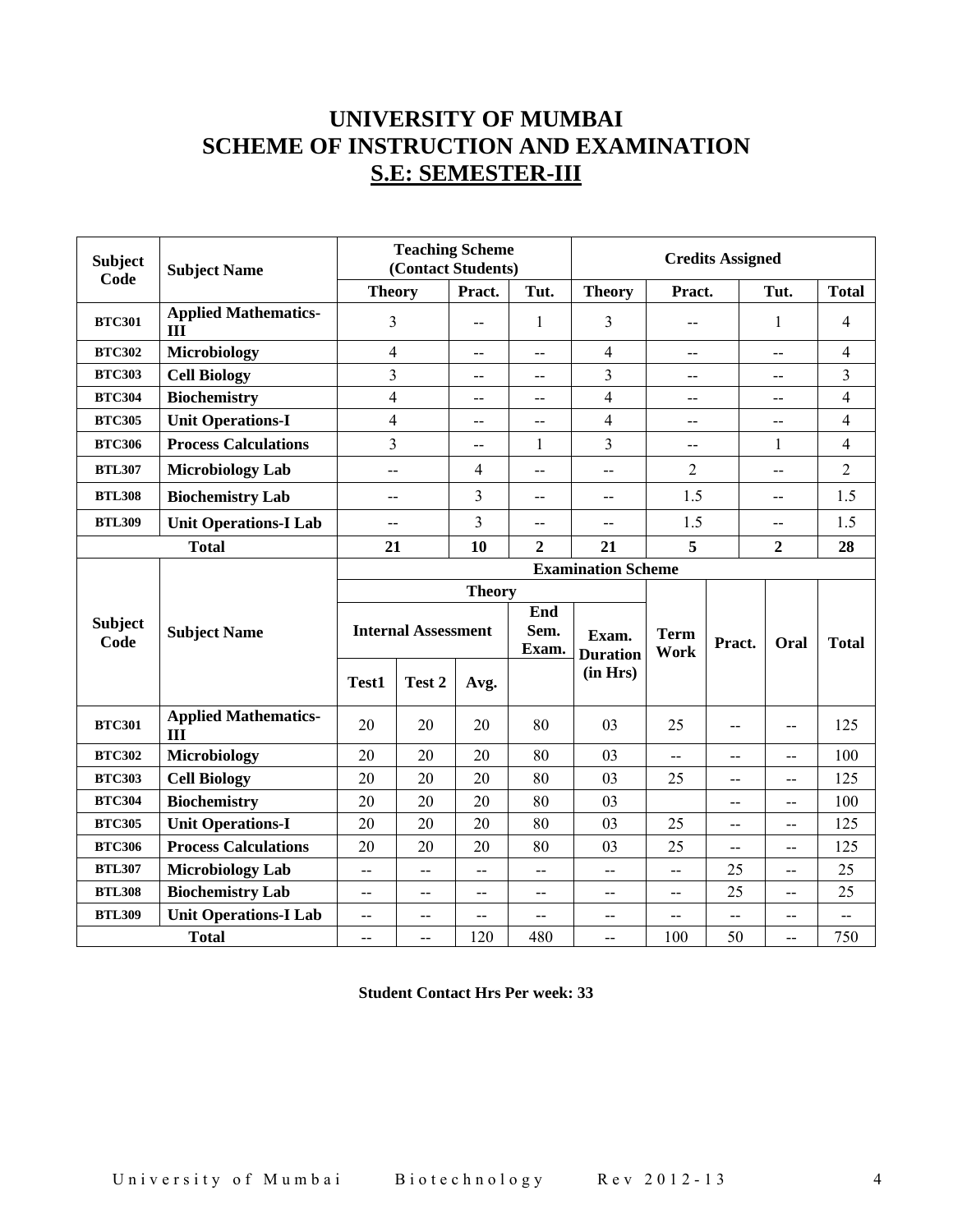# **UNIVERSITY OF MUMBAI SCHEME OF INSTRUCTION AND EXAMINATION S.E: SEMESTER-IV**

| <b>Subject</b><br><b>Subject Name</b><br>Code |                                                          |                            | <b>Teaching Scheme</b><br>(Contact Students) |                          |                                   | <b>Credits Assigned</b>     |                                  |                |                          |                |
|-----------------------------------------------|----------------------------------------------------------|----------------------------|----------------------------------------------|--------------------------|-----------------------------------|-----------------------------|----------------------------------|----------------|--------------------------|----------------|
|                                               |                                                          | <b>Theory</b>              |                                              | Pract.                   | Tut.                              | <b>Theory</b>               | Pract.                           | Tut.           |                          | <b>Total</b>   |
| <b>BTC401</b>                                 | <b>Applied Mathematics-IV</b>                            | 3                          |                                              | $\overline{a}$           | 1                                 | 3                           | $-$                              | 1              |                          | 4              |
| <b>BTC402</b>                                 | <b>Molecular Genetics</b>                                | $\overline{3}$             |                                              | $\overline{\phantom{a}}$ | 1                                 | $\overline{\mathbf{3}}$     | $\overline{a}$                   | $\mathbf{1}$   |                          | 4              |
| <b>BTC403</b>                                 | <b>Fermentation</b><br><b>Technology</b>                 | 4                          |                                              | $-$                      | --                                | 4                           | $\overline{\phantom{a}}$         | --             |                          | $\overline{4}$ |
| <b>BTC404</b>                                 | <b>Analytical Methods in</b><br><b>Biotechnology</b>     | 4                          |                                              | $-$                      | $-$                               | $\overline{4}$              | $-$                              | $-$            |                          | $\overline{4}$ |
| <b>BTC405</b>                                 | <b>Immunology</b> and<br>Immunotechnology                | 4                          |                                              | $-$                      | $-$                               | $\overline{4}$              | $\overline{a}$                   | --             |                          | $\overline{4}$ |
| <b>BTC406</b>                                 | <b>Unit Operations-II</b>                                | 4                          |                                              | $-$                      | $-$                               | 4                           | $\overline{\phantom{a}}$         | $-$            |                          | 4              |
| <b>BTL407</b>                                 | <b>Fermentation</b><br><b>Technology Lab</b>             | --                         |                                              | 4                        | --                                | $-$                         | $\overline{2}$                   | --             |                          | $\overline{2}$ |
| <b>BTL408</b>                                 | <b>Analytical Methods in</b><br><b>Biotechnology Lab</b> |                            |                                              | 3                        | --                                | --                          | 1.5                              | $-$            |                          | 1.5            |
| <b>BTL409</b>                                 | <b>Unit Operations-II Lab</b>                            | $-$                        |                                              | 3                        | --                                | $\overline{a}$              | 1.5                              | --             |                          | 1.5            |
|                                               | <b>Total</b>                                             |                            |                                              | 10                       | $\overline{2}$<br>$\overline{22}$ |                             | $\overline{5}$<br>$\overline{2}$ |                | 29                       |                |
|                                               |                                                          | <b>Examination Scheme</b>  |                                              |                          |                                   |                             |                                  |                |                          |                |
| <b>Subject</b>                                |                                                          | <b>Theory Marks</b>        |                                              |                          |                                   |                             |                                  |                |                          |                |
| Code                                          | <b>Subject Name</b>                                      | <b>Internal Assessment</b> |                                              |                          | End                               | Exam.                       | <b>Term</b>                      | Pract.         | Oral                     | <b>Total</b>   |
|                                               |                                                          | Test1                      | Test 2                                       | Avg.                     | Sem.<br>Exam.                     | <b>Duration</b><br>(in Hrs) | Work                             |                |                          |                |
| <b>BTC401</b>                                 | <b>Applied Mathematics-IV</b>                            | 20                         | 20                                           |                          |                                   |                             |                                  |                |                          |                |
| <b>BTC402</b>                                 | <b>Molecular Genetics</b>                                | $\overline{20}$            |                                              | 20                       | 80                                | 03                          | 25                               | $\overline{a}$ | $-$                      | 125            |
| <b>BTC403</b>                                 |                                                          |                            | 20                                           | 20                       | 80                                | 03                          | 25                               | $-$            | $-$                      | 125            |
|                                               | <b>Fermentation</b><br><b>Technology</b>                 | 20                         | 20                                           | 20                       | 80                                | 03                          | $\overline{\phantom{a}}$         | $-$            | $-$                      | 100            |
| <b>BTC404</b>                                 | <b>Analytical Methods in</b><br><b>Biotechnology</b>     | 20                         | 20                                           | 20                       | 80                                | 03                          | $\overline{\phantom{a}}$         | $-$            | $-$                      | 100            |
| <b>BTC405</b>                                 | <b>Immunology</b> and<br>Immunotechnology                | 20                         | 20                                           | 20                       | 80                                | 03                          | 25                               | $-$            | $\overline{\phantom{m}}$ | 125            |
| <b>BTC406</b>                                 | <b>Unit Operations-II</b>                                | 20                         | 20                                           | 20                       | 80                                | 03                          | 25                               | $\overline{a}$ | $-$                      | 125            |
| <b>BTL407</b>                                 | <b>Fermentation</b><br><b>Technology Lab</b>             | $-$                        | $-$                                          | $-$                      | $-$                               | $-$                         | $-$                              | 25             | $-$                      | 25             |
| <b>BTL408</b>                                 | <b>Analytical Methods in</b><br><b>Biotechnology Lab</b> | $\overline{\phantom{m}}$   | --                                           | --                       | --                                | --                          | --                               | 25             | --                       | 25             |
| <b>BTL409</b>                                 | <b>Unit Operations-II Lab</b>                            | $\overline{\phantom{m}}$   | --                                           | --                       | --                                | $ -$                        | $\overline{\phantom{a}}$         | $-$            | $ -$                     | --             |

**Student Contact Hrs Per week: 34**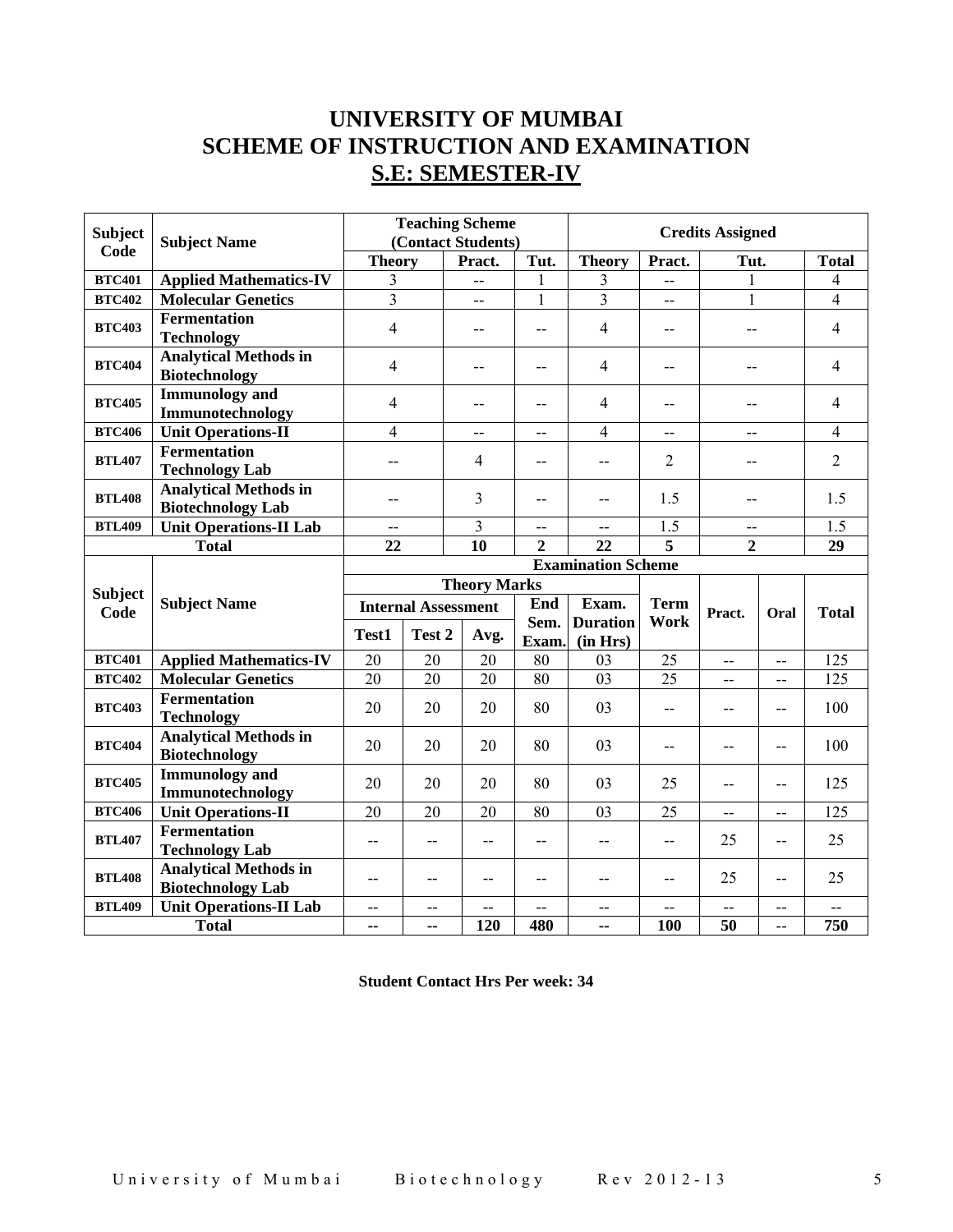## **General Guidelines**

### **Tutorials:**

- The number of tutorial batches can be decided based on facilities available in the institution.
- Tutorials can be creative assignments in the form of models, charts, projects, etc.

### **Term Work:**

- **Term work will be an evaluation of the tutorial work done over the entire semester.**
- It is suggested that each tutorial be graded immediately and an average be taken at the end.
- A minimum of ten tutorials will form the basis for final evaluation.

### **Theory Examination:**

- In general all theory examinations will be of 3 hours duration.
- Question paper will comprise of total six questions, each of 20 Marks.
- Only four questions need to be solved.
- Question one will be compulsory and based on maximum part of the syllabus.

**Note:** In question paper, weightage of each module will be proportional to number of respective lecture hours as mentioned in the syllabus as far as possible.

### **Practical Examination:**

- Duration for practical examination would be the same as assigned to the respective lab per week.
- A student becomes eligible for Practical Examination after completing 8 experiments out of 10 experiments in a Lab Course.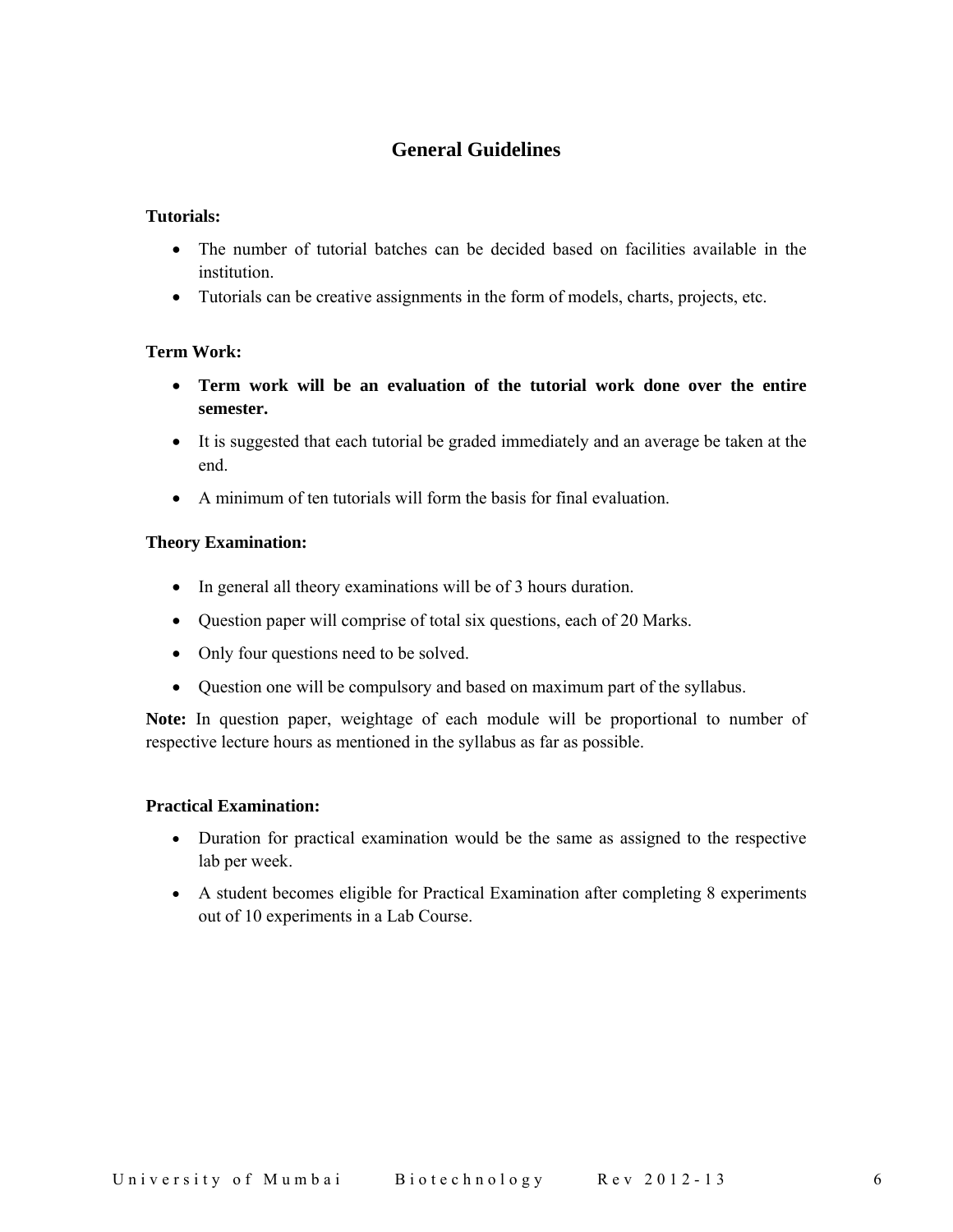### **Project & Seminar Guidelines**

- Project Groups: Students can form groups with minimum 2 (Two) and not more than 3 (Three)
- The load for projects may be calculated proportional to the number of groups, not exceeding two hours per week.
- Each teacher should have ideally a maximum of three groups and only in exceptional cases four groups can be allotted to the faculty.
- Seminar topics will be the consensus of the project guide and the students. Each student will work on a unique topic.
- The load for seminar will be calculated as one hour per week irrespective of the number of students
- Students should spend considerable time in applying all the concepts studied, into the project. Hence, eight hours each were allotted in Project A, B and three hours for Seminar to the students.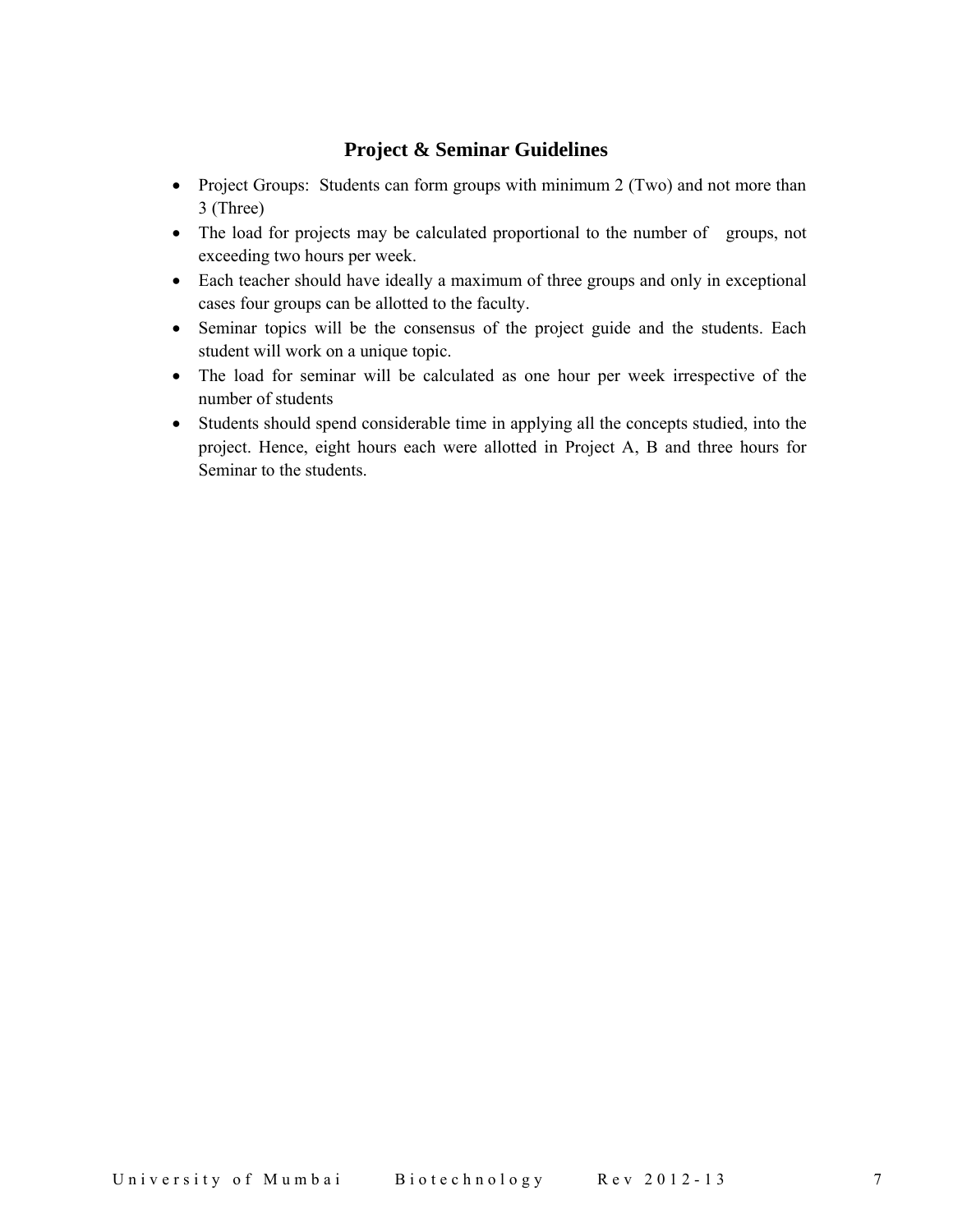## **ANNEXURE -I Program Structure for S.E. Biotechnology Mumbai University**

| <b>Subject</b> | <b>Subject Name</b><br>Code        |                | <b>Teaching Scheme</b><br>(Contact Students) |                   |                          | <b>Credits Assigned</b>     |                          |        |                          |                         |
|----------------|------------------------------------|----------------|----------------------------------------------|-------------------|--------------------------|-----------------------------|--------------------------|--------|--------------------------|-------------------------|
|                |                                    |                | <b>Theory</b>                                | Pract.            | Tut.                     | <b>Theory</b>               | Pract.                   |        | Tut.                     | <b>Total</b>            |
| <b>BTC301</b>  | <b>Applied Mathematics-</b><br>Ш   | 3              |                                              | --                | $\mathbf{1}$             | 3                           | --                       |        | 1                        | 4                       |
| <b>BTC302</b>  | <b>Microbiology</b>                |                | $\overline{4}$                               |                   | $- -$                    | $\overline{4}$              | --                       |        | $-$                      | $\overline{4}$          |
| <b>BTC303</b>  | <b>Cell Biology</b>                | $\overline{3}$ |                                              | $-$               | $-$                      | $\overline{3}$              | $-$                      |        | $-$                      | 3                       |
| <b>BTC304</b>  | <b>Biochemistry</b>                | $\overline{4}$ |                                              | $-$               | --                       | $\overline{4}$              | $-$                      |        | $-$                      | $\overline{\mathbf{4}}$ |
| <b>BTC305</b>  | <b>Unit Operations-I</b>           | $\overline{4}$ |                                              | $-$               | --                       | $\overline{4}$              | $-$                      |        | $-$                      | $\overline{\mathbf{4}}$ |
| <b>BTC306</b>  | <b>Process Calculations</b>        | 3              |                                              | $-$               | $\mathbf{1}$             | 3                           | --                       |        | $\mathbf{1}$             | $\overline{4}$          |
| <b>BTL307</b>  | <b>Microbiology Lab</b>            | $-$            |                                              | $\overline{4}$    | $\overline{a}$           | $-$                         | $\overline{2}$           |        | $-$                      | $\overline{2}$          |
| <b>BTL308</b>  | <b>Biochemistry Lab</b>            | $-$            |                                              | 3                 | $-$                      | $-$                         | 1.5                      |        | $-$                      | 1.5                     |
| <b>BTL309</b>  | <b>Unit Operations-I Lab</b>       | $-$            |                                              | 3                 | $-$                      | $-$                         | 1.5                      |        | $-$                      | 1.5                     |
|                | <b>Total</b>                       | 21             |                                              | 10                | $\overline{2}$           | 21                          | 5<br>$\boldsymbol{2}$    |        | 28                       |                         |
|                |                                    |                |                                              |                   |                          | <b>Examination Scheme</b>   |                          |        |                          |                         |
|                |                                    | <b>Theory</b>  |                                              |                   |                          |                             |                          |        |                          |                         |
| <b>Subject</b> |                                    |                |                                              |                   | End                      |                             |                          |        |                          |                         |
| Code           | <b>Subject Name</b>                |                | <b>Internal Assessment</b>                   |                   | Sem.<br>Exam.            | Exam.                       | <b>Term</b>              | Pract. | Oral                     | <b>Total</b>            |
|                |                                    |                |                                              |                   |                          | <b>Duration</b><br>(in Hrs) | Work                     |        |                          |                         |
|                |                                    | Test1          | Test 2                                       | Avg.              |                          |                             |                          |        |                          |                         |
| <b>BTC301</b>  | <b>Applied Mathematics-</b><br>III | 20             | 20                                           | 20                | 80                       | 03                          | 25                       | --     | $\overline{\phantom{m}}$ | 125                     |
| <b>BTC302</b>  | <b>Microbiology</b>                | 20             | 20                                           | 20                | 80                       | 03                          | $-$                      | $-$    | $- -$                    | 100                     |
| <b>BTC303</b>  | <b>Cell Biology</b>                | 20             | 20                                           | 20                | 80                       | 03                          | 25                       | $-$    | $-$                      | 125                     |
| <b>BTC304</b>  | <b>Biochemistry</b>                | 20             | 20                                           | 20                | 80                       | 03                          |                          | $-$    | $-$                      | 100                     |
| <b>BTC305</b>  | <b>Unit Operations-I</b>           | 20             | 20                                           | 20                | 80                       | 03                          | 25                       | $-$    | --                       | 125                     |
| <b>BTC306</b>  | <b>Process Calculations</b>        | 20             | 20                                           | 20                | 80                       | 03                          | 25                       | $-$    | $-$                      | 125                     |
| <b>BTL307</b>  | <b>Microbiology Lab</b>            | --             | $-$                                          | $\qquad \qquad -$ | $\overline{\phantom{a}}$ | --                          | --                       | 25     | $\overline{\phantom{m}}$ | 25                      |
| <b>BTL308</b>  | <b>Biochemistry Lab</b>            | $-$            | $-$                                          | $-$               | $-$                      | $-$                         | $-$                      | 25     | $-$                      | 25                      |
| <b>BTL309</b>  | <b>Unit Operations-I Lab</b>       | $-$            | --                                           | $-$               | $\overline{a}$           | $-$                         | $\overline{\phantom{a}}$ | --     | --                       | $\overline{a}$          |
|                | <b>Total</b>                       | $-$            | --                                           | 120               | 480                      | $-$                         | 100                      | 50     | --                       | 750                     |

## **Semester III**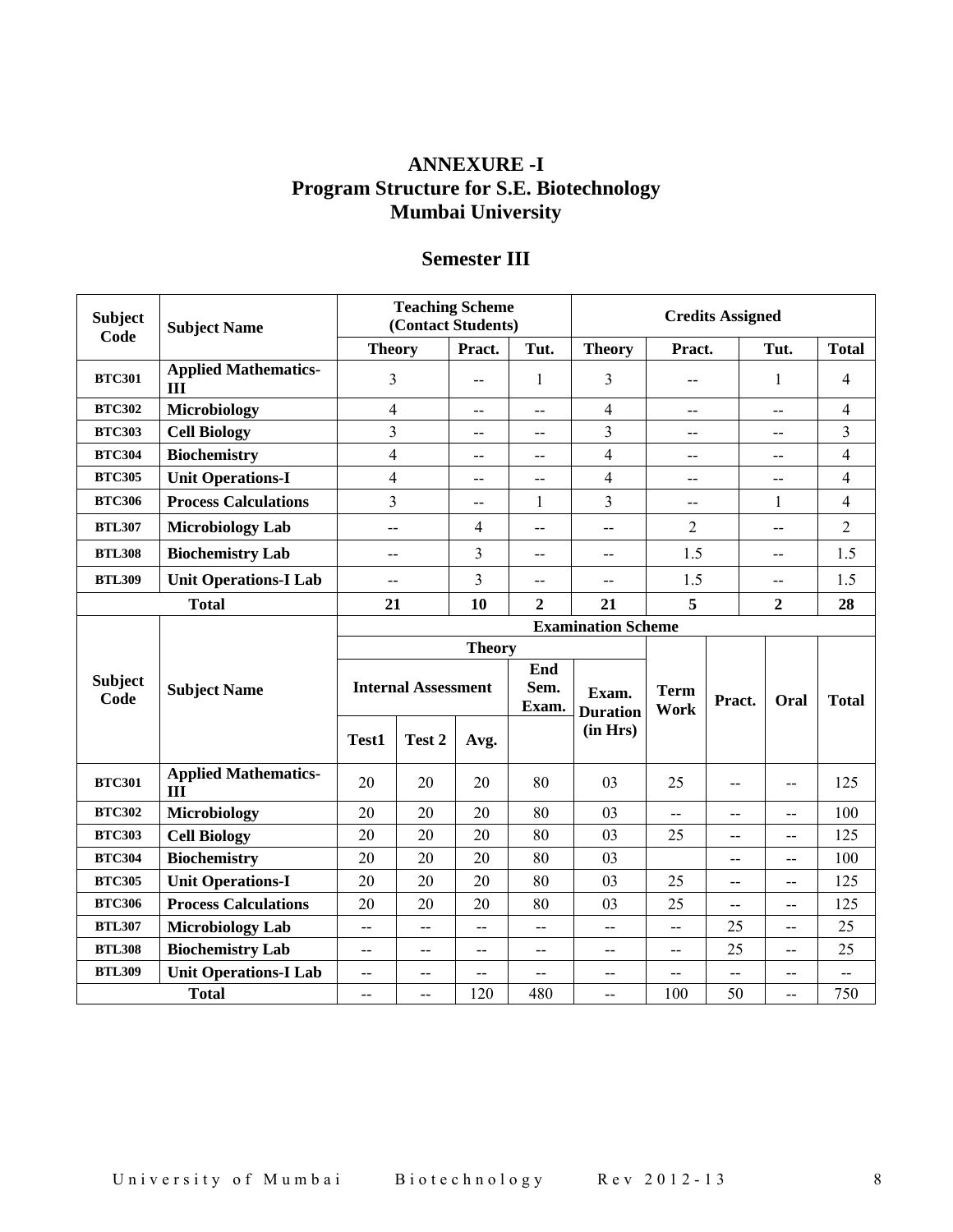| <b>Course Code</b> | <b>Course/Subject Name</b>     | <b>Credits</b> |
|--------------------|--------------------------------|----------------|
| <b>BTC301</b>      | <b>Applied Mathematics III</b> |                |

### **Pre-requisites**:

Basics of complex numbers: modulus, argument; equation of a circle, roots of unity, Euler's formula; hyperbolic functions; matrices: symmetric, orthogonal and unitary matrices, rank, normal form, solutions of systems of linear equations; basics of LPP: graphical method; calculus: partial derivatives, Hessian, maxima/minima of functions of 1 and 2 real variables.

### **Course Objectives:**

- To introduce students to the basic methods of Laplace transforms.
- Laplace transforms and inverse Laplace transforms of all the standard functions.
- To enable students to solve initial value ODE problems using L-transforms.
- To study eigenvalues and eigenspaces of matrices.
- Orthogonal and congruent reduction of quadratic forms.
- Complex analysis: C-R equations, Milne-Thomson method.
- Bilinear transformations and cross-ratios
- Introduction to statistics.
- Lagrange multiplier method for 2 and 3 variables with no more than two constraints.
- To introduce the basics of optimization using Kuhn-Tucker conditions.

### **Course outcomes:**

- The student will be able to solve initial value ODE problems.
- The student will have a good understanding of real and complex analysis.
- The student will have a thorough grounding in matrix algebra.
- The student will be ready for any further courses on optimization.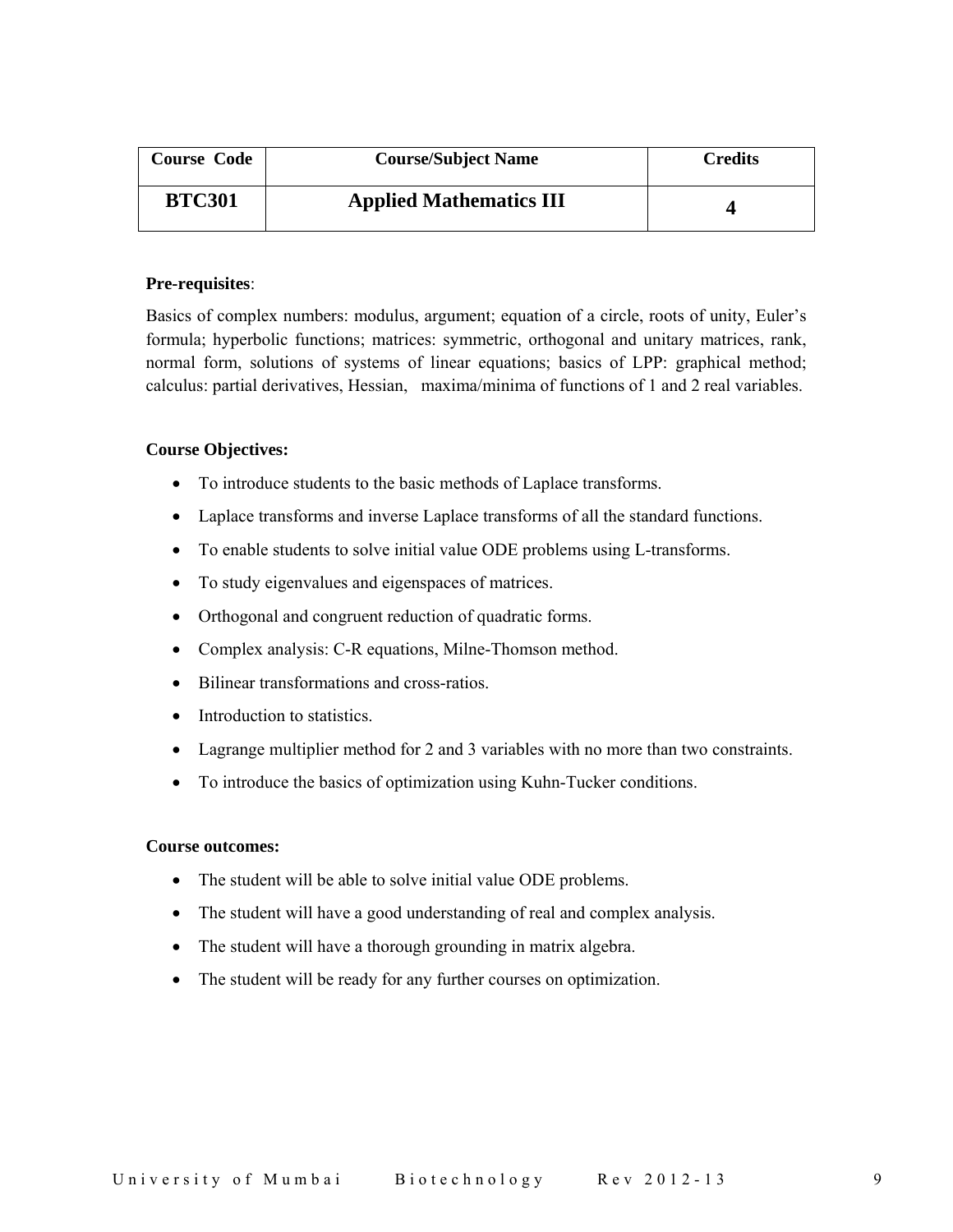| <b>Module</b> | <b>Contents</b>                                                                                                                                                                                                                                                                                                                                                                                             | No. of Hrs. |
|---------------|-------------------------------------------------------------------------------------------------------------------------------------------------------------------------------------------------------------------------------------------------------------------------------------------------------------------------------------------------------------------------------------------------------------|-------------|
| 01            | The Laplace transform: Definition and properties (without proofs); all<br>standard transform methods for elementary functions including hyperbolic<br>functions; Heaviside unit step function, Dirac delta function; the error<br>function; evaluation of integrals using Laplace transforms; inverse Laplace<br>transforms using partial fractions and $H(t-a)$ ; convolution (no proof).                  | 07          |
| 02            | Matrices: Eigenvalues and eigenspaces of 2x2 and 3x3 matrices; existence<br>of a basis and finding the dimension of the eigenspace (no proofs); non-<br>diagonalisable matrices; minimal polynomial; Cayley - Hamilton theorem<br>(no proof); quadratic forms; orthogonal and congruent reduction of a<br>quadratic form in 2 or 3 variables; rank, index, signature; definite and<br>indefinite forms.     | 07          |
| 03            | Complex analysis: Cauchy-Riemann equations (only in Cartesian co-<br>ordinates) for an analytic function (no proof); harmonic function; Laplace's<br>equation; harmonic conjugates and orthogonal trajectories (Cartesian co-<br>ordinates); to find $f(z)$ when $u+v$ or $u - v$ are given; Milne-Thomson method;<br>cross-ratio (no proofs); conformal mappings; images of straight lines and<br>circles. | 07          |
| 04            | Complex Integration Cauchy's integral formula; poles and residues;<br>Cauchy's residue theorem; applications to evaluate real integrals of<br>trigonometric functions; integrals in the upper half plane; the argument<br>principle.                                                                                                                                                                        | 06          |
| 05            | Statistics: (No theory questions expected in this module) Mean, median,<br>variance, standard deviation; binomial, Poisson and normal distributions;<br>correlation and regression between 2 variables.                                                                                                                                                                                                     | 05          |
| 06            | Optimization (No theory)<br>Non-linear programming: Lagrange multiplier method for 2 or 3 variables<br>with at most 2 constraints; conditions on the Hessian matrix (no proof);<br>Kuhn-Tucker conditions with at most 2 constraints.                                                                                                                                                                       | 07          |

- Mathematical Methods in Chemical Engineering, V.G. Jenson and G.V. Jeffreys, Academic Press, 1970
- Laplace transforms, Murray Spiegel, Schaum's Outline Series, 1974
- Complex variables, Murray Spiegel, Schaum's Outline Series, 1964
- Linear Algebra, Murray Spiegel, Schaum's Outline Series, 1964
- Probability and Statistics: Murray R. Spiegel, Schaum's Outline Series, 1965
- Advanced Engineering Mathematics by *Erwin Kreyszig*,  $9^{TH}$  Edition, Wiley India.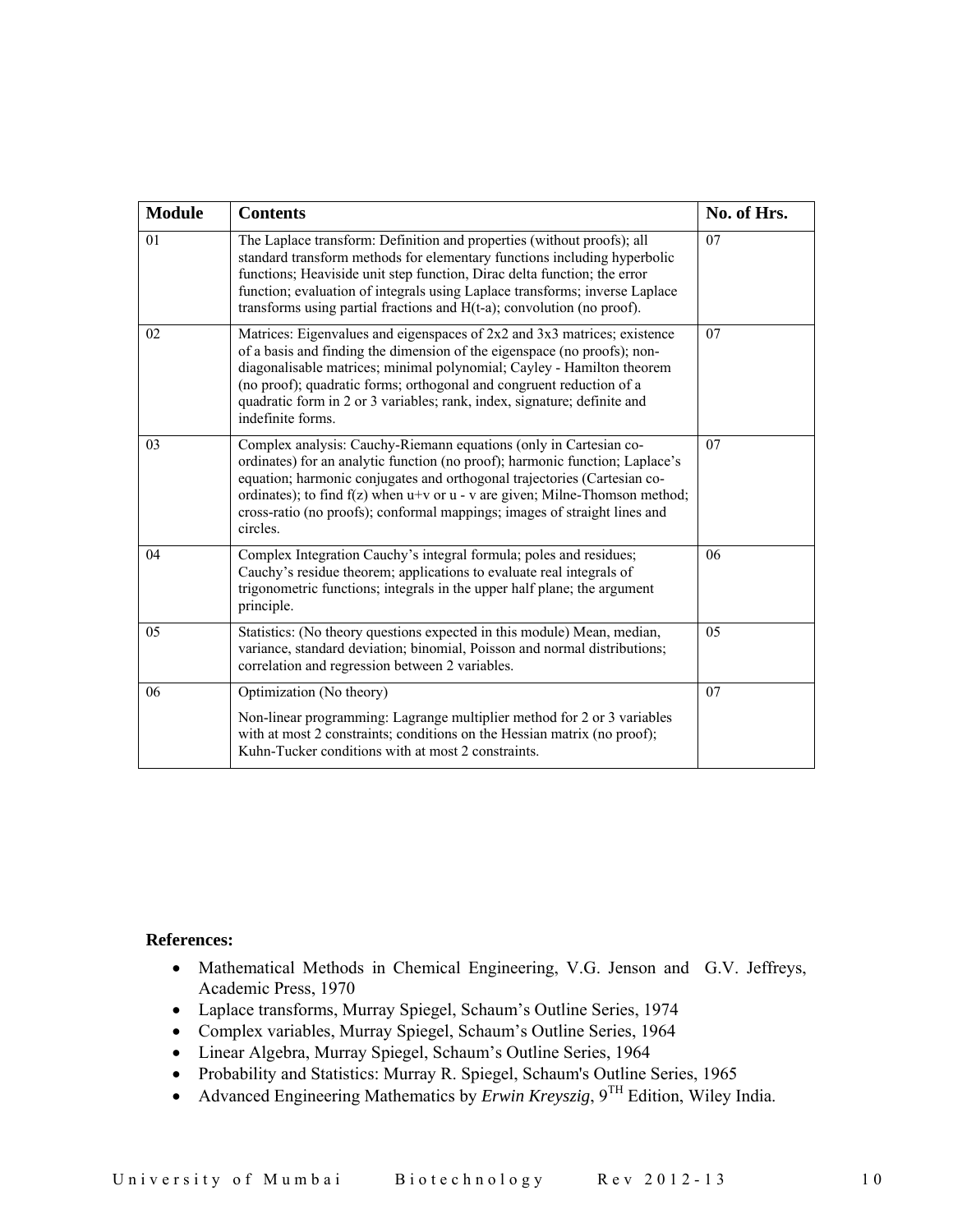| <b>Course Code</b> | <b>Course/Subject Name</b> | <b>Credits</b> |
|--------------------|----------------------------|----------------|
| <b>BTC302</b>      | Microbiology               |                |

### **Prerequisites:**

Basic Knowledge of Living Cells

### **Course Objectives:**

- The course aims to develop skills of the Students in the area of Microbiology particularly to identify microbes, their structure, their metabolism and their industrial applications.
- They will study various sterilization techniques and their effects.
- This will be a prerequisite for all courses offered in Bioprocess Technology

### **Course outcomes:**

- Students will be able to carry out various microbiological techniques like staining and isolation very well.
- They would be able to identify microbes.
- They would have detailed knowledge of various sterilization techniques, which would be useful for other courses

| <b>Module</b> | <b>Contents</b>                                                                                                                                                                                                                                                                                                                                                                                                               | No. of<br>Hrs. |
|---------------|-------------------------------------------------------------------------------------------------------------------------------------------------------------------------------------------------------------------------------------------------------------------------------------------------------------------------------------------------------------------------------------------------------------------------------|----------------|
| 01            | <b>History and Scope of Industrial Microbiology:</b><br>Introduction: Discovery of Microbial world<br>The experiments of Pasteur; The discovery of Anaerobic Life<br>Physiological significance of Fermentation; Pasteur and Fermentation<br>The Era of discovery of Antibiotics; Growth of Industrial fermentation                                                                                                           | 07             |
| 02            | <b>Classification of Micro organisms</b><br>Types and general characteristics of microorganisms: 1) Bacteria-<br>$\bullet$<br>Archaebacteria, Actinomycetes, Rickettsia, Mycoplasma, Chlamydia 2)<br>Fungi – Molds and yeasts 3) Algae 4) Protozoa 5) Viruses<br>The classification of bacteria Species: The unit of classification, New<br>$\bullet$<br>approaches to bacterial taxonomy, Bacterial taxonomy the problems of | 08             |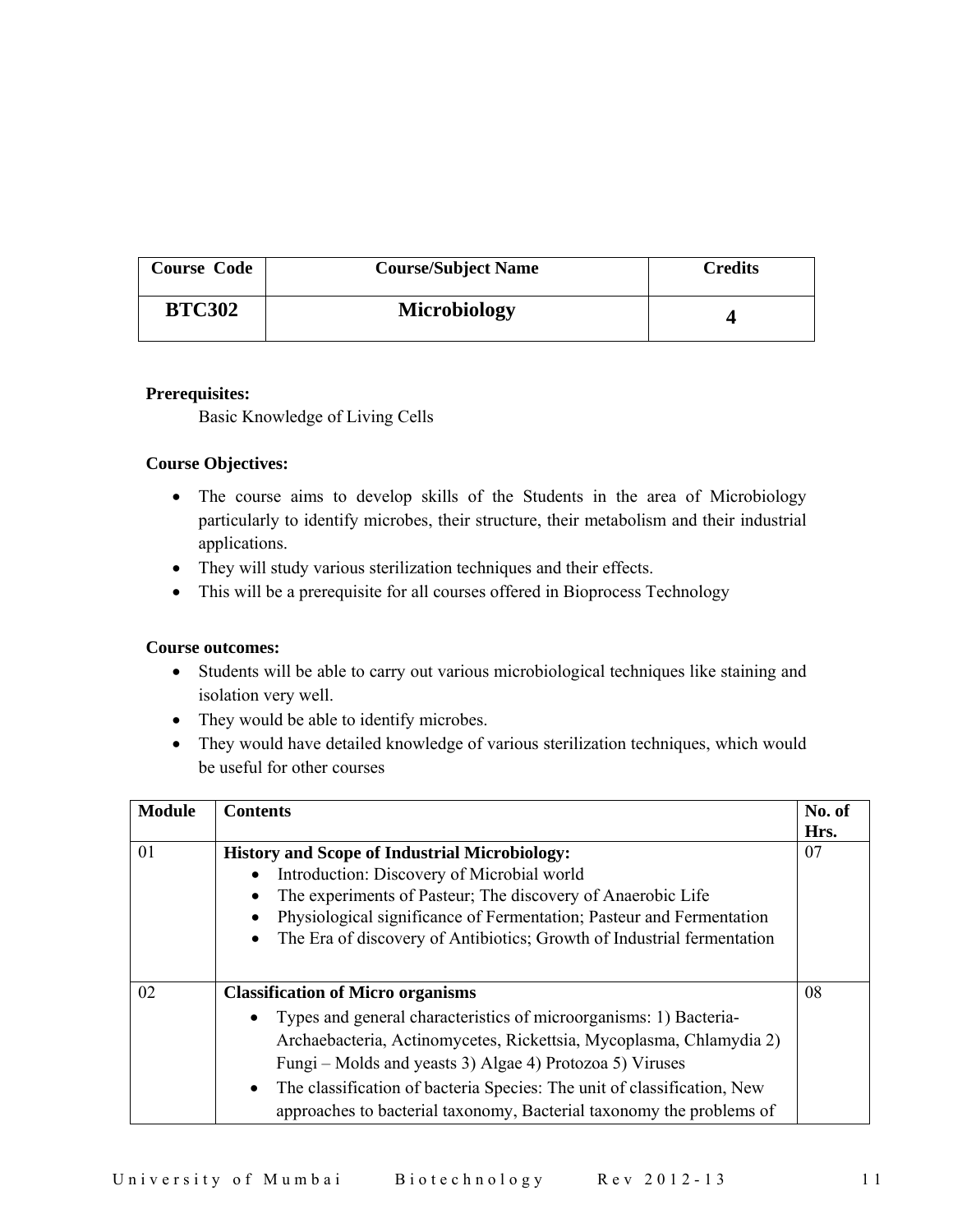|    | taxonomic arrangements, Bacterial phylogeny.                                                                                                     |    |
|----|--------------------------------------------------------------------------------------------------------------------------------------------------|----|
|    | Aerobic and Anaerobic cultures                                                                                                                   |    |
|    | <b>Microbial Pathogenesis</b>                                                                                                                    |    |
|    | Epidemiology of infectious diseases, Bacterial, Fungal, Protozoal, Viral<br>Diseases;                                                            |    |
|    | Bacterial invasion and colonization                                                                                                              |    |
|    | Bacterial toxins- types and mode of action                                                                                                       |    |
| 02 | <b>Microbial Nutrition:</b>                                                                                                                      | 06 |
|    | Nutritional requirements of microorganisms                                                                                                       |    |
|    | Different types of media-Synthetic media, complex media Selective<br>$\bullet$<br>media, differential media, enrichment media.                   |    |
| 03 | <b>Microbial Growth:</b>                                                                                                                         | 04 |
|    | Introduction: phases of growth                                                                                                                   |    |
|    | Growth curve                                                                                                                                     |    |
|    | Kinetics of growth<br>٠                                                                                                                          |    |
|    | Measurement of growth<br>٠                                                                                                                       |    |
|    | Continuous & batch culture                                                                                                                       |    |
|    | Synchrony                                                                                                                                        |    |
|    | Chemostat&turbidostat.                                                                                                                           |    |
|    | Effects of solutes , temperature , ion concentration, oxygen, hydrostatic<br>pressure , heavy metal ions, and UV light on microbial growth       |    |
| 04 | <b>Microbiological Techniques:</b>                                                                                                               | 09 |
|    | Sterilization and disinfection techniques,<br>$\bullet$                                                                                          |    |
|    | Principles and methods of sterilization.<br>٠                                                                                                    |    |
|    | Physical methods - autoclave, hot-air oven, pressure cooker, laminar air<br>$\bullet$                                                            |    |
|    | flow, filter sterilization.                                                                                                                      |    |
|    | Radiation methods - UV rays, gamma rays, ultrasonic methods.<br>$\bullet$                                                                        |    |
|    | Chemical methods - Use of alcohols, aldehydes, fumigants, phenols,<br>$\bullet$                                                                  |    |
|    | halogens and hypochlorites. Phenol coefficient.                                                                                                  |    |
|    | Isolation of pure culture techniques - Enrichment culturing, dilution-<br>$\bullet$<br>plating, streak-plate, spread-plate and micromanipulator. |    |
|    | Preservation of microbial cultures - sub culturing, overlaying cultures                                                                          |    |
|    | with mineral oils, lyophilization, sand cultures, storage at low                                                                                 |    |
|    | temperature.                                                                                                                                     |    |
| 05 | <b>Antimicrobial Therapy:</b>                                                                                                                    | 08 |
|    | Antimicrobial sensitivity tests.                                                                                                                 |    |
|    | Agents used in treating infection: Antibacterial, antiviral, anti retroviral,                                                                    |    |
|    | antifungal, anti-protozoan & anti helminthes.                                                                                                    |    |
|    | Resistance mechanism.                                                                                                                            |    |
| 06 | Water & Soil Microbiology:                                                                                                                       | 10 |
|    | Microbiological analysis of water purity-sanitary tests for coliforms                                                                            |    |
|    | (presumptive test, confirmed test, competed test), MPN test, defined substrate                                                                   |    |
|    | test, IMVIC test.                                                                                                                                |    |
|    | Soil microbiology- soil as a habitat for microorganisms, physico-                                                                                |    |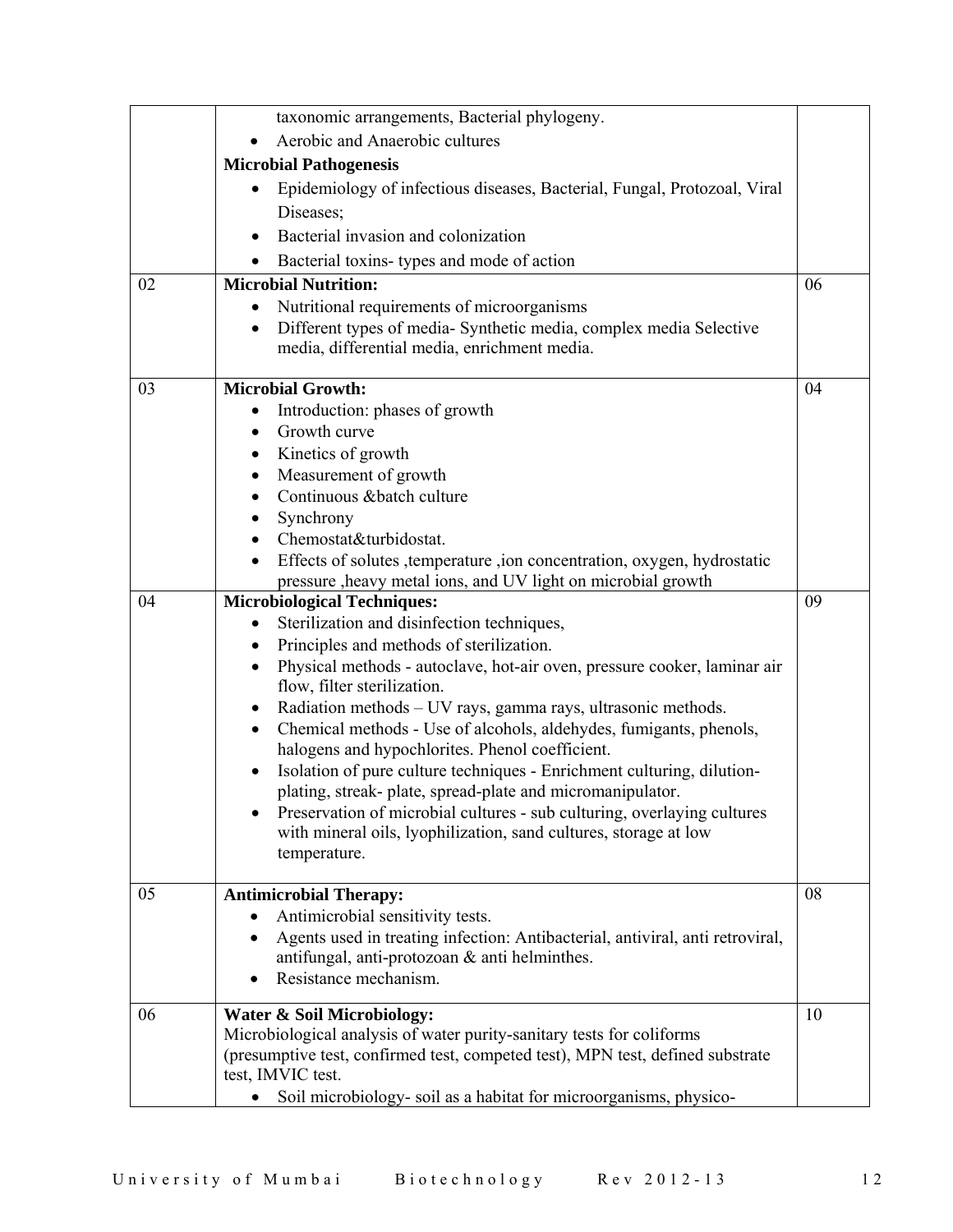- 1. Textbook of Microbiology ;R. Ananthnarayan, C. K. J. Panicker, Orient Longman 6th Edition (2003)
- 2. General Microbiology, R.Y. Stanier, J.L. Ingraham, M.L.Wheelis and P.R. Painter, Macmillian
- 3. Microbiology VI Edition, M.J. Pelczar, E.C.S. Chan and N.R. Kreig, Tata McGraw Hill Microbiology by Prescott
- 4. Microbiology: An Introduction (9th Ed.) by Tortora GJ, Funke BR, and Case CL, Pearson Education, 2008.
- 5. Industrial Microbiology, Casida, New Age International
- 6. Industrial Microbiology, Prescott and Dunn, C.B.S. Publishers Principles of Microbiology, R.M. Atlas, WMC.Brown Publisher.
- 7. Microbiology Fundamentals and Application, 6th Ed. Purohit, S.S. (Agrobios)
- 8. Textbook of Microbiology, P.Charkborthy
- 9. General Microbiology Vol. II by Powar and Daginawala Himalaya Publ. House 8th edition (2004)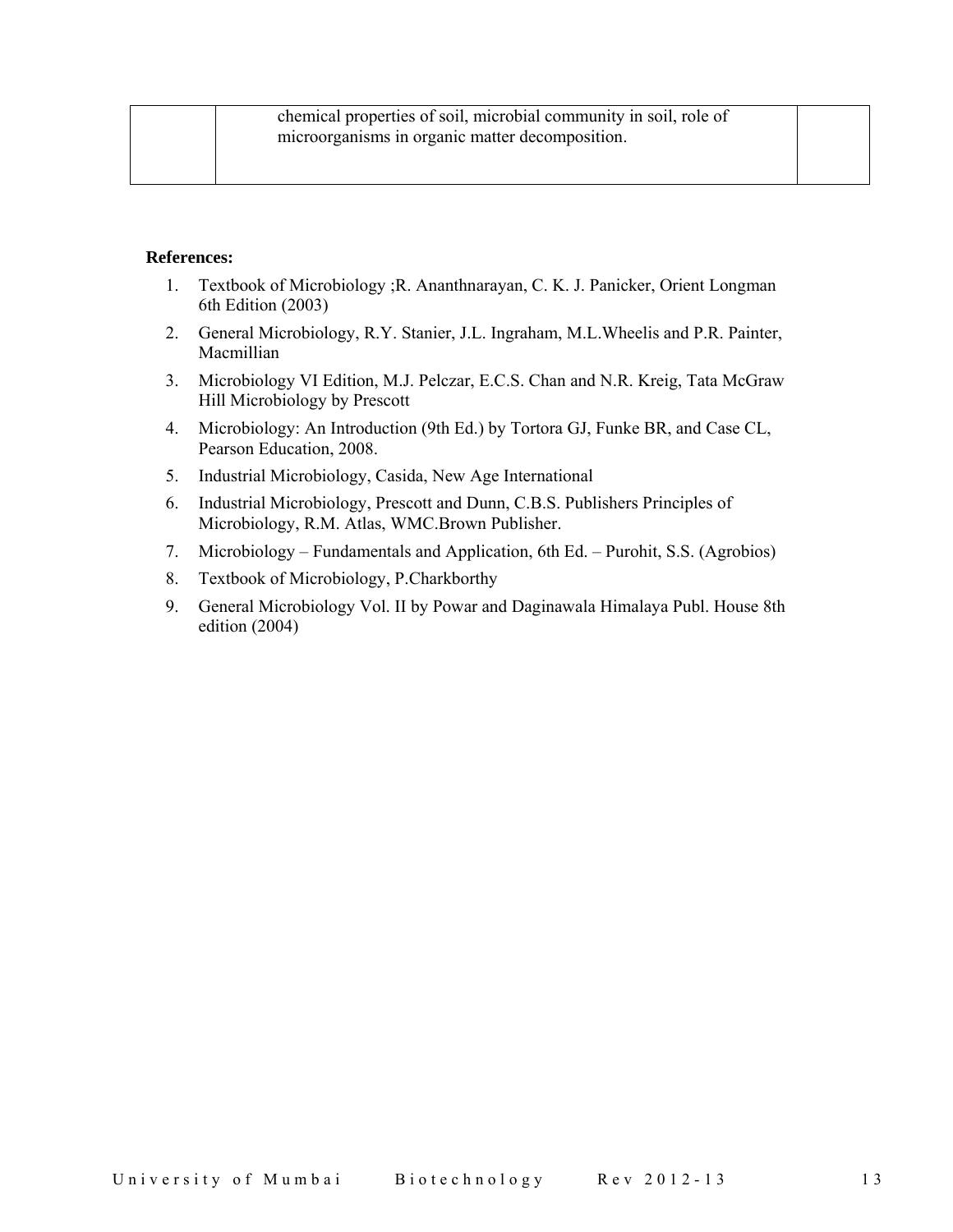| <b>Course Code</b> | <b>Course/Subject Name</b> | Credits |
|--------------------|----------------------------|---------|
| <b>BTC303</b>      | <b>Cell Biology</b>        |         |

#### **Prerequisites:**

- Knowledge of basic terminology of cell and cell organelles
- Knowledge of structure and function of prokaryotic and eukaryotic cell
- Knowledge of different compartments of cell organelle.
- Knowledge of cell division
- Basic knowledge of cell events like photosynthesis, respiration

#### **Course Objectives:**

The cell is the fundamental unit of all life. In this course, we will explore the great diversity of all cellular form and function. Course emphasis is placed on the molecular mechanisms of cell metabolism, growth, division, and communication. This course is central to the cell biology and serves as the bridge between foundational courses in the cell and advanced courses in the complexity of sorting in the cell

#### **Course Outcome:**

- By the end of the course students should be able to grasp the fundamentals in Understanding the molecular organization of the cells, function and structure of The different organelles including transport mechanisms for processes like; Protein sorting, cell communication and flow of information and transport across the unit membrane, cell signaling**.**
- Students will have good knowledge of cancer, its types and etiology.

Students will be able to appreciate all basic concepts which he may encounter in future courses in biotechnology engineering.

• Students will be ready for application of these concepts in the field of research in biotechnology.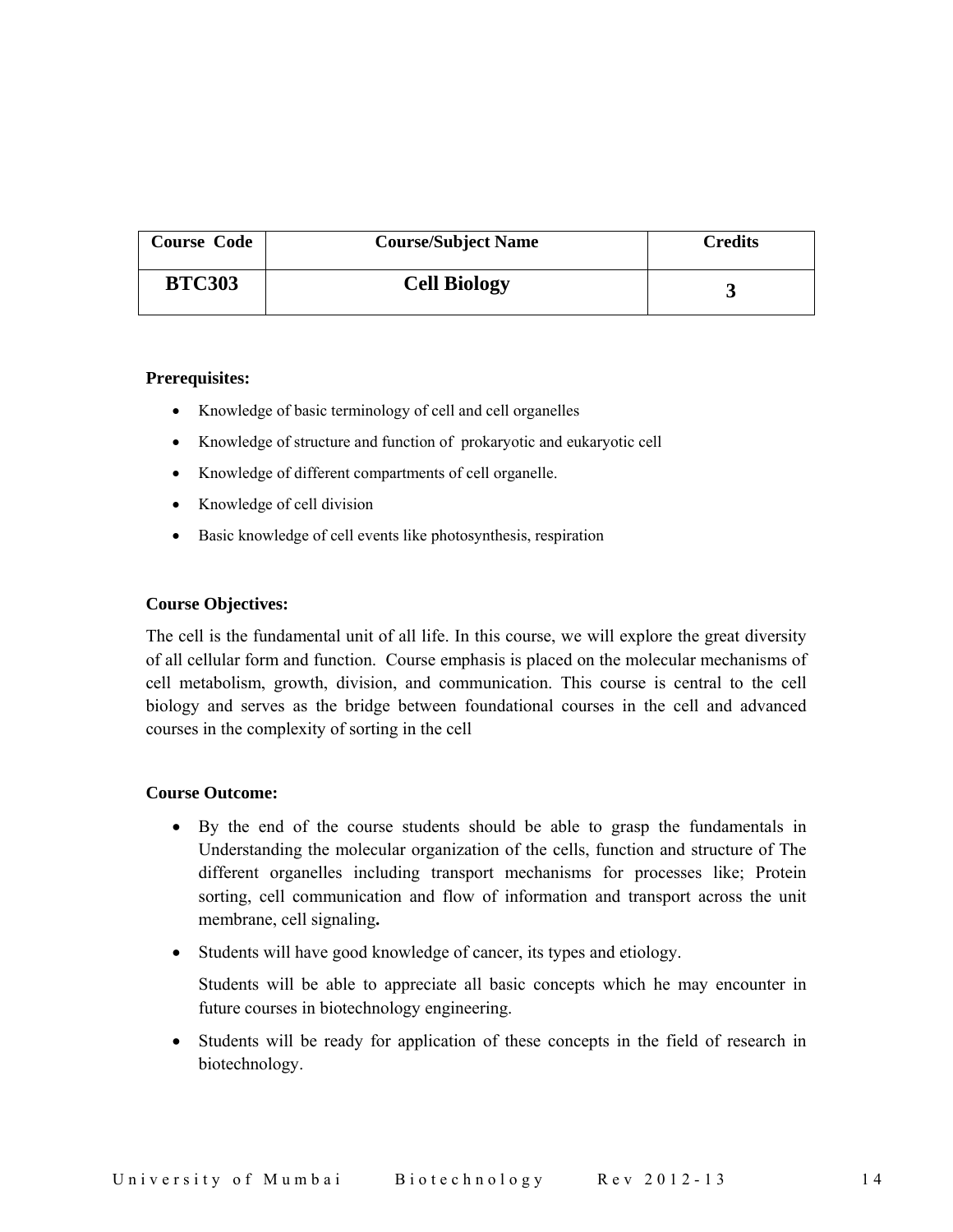| <b>Module</b>  | <b>Contents</b>                                                               | No. of Hrs. |
|----------------|-------------------------------------------------------------------------------|-------------|
| 1              | <b>Cytology:</b>                                                              | 05          |
|                | Development history of cytology.                                              |             |
|                | Cell – basic unit of life: Structure and function of cell,<br>$\bullet$       |             |
|                | Prokaryotic & Eukaryotic cell                                                 |             |
|                | Structure and function of various cells such as Viruses,<br>Bacteria, Animals |             |
|                | Cell division and cell cycle                                                  |             |
| 2              | <b>Concept of Cyto-receptors:</b>                                             | 06          |
|                | Function of membrane receptors.<br>٠                                          |             |
|                | Methods of introduction of substances to cells: endo and<br>$\bullet$         |             |
|                | excocytosis, pinocytosis, phagocytosis.                                       |             |
|                | Mechanism of transport substances through membrane:                           |             |
|                | diffusion<br>$\bullet$                                                        |             |
|                | osmosis                                                                       |             |
|                | ion channels                                                                  |             |
|                | active and passive transport                                                  |             |
|                | ion pumps                                                                     |             |
| 3              | Structural organization andmechanism of sorting and                           | 06          |
|                | regulation of intracellular transport, electrical properties of               |             |
|                | membranes:                                                                    |             |
|                | Cell wall, nucleus                                                            |             |
|                | Mitochondria                                                                  |             |
|                | Golgi bodies                                                                  |             |
|                | lysosomes                                                                     |             |
|                | endoplasmic reticulum,                                                        |             |
|                | structure & function of cytoskeleton and its role in motility                 |             |
| $\overline{4}$ | <b>Cell signaling:</b>                                                        | 05          |
|                | Hormones and their receptors                                                  |             |
|                | cell surface receptor                                                         |             |
|                | signaling through G-protein coupled receptors                                 |             |
|                | signal transduction pathways                                                  |             |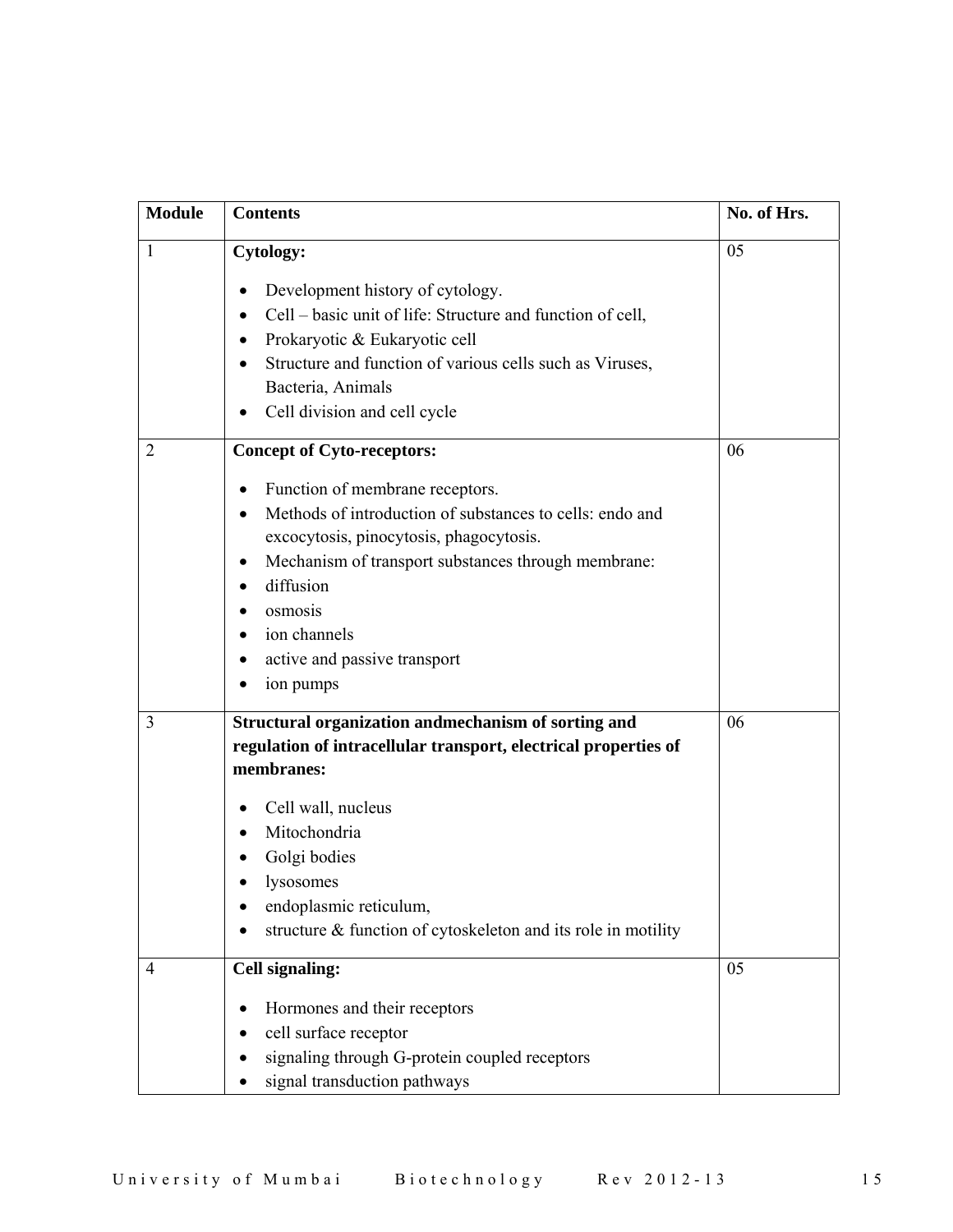|    | second messengers, and regulation of signaling pathways<br>٠          |    |
|----|-----------------------------------------------------------------------|----|
| 5. | <b>Cellular communication:</b>                                        | 06 |
|    | General principles of cell communication,                             |    |
|    | cell adhesion and roles of different adhesion molecules,              |    |
|    | gap junctions                                                         |    |
|    | desmosomes                                                            |    |
|    | tight junction                                                        |    |
|    | extracellular matrix, integrins                                       |    |
|    | neurotransmission and its regulation<br>$\bullet$                     |    |
| 6. | Pathogenecity of cell:                                                | 05 |
|    | Living cells Vs dead cell                                             |    |
|    | Necrotic Vspycnotic death                                             |    |
|    | Prgrammed cell death                                                  |    |
|    | Regeneration of cell                                                  |    |
| 7  | <b>Cancer:</b>                                                        | 06 |
|    | Types of tumors<br>٠                                                  |    |
|    | Molecular basis of cancer.<br>٠                                       |    |
|    | Characteristics of growing tumor cells: general and                   |    |
|    | morphological changes, biochemical changes, Metastasis,<br>Apoptosis. |    |

- 1. Cell and Molecular biology, Gerald Karp, John Wiley and sons Inc
- 2. Cell Biology by C.B. Powar.
- 3. Cell and Molecular Biology; DeRobertis; Lippincott Williams & Wilkins 8th Edition (2001)
- 4. Molecular Biology of the Cell and the Hypercell with CDROM; Alberts, Bray; Garland Publishing 1st Edition (1999)
- 5. Molecular Biology of the Cell with CDROM Alberts, Bruce; Johnson, Alexander; Lewis, Julian 4th Edition (2005).
- 6. Molecular Cell Biology, H. Lodish, A. Berk, S. L. Zipursky, W. H. Preeman and Compa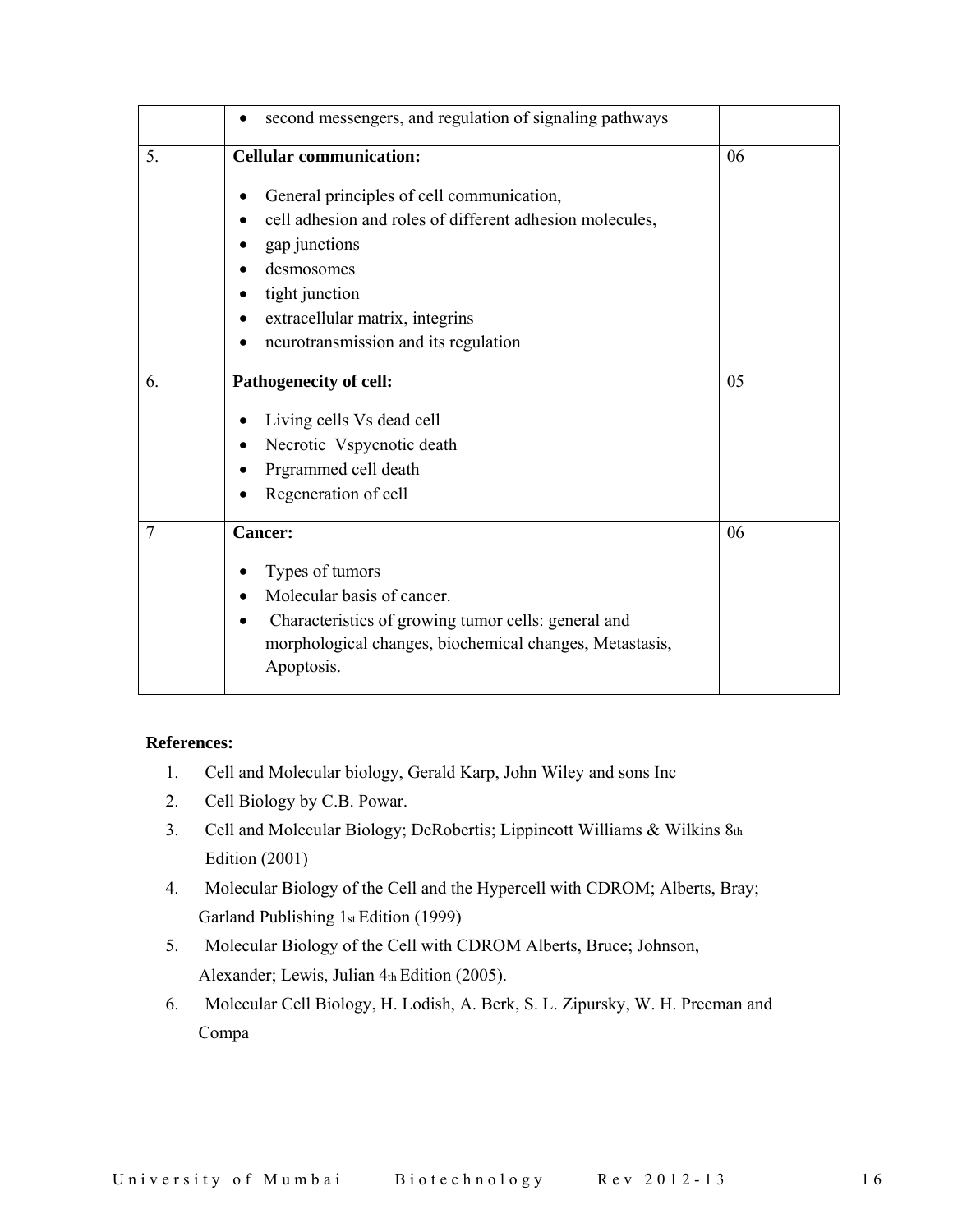| <b>Course Code</b> | <b>Course/Subject Name</b> | <b>Credits</b> |
|--------------------|----------------------------|----------------|
| <b>BTC304</b>      | <b>Biochemistry</b>        |                |

### **Prerequisites**:

- Knowledge of organic chemistry: functional groups and their reactions
- Knowledge of living cell and its components

### **CourseObjectives:**

- The major objective is to provide complete understanding of all the chemical processes associated with living cells at the molecular level.
- To ensure students have a strong grounding in structures and reactions ofbiomolecules.
- To introduce them to the metabolic pathways of the major biomolecules.
- To correlate biochemical processes with biotechnological applications.

### **Course outcomes:**

The students will be able to understand and analyze the correlation between biomolecules, their associated pathways and various biological processes underlying the living systems.

| <b>Module</b>  | <b>Contents</b>                                                             | No. of<br>Hrs. |
|----------------|-----------------------------------------------------------------------------|----------------|
|                | Introduction, aims and scope<br>$\bullet$                                   | 05             |
|                | Chemical foundations of Biology-<br>٠                                       |                |
|                | Properties of water, acids, bases and buffers, covalent bonds, Non-covalent |                |
|                | interactions in biological systems.                                         |                |
| $\overline{2}$ | <b>Biomolecules:</b>                                                        | 14             |
|                | Classification, Structure and Functions of:                                 |                |
|                | Carbohydrates:                                                              |                |
|                | Lipids                                                                      |                |
|                | Proteins                                                                    |                |
|                | Nucleic acids                                                               |                |
| 3              | <b>Enzymes</b>                                                              | 05             |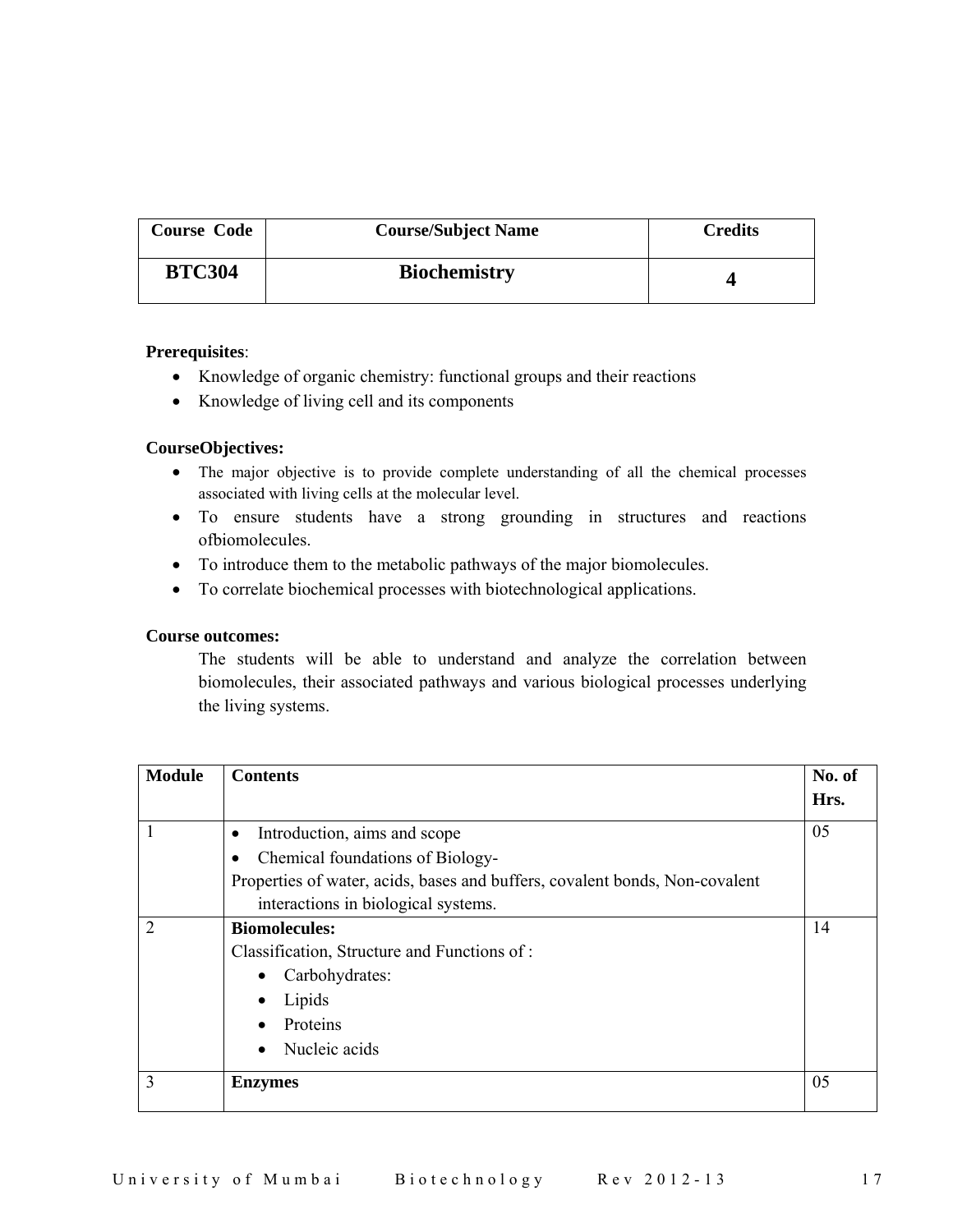|                | Working of Enzymes                                                                                                                                                                                                                                                                                                                                                                                                                     |    |
|----------------|----------------------------------------------------------------------------------------------------------------------------------------------------------------------------------------------------------------------------------------------------------------------------------------------------------------------------------------------------------------------------------------------------------------------------------------|----|
|                | Concept of Activation energy and transition state                                                                                                                                                                                                                                                                                                                                                                                      |    |
|                | Factors affecting enzyme activity- pH, Temperature, Substrate &                                                                                                                                                                                                                                                                                                                                                                        |    |
|                | <b>Enzyme Concentration</b>                                                                                                                                                                                                                                                                                                                                                                                                            |    |
| $\overline{4}$ | <b>Vitamins and Hormones</b>                                                                                                                                                                                                                                                                                                                                                                                                           | 05 |
|                | Vitamins: Classification, functions, role in metabolism, vitamins as cofactors.                                                                                                                                                                                                                                                                                                                                                        |    |
|                | Hormones: Classification, endocrine glands, function and mechanism of action<br>of hormones.                                                                                                                                                                                                                                                                                                                                           |    |
|                |                                                                                                                                                                                                                                                                                                                                                                                                                                        |    |
| 5              | <b>Metabolism</b>                                                                                                                                                                                                                                                                                                                                                                                                                      | 18 |
|                | Carbohydrates- Glycolysis, TCA cycle<br>Lipids-Digestion by GI enzymes and breakdown of Triglycerides: $\alpha$ , $\beta$ ,<br>ω oxidation of fatty acids<br>Amino acids- decarboxylation, deamination & transamination. Urea<br>cycle; fate of amino acids (connection to TCA)<br>Electron Transport Chain<br>Photophosphorylation-Photosystems, reaction centers, pigments, cyclic<br>and non-cyclic photophosphorylation, Z pathway |    |
| 6              | <b>Bioenergetics:</b>                                                                                                                                                                                                                                                                                                                                                                                                                  | 05 |
|                | Laws of Thermodynamics                                                                                                                                                                                                                                                                                                                                                                                                                 |    |
|                | Concept of Enthalpy, Entropy                                                                                                                                                                                                                                                                                                                                                                                                           |    |
|                | Energy rich compounds - ATP as energy currency                                                                                                                                                                                                                                                                                                                                                                                         |    |

- 1. Nelson, D.L. and M.M. Cox, "Lehninger's Principles of Biochemsitry", 4<sup>th</sup> Edition, W.H. Freemen & Co., 2005.
- 2. Murray, R.K., etal "Harper's Biochemistry", 23rd Edition, Prentice Hall International, 1993
- 3. LubertStryer. 2007. *Principles of Biochemistry*. Freeman.
- 4. Voet and Voet. 2005. *Biochemistry*. Wiley.
- 5. D. Skoog, D.West, F.Holler, S.Crouch "Fundamentals of Analytical Chemistry" 8<sup>th</sup> Edition, 2004. Thomson Brooks/ Cole
- 6. David T. Plummer, An Introduction to practical biochemistry, Tata McGraw Publishing Company Ltd.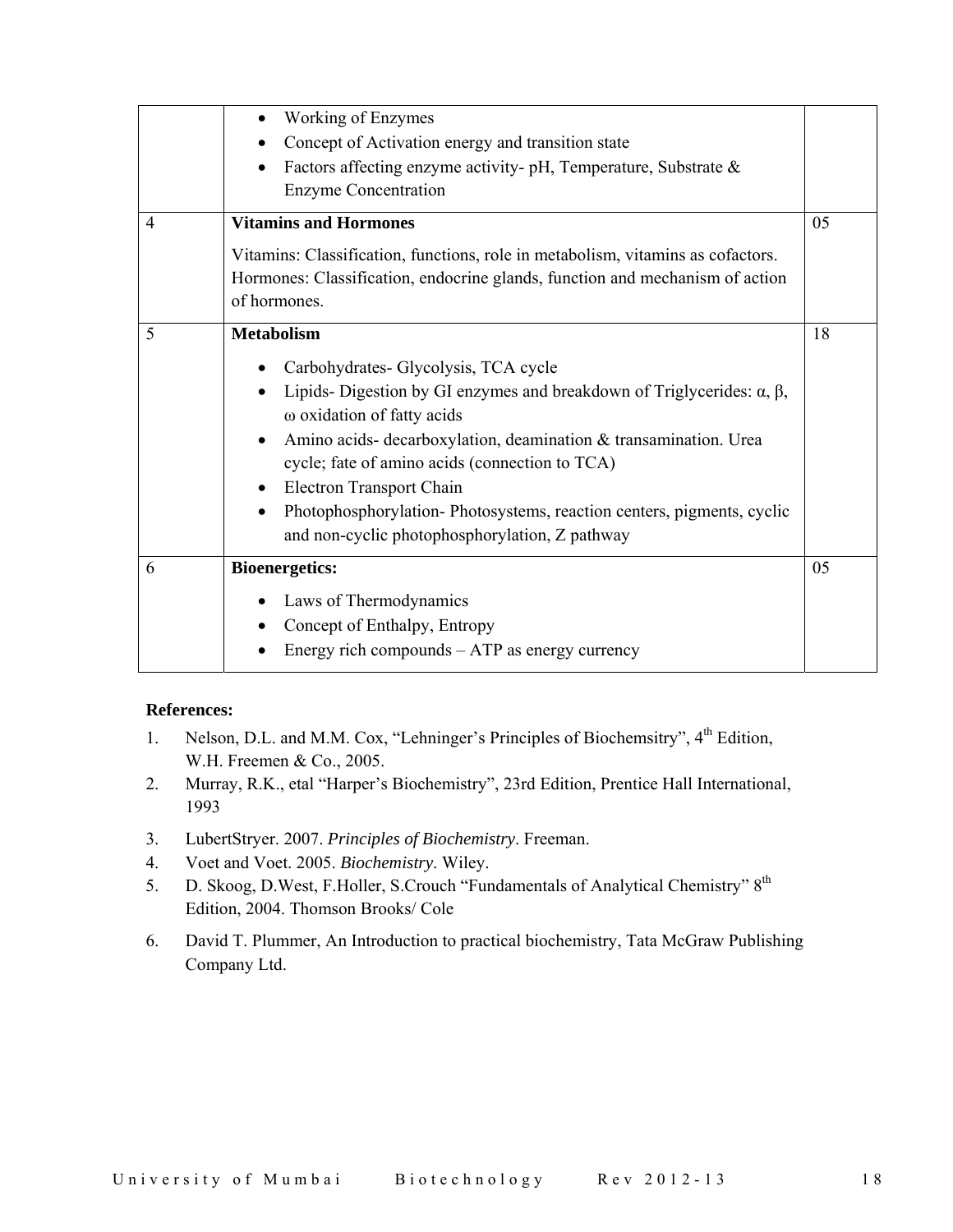| <b>Course Code</b> | <b>Course/Subject Name</b> | <b>Credits</b> |
|--------------------|----------------------------|----------------|
| <b>BTC305</b>      | Unit Operations $-I$       |                |

### **PREREQUISITES:**

Basicknowledge in physics, units and dimensions and thermodynamics

### **Course Objectives:**

- To impart the basic concepts of fluid statics and dynamics
- To study the basic equations of fluid flow.
- They should be comfortable with measurement of pressure or pressure drop.
- To enable students to determine viscosity using method such as Stokes Law.
- To study the different types of size reduction equipments used in Industries.
- To study about the metering and pumping of fluids.

### **Course Outcomes:**

- The student will have a thorough grounding on measurement of pressure drop, velocity, flow rates etc. of fluids.
- They can select pumps and would be able to calculate power requirement for pumping as well as agitation operations.
- They will be able to operate certain flow measurement devices and size reduction equipments.

| <b>Module</b> | <b>Details</b>                                                                 | No of |
|---------------|--------------------------------------------------------------------------------|-------|
|               |                                                                                | Hrs.  |
| 01            | <b>Intoduction:</b> Classification of fluids, Rheological behavior of fluids & | 05    |
|               | Newton's Law of viscosity. Effect of temperature & pressure on                 |       |
|               | viscosity of fluids.                                                           |       |
|               | <b>Fluid statics</b> : Pascal's law , Hydrostatic equilibrium, Barometric      |       |
|               | equation and pressure measurement (problems)                                   |       |
| 02            | <b>Fluid Dynamics:</b>                                                         | 08    |
|               | Continuity Equation, , Equation of motion, Euler's equation of                 |       |
|               | motion, Bernoulli's equation (problems), Bernoulli's equation for              |       |
|               | compressible fluids (isothermal and adiabatic process) concept of              |       |
|               | Reynold'snumber, Laminar flow in pipes, Turbulent flow in pipes,               |       |
|               | velocity and shear stress distribution across pipe, Boundary layer             |       |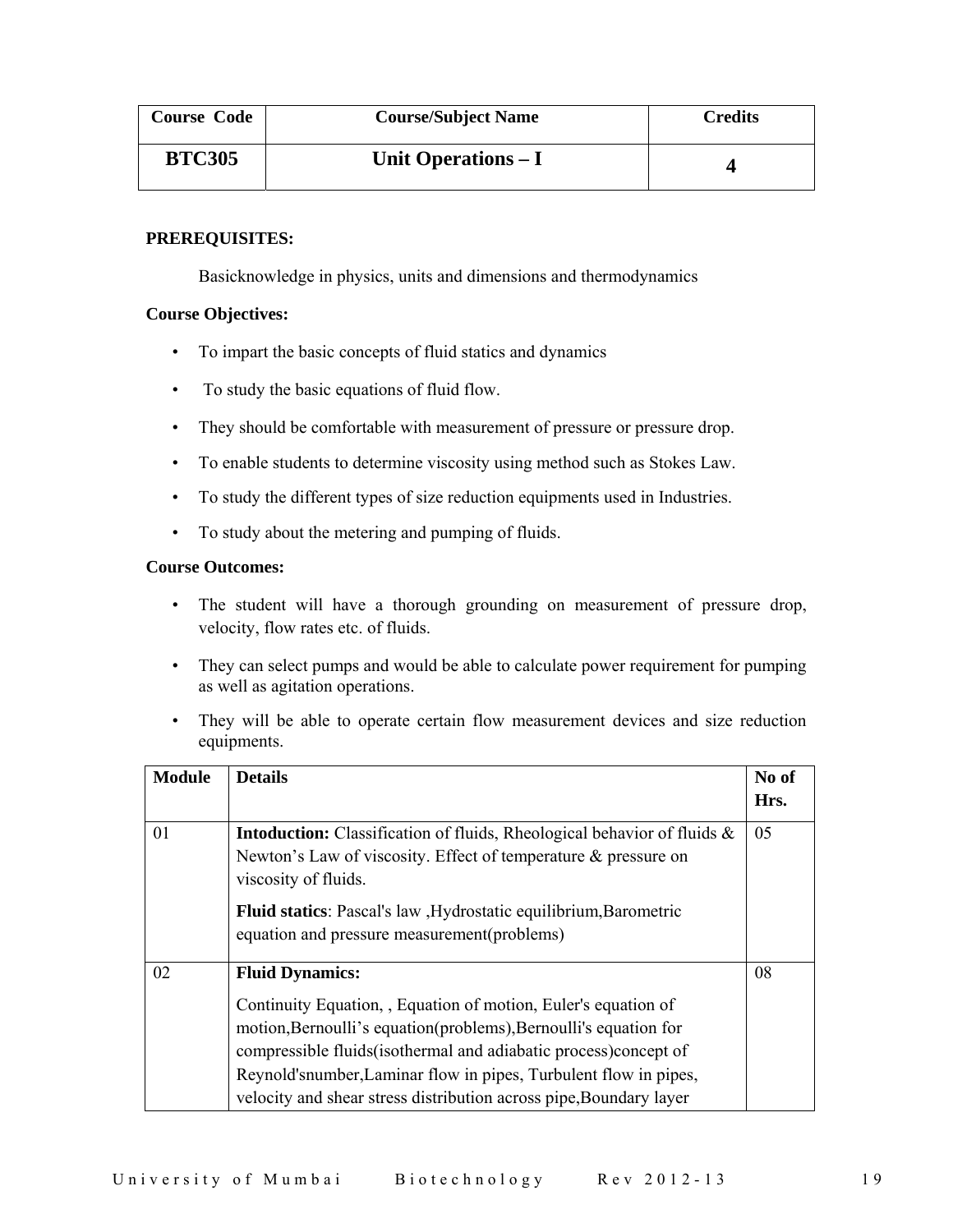|    | formation and seperation of boundary layer.                                                                                                                                                                                                                                                                                                                                                                   |    |
|----|---------------------------------------------------------------------------------------------------------------------------------------------------------------------------------------------------------------------------------------------------------------------------------------------------------------------------------------------------------------------------------------------------------------|----|
| 03 | Flow of Incompressible fluids: Relationship between skin friction and<br>wall shear, Fanning friction fractor, friction factor law for smooth<br>pipes, Formfriction, effect of roughness, energy<br>relationships, pipefittings, major and minor losses in pipe flow.<br>Flow measurements: Venturimeter, Orificemeter, Pitot tube,<br>Rotameter.<br>Pumping: Reciprocating pumps, Rotary pumps, centrifugal | 09 |
|    | pumps(Characteristics,NPSH,Cavitation) and blowers.                                                                                                                                                                                                                                                                                                                                                           |    |
| 04 | Particle Size distribution: Importance of particle size in reactions,<br>particle size, shape and mass distributions, measurement and analysis,<br>concept of average diameter.                                                                                                                                                                                                                               | 12 |
|    | Screening:-Screening equipment, capacity and effectiveness of screen,<br>effect of mesh size on capacity of screen. Particle size analysis:- mean<br>diameter, derived diameter. Sieving -cumulative method and<br>differential method.                                                                                                                                                                       |    |
|    | Transportation and storage of solids : Studies performance and<br>operation of different conveyor systems like Belt, Screw, Apron,<br>Flight, pneumatic conveyor and elevators; Storage of solids and<br>discharge pattern from storage bin.                                                                                                                                                                  |    |
| 05 | Size Reduction : Factors affecting size reduction, comminution laws :<br>Kick's law, Rittinger's law and Bond's law and their limitations.<br>Crushing efficiency $\&$ power consumption                                                                                                                                                                                                                      | 09 |
|    | <b>Size reduction equipments</b> : Grinder – Construction and operation of<br>Hammer mill, Ball mill, Ultrafine grinder - Fluid energy mill, Cutting<br>machines: knife cutters,                                                                                                                                                                                                                              |    |
| 06 | Separation based on particle Mechanics through liquids : Free<br>settling and Hinderd settling, Stoke's law & Newton's law regimes of<br>settling. Clarifiers and thickeners, flocculation, batch<br>sedimentation(Kynch theory), rate of sedimentation.                                                                                                                                                      | 09 |
|    | Filtration: Theory and principle of solid liquid filtration, cake filters,<br>discontinuous pressure filter: principle and working of filter press.                                                                                                                                                                                                                                                           |    |
|    | Mixing & Agitation: Principles of agitation, agitation equipment,<br>Solid solid mixing equipment, Mixing effectiveness and Mixing index.<br>Flow patterns in Agitated vessels, Impellers, Types of impellers, power<br>consumption of Impellers.                                                                                                                                                             |    |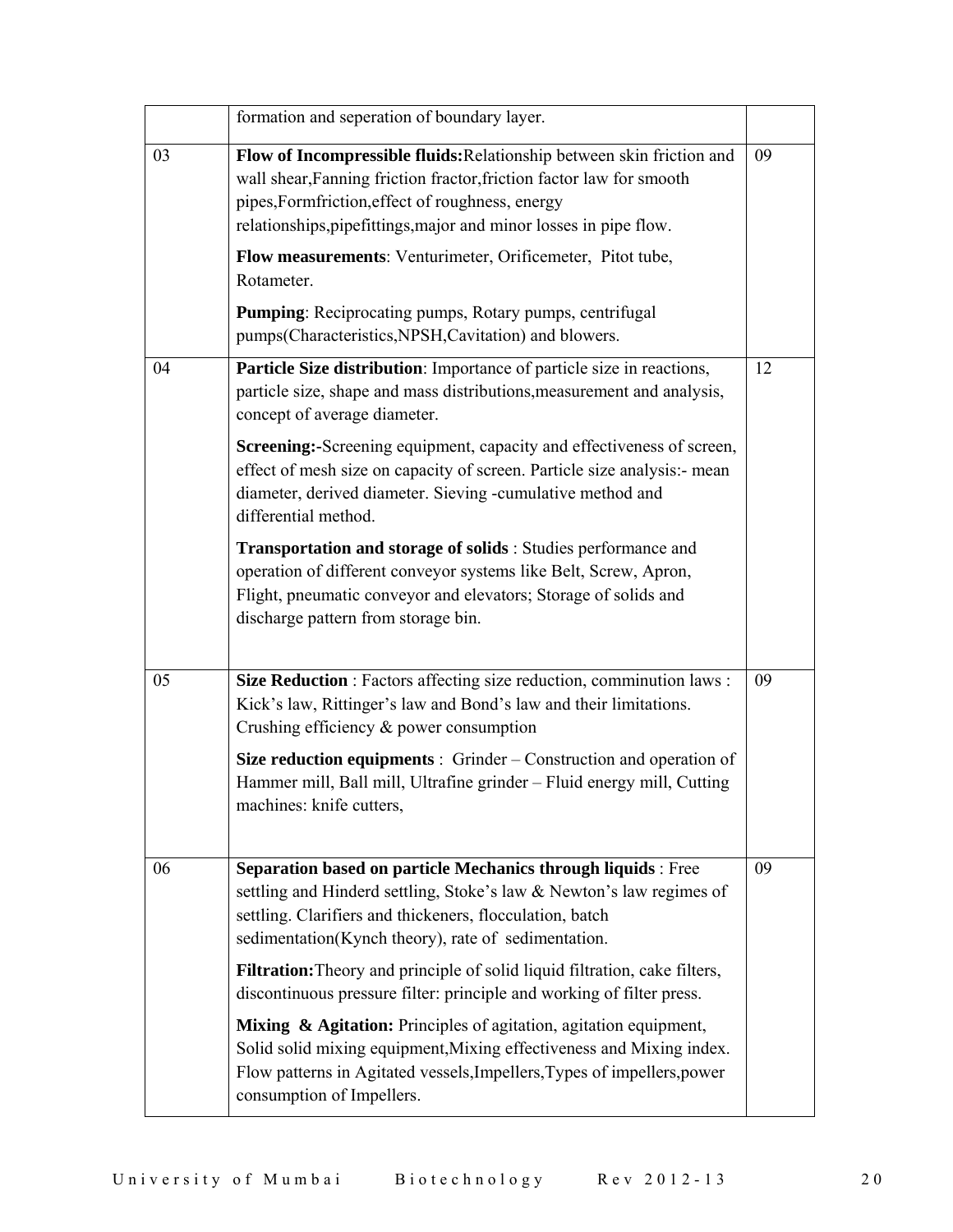### **Text books**

- 1. McCabe, W.L, Smith J.C and Harriot, P., "Unit Operations in Chemical Engineering", McGrawHill, FourthEdition, 1984.
- 2. Coulson, J.M., Richardson, J.F., "Chemical Engineering", Volume 2, Third Edition, Pergamon Press, 1977..

- 1. Badger and Bencharo, " Introduction to Chemical Engineering". TMH,
- 2. Narayanan C.M.& Bhattacharya B.C. "Mechanical opeartions for chemical engineers", Khanna.
- 3. 3.R.S.Hiremath&A.Kulkarni. Mechanical Operations Vol. I.
- 4. Fluid Mechanics and Hydraulics by Suresh Ukarande, Ane Books, 2012.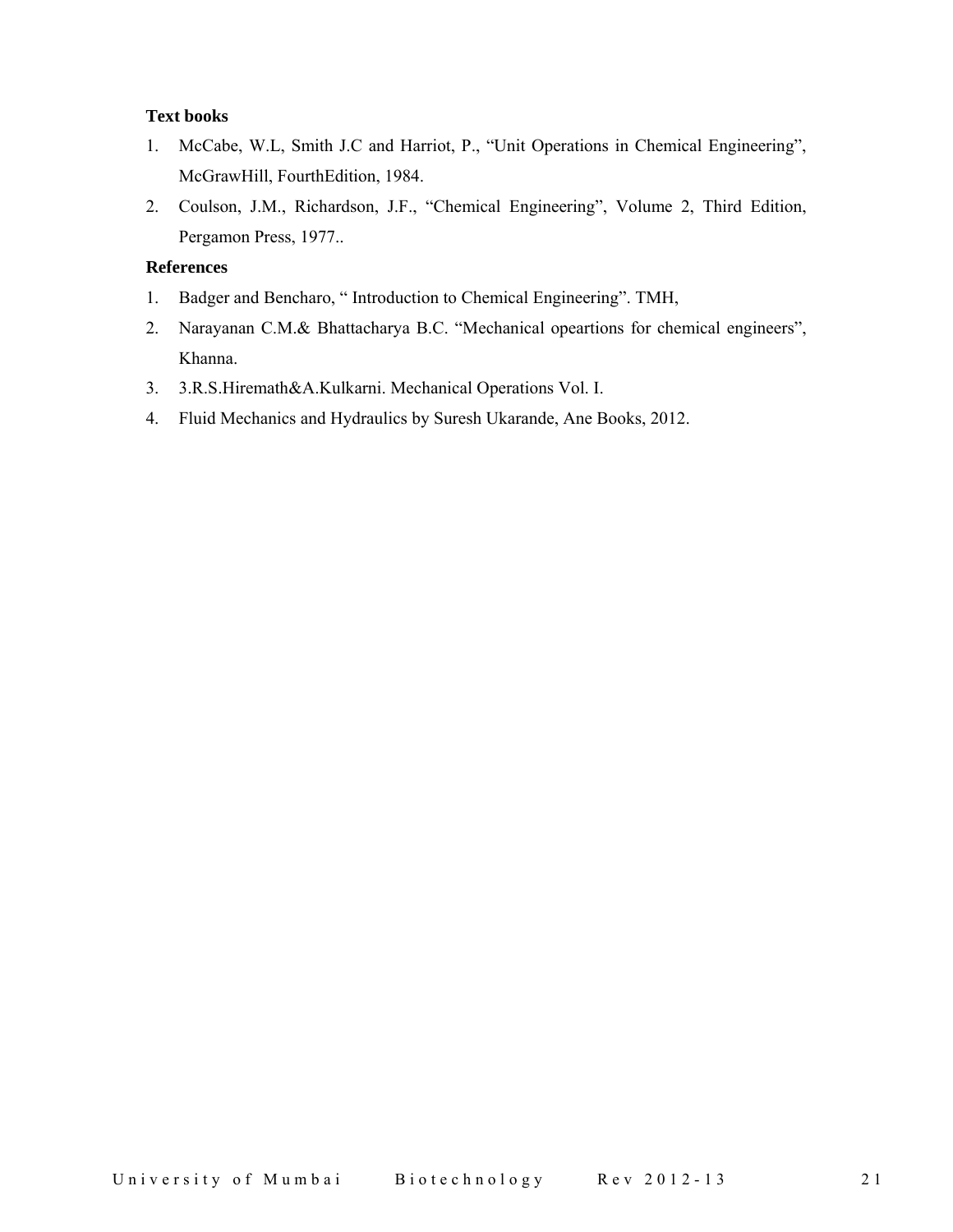| <b>Course Code</b> | <b>Course/Subject Name</b>  | <b>Credits</b> |
|--------------------|-----------------------------|----------------|
| <b>BTC306</b>      | <b>Process Calculations</b> |                |

### **Prerequisites**:

- Linear Algebra
- Differential Equation

### **Course Objectives:**

- To study the laws regarding gas ,liquid and vapour
- To develop understanding about material balance and energy balances
- To study the stoichiometry and thermodynamics of microbial growth and product Formation

### **Course outcomes:**

- The student will be able to understand basic application of various unit operations &unit processes to industrial &theoretical problems
- They will have a clear understanding of the various systems of units will be able to do the conversion of units of one system to another.
- They will be able to do basic calculations for biological systems  $\&$  access the

property data from appropriate sources.

| <b>Module</b> | <b>Contents</b>                                                                                                                                                                | No. of<br>Hrs. |
|---------------|--------------------------------------------------------------------------------------------------------------------------------------------------------------------------------|----------------|
| 01            | Units and dimensions. Systems of units, fundamental and derived units, unit<br>conversions, dimensional homogeneity and dimensional analysis-<br>problems. Conversion of units | 08             |
|               | Chemical arithmetic: Mole concept, atomic weight, molecular weight and<br>equivalent weight- methods of determination.                                                         |                |
|               | Chemical composition: Methods of expressing compositions of mixtures and<br>solutions- mole percent, mass percent, volume percent, molarity, molality,<br>normality etc.       |                |
|               | P-V-T behaviour of pure liquids- Gas laws, real and ideal gases, equation of<br>state, critical properties, properties of gas                                                  |                |
|               | mixtures-Dalton's laws, Amagat's law-Average molecular weight and density-<br>problems.                                                                                        |                |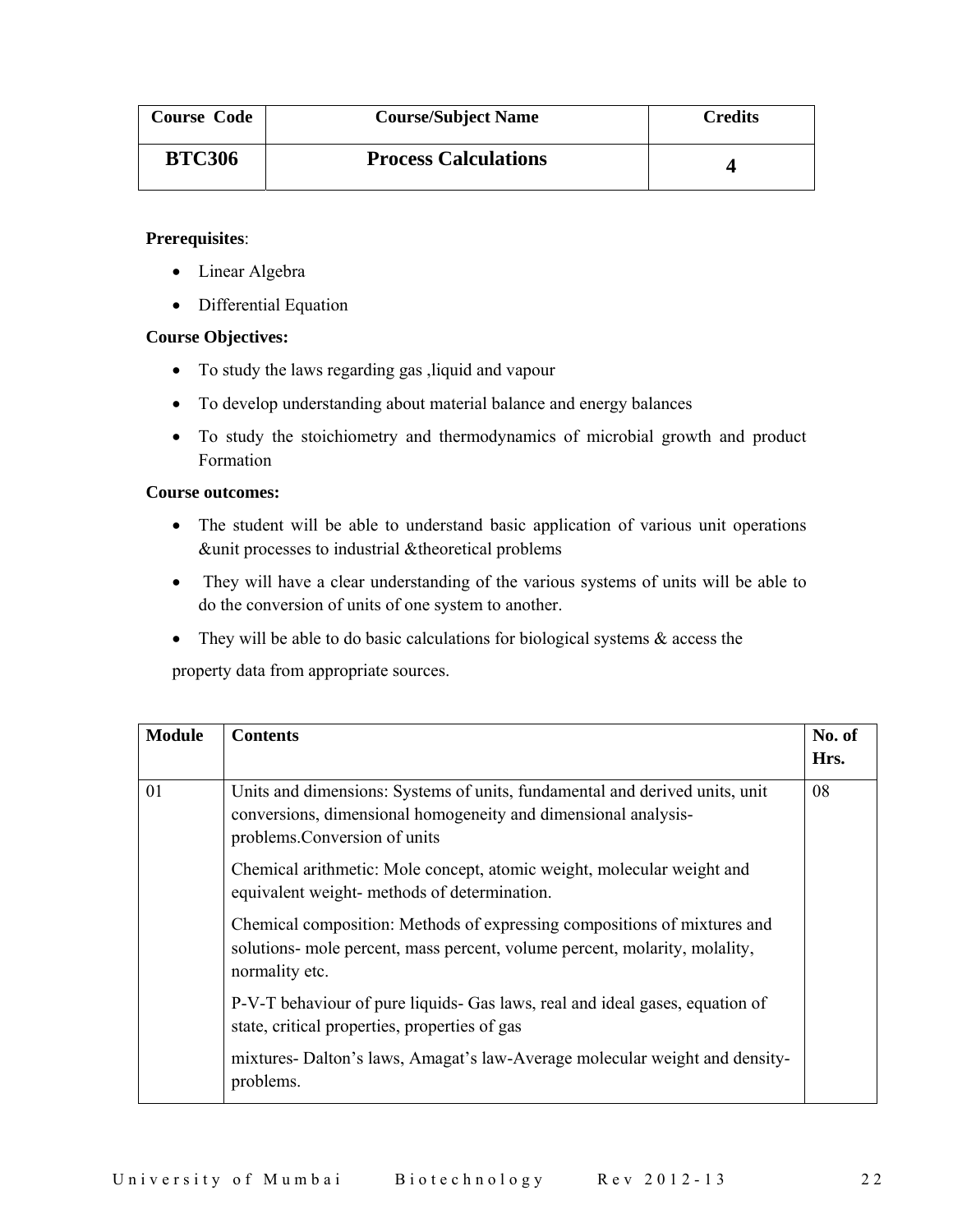| of completion, selectivity, yield problems.                                                                                                                                                                                                                                                                                                                                                                                                                                                  |    |
|----------------------------------------------------------------------------------------------------------------------------------------------------------------------------------------------------------------------------------------------------------------------------------------------------------------------------------------------------------------------------------------------------------------------------------------------------------------------------------------------|----|
| Fundamentals of material balances- Law of conservation of mass- Types of<br>material balances, material balance with recycle bypass and purge streams-                                                                                                                                                                                                                                                                                                                                       | 08 |
| Material Balance for process involving chemical reaction,<br>Calculations using Psychrometric chart; Humidity and saturation                                                                                                                                                                                                                                                                                                                                                                 | 07 |
| Fundamentals of energy balances, Law of conservation of energy,<br>Heat capacity, sensible heat, latent heat, calculation of enthalpy changes.<br>General energy balance equation; Energy balance calculations with and without<br>reactions, Energy balance for fermentation and downstream processing-<br>problems.                                                                                                                                                                        | 08 |
| Stoichiometry of microbial growth and product formation, Growth<br>Stoichiometry and elemental balances, respiratory quotient, degree of reduction,<br>Yield and maintenance coefficients, Oxygen consumption in aerobic microbial<br>cultures. Theoretical Oxygen demand-problems.<br>Biochemical energetics: Metabolic reaction coupling, energetics of metabolic<br>processes (respiration and biosynthesis)<br>Transport across cell membranes, Thermodynamics of microbial growth, Heat | 08 |
|                                                                                                                                                                                                                                                                                                                                                                                                                                                                                              |    |

- 1. David M.Himmelblau. 1989. Basic Principles and Calculations in Chemical Engineering. Prentice Hall of India (P) Ltd.
- 2. A.Hougen, K.M.Watson and R.A.Ragatz. 1970. Chemical Process Principles, Part I, John Wiley and Asia Publishing Co.
- 3. Bhat B.I and S.M.Vora, 2005. Stoichiometry. Tata McGraw Hill.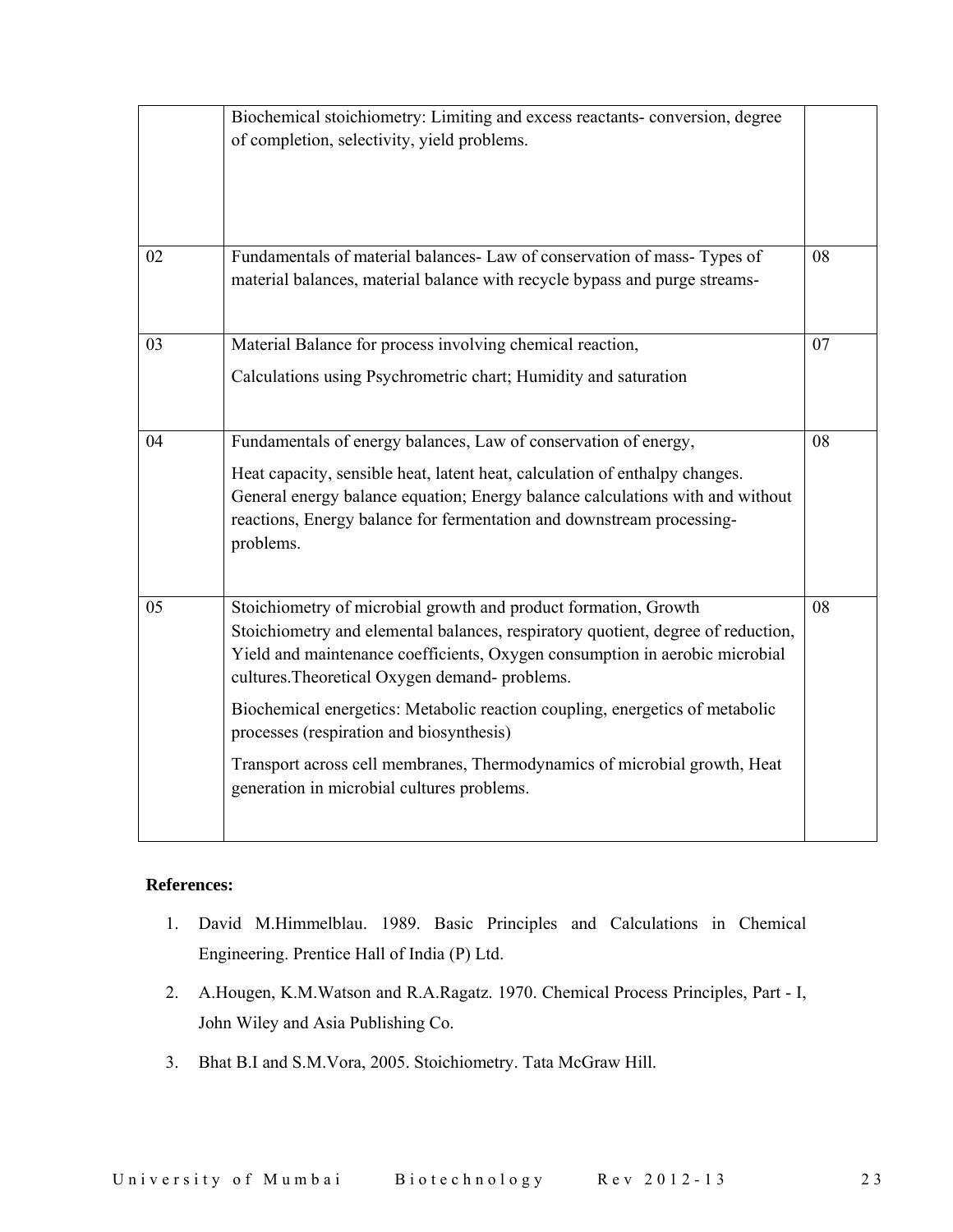- 4. Richard Felder and Ronald W.Rausseau. 1986. Elementary Principles of Chemical Processes. John Wiley & Sons.
- 5. Doran P.M, Bioprocess Engineering Principles, Academic Press
- 6. Bailey G.E and Ollis D.F, Bioprocess Engineering Fundamentals McGraw Hill
- 7. Shuler M.L and Kargi F, Bioprocess Engineering- Basic Concepts, Pearson Education
- 8. Segel I.H, Biochemical Calculations, John Wiley
- 9. Blanch H.W and Clark D.S, Biochemical Engineering Marcel Dekker Inc.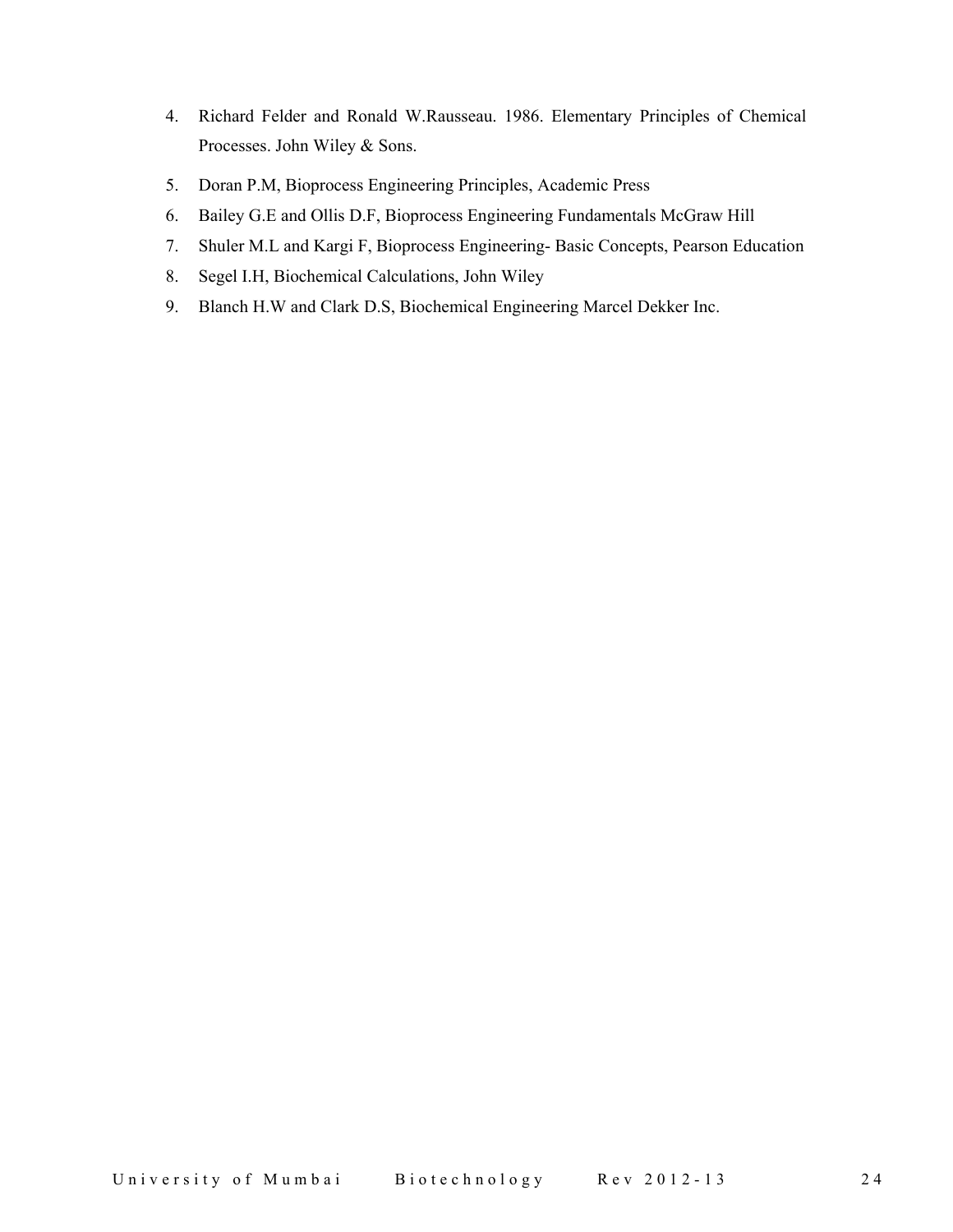| Course Code   | Course/Subject Name     | Credits |
|---------------|-------------------------|---------|
| <b>BTL307</b> | <b>Microbiology Lab</b> |         |

- 1. Study of different equipments- Bunsen burner, water bath, Autoclave, Laminar air flow, Incubator, Hot air oven, Centrifuge, and Refrigerator.
- 2. Study of Microscope- Compound Microscope & its parts. Use of oil Immersion objective.
- 3. Preparation of liquid medium -nutrients broth, nutrient agar, agar slant.
- 4. Staining: Simple, Differential staining methods, Capsule, Endospore; Study of shape and arrangement of bacterial cells
- 5. Isolation of microorganism by Pure Culture Techniques.
- 6. Effect of disinfectants on microbial flora
- 7. Isolation and identification of microorganisms from different sources soil, water and milk
- 8. Antibiotic sensitivity assay
- 9. Effect of different parameters on bacterial growth (pH, temperature & UV irradiation)
- 10. Culture of aerobic &anaerobic bacteria
- 11. Effect of TDP & TDT on bacterial growth
- 12. Filter paper disc methods for evaluation of antiseptics
- 13. Study of growth curve of Ecoli
- 14. Bacterial colony counting using Haemocytometer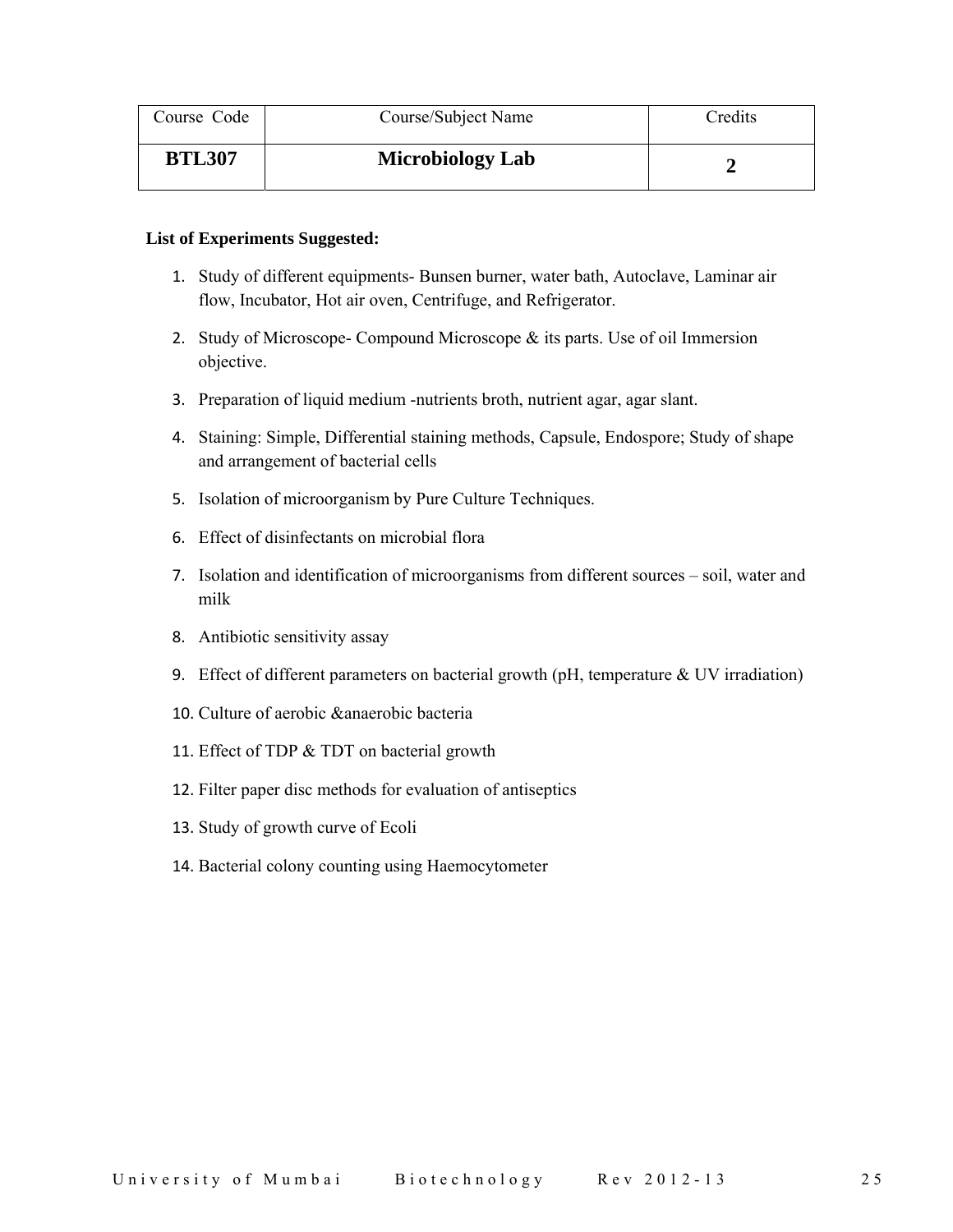| Course Code   | Course/Subject Name     | Credits |
|---------------|-------------------------|---------|
| <b>BTL308</b> | <b>Biochemistry Lab</b> | 1.5     |

- 1. Preparations of solutions –molar,normal,ppm, percent
- 2. Study of pH meter and preparation of buffers
- 3. Study of Beer and Lambert's Law and absorption maxima
- 4. Glucose estimation by DNSA method
- 5. Protein estimation by Biurette Test
- 6. DNA estimation by DPA method
- 7. RNA estimation by Orcinol method
- 8. Estimation of Vitamin C by Iodometry
- 9. Extraction and separation of plant pigment by paper chromatography
- 10. TLC of Fatty acids
- 11. Study of Enzyme Activity
- 12. Estimation of Lipids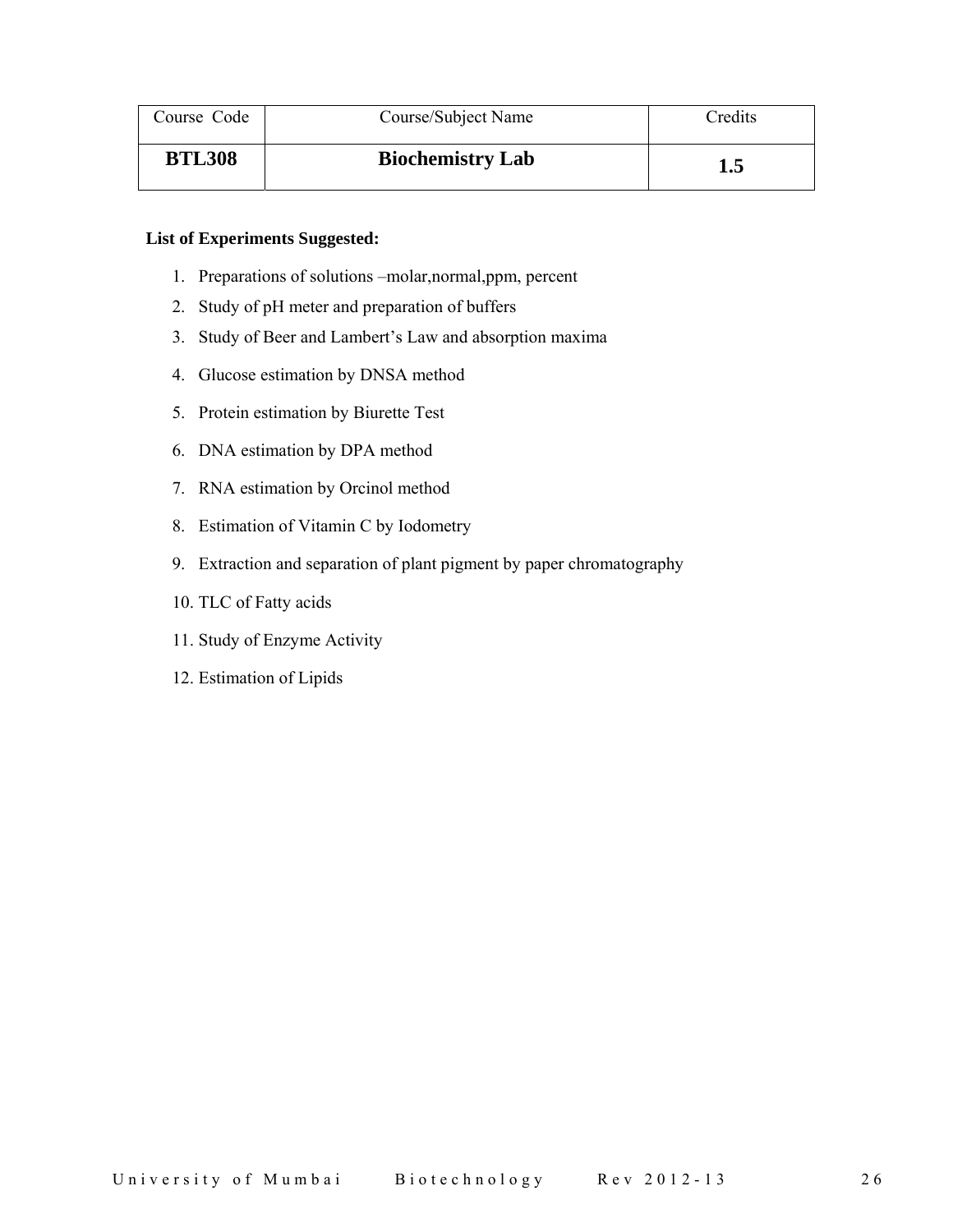| Course Code   | Course/Subject Name            | Credits |
|---------------|--------------------------------|---------|
| <b>BTL309</b> | <b>Unit Operations - I Lab</b> | 1.5     |

- 1. Viscosity by Stoke's Law
- 2. Venturimeter
- 3. Orificemeter
- 4. Flow through Helical coil
- 5. Reynold's Apparatus.
- 6. Bernoulli's apparatus
- 7. Sieve analysis
- 8. Screen effectiveness
- 9. Major and Minor losses
- 10. Ball mill
- 11. Hammer mill
- 12. Sedimentation
- 13. Centrifugal pumps
- 14. Vacuum Filtration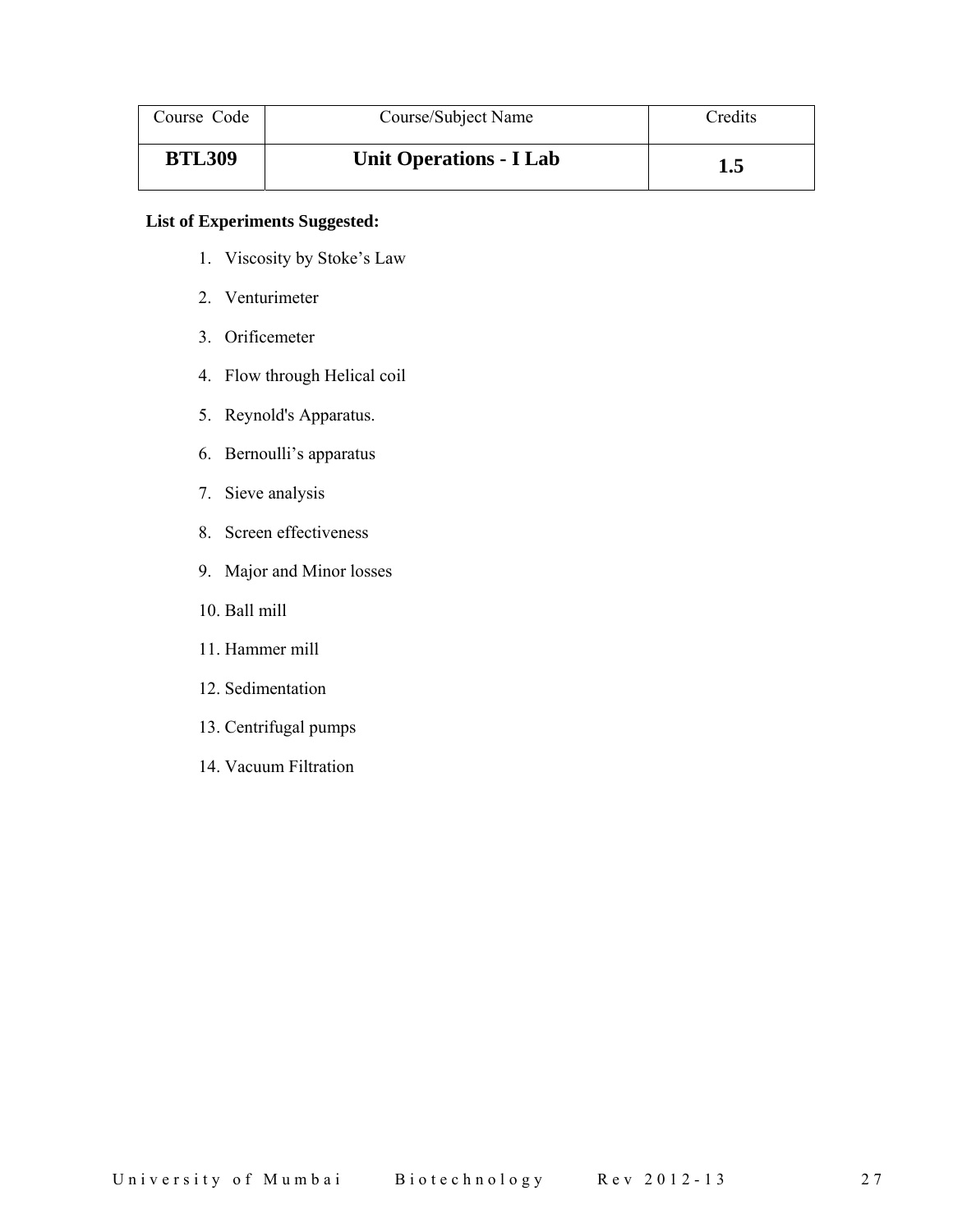## **Semester IV**

| <b>Subject</b><br><b>Subject Name</b> |                                                          | <b>Teaching Scheme</b><br>(Contact Students) |                            |                     | <b>Credits Assigned</b> |                             |                |                |      |                |
|---------------------------------------|----------------------------------------------------------|----------------------------------------------|----------------------------|---------------------|-------------------------|-----------------------------|----------------|----------------|------|----------------|
| Code                                  |                                                          | <b>Theory</b>                                |                            | Pract.              | Tut.                    | <b>Theory</b>               | Pract.         | Tut.           |      | <b>Total</b>   |
| <b>BTC401</b>                         | <b>Applied Mathematics-IV</b>                            | 3                                            |                            | $-$                 | 1                       | 3                           | $-$            |                |      | 4              |
| <b>BTC402</b>                         | <b>Molecular Genetics</b>                                | $\overline{3}$                               |                            | $\sim$              | $\mathbf{1}$            | $\overline{3}$              | $\sim$         | $\mathbf{1}$   |      | 4              |
| <b>BTC403</b>                         | <b>Fermentation</b><br><b>Technology</b>                 | 4                                            |                            | $-$                 | $-$                     | 4                           | $-$            | $-$            |      | $\overline{4}$ |
| <b>BTC404</b>                         | <b>Analytical Methods in</b><br><b>Biotechnology</b>     | $\overline{4}$                               |                            | $-$                 | $-$                     | 4                           | $-$            | $-$            |      | $\overline{4}$ |
| <b>BTC405</b>                         | <b>Immunology</b> and<br>Immunotechnology                | 4                                            |                            | $-$                 | $-$                     | 4                           | $-$            | --             |      | $\overline{4}$ |
| <b>BTC406</b>                         | <b>Unit Operations-II</b>                                | 4                                            |                            | $-$                 | $-$                     | $\overline{4}$              | $-$            | --             |      | $\overline{4}$ |
| <b>BTL407</b>                         | <b>Fermentation</b><br><b>Technology Lab</b>             |                                              |                            | $\overline{4}$      | --                      | --                          | $\overline{2}$ | --             |      | $\overline{2}$ |
| <b>BTL408</b>                         | <b>Analytical Methods in</b><br><b>Biotechnology Lab</b> | $-$                                          |                            | 3                   | $-$                     | $-$                         | 1.5            | $-$            |      | 1.5            |
| <b>BTL409</b>                         | <b>Unit Operations-II Lab</b>                            | $-$                                          |                            | 3                   | $-$                     | $-$                         | 1.5            | $-$            |      | 1.5            |
|                                       | <b>Total</b>                                             | 10<br>22                                     |                            | $\overline{2}$      | 22                      | $\overline{5}$              | $\overline{2}$ |                | 29   |                |
|                                       |                                                          | <b>Examination Scheme</b>                    |                            |                     |                         |                             |                |                |      |                |
|                                       |                                                          |                                              |                            |                     |                         |                             |                |                |      |                |
|                                       |                                                          |                                              |                            | <b>Theory Marks</b> |                         |                             |                |                |      |                |
| <b>Subject</b>                        | <b>Subject Name</b>                                      |                                              | <b>Internal Assessment</b> |                     | End                     | Exam.                       | <b>Term</b>    |                |      |                |
| Code                                  |                                                          | Test1                                        | Test 2                     | Avg.                | Sem.<br>Exam.           | <b>Duration</b><br>(in Hrs) | Work           | Pract.         | Oral | <b>Total</b>   |
| <b>BTC401</b>                         | <b>Applied Mathematics-IV</b>                            | 20                                           | 20                         | 20                  | 80                      | 03                          | 25             | $\overline{a}$ | $-$  | 125            |
| <b>BTC402</b>                         | <b>Molecular Genetics</b>                                | 20                                           | 20                         | 20                  | 80                      | 03                          | 25             | $-$            | --   | 125            |
| <b>BTC403</b>                         | <b>Fermentation</b><br><b>Technology</b>                 | 20                                           | 20                         | 20                  | 80                      | 03                          | $-$            | --             | $-$  | 100            |
| <b>BTC404</b>                         | <b>Analytical Methods in</b><br><b>Biotechnology</b>     | 20                                           | 20                         | 20                  | 80                      | 03                          | $- -$          | $-$            | $-$  | 100            |
| <b>BTC405</b>                         | <b>Immunology</b> and<br>Immunotechnology                | 20                                           | 20                         | 20                  | 80                      | 03                          | 25             | --             | --   | 125            |
| <b>BTC406</b>                         | <b>Unit Operations-II</b>                                | 20                                           | 20                         | 20                  | 80                      | 03                          | 25             | --             | --   | 125            |
| <b>BTL407</b>                         | <b>Fermentation</b><br><b>Technology Lab</b>             | --                                           | $\overline{a}$             | $-$                 | --                      | $\overline{\phantom{a}}$    | $\overline{a}$ | 25             | --   | 25             |
| <b>BTL408</b>                         | <b>Analytical Methods in</b><br><b>Biotechnology Lab</b> | --                                           | $-$                        | $-$                 | --                      | $-$                         | $-$            | 25             | $-$  | 25             |
| <b>BTL409</b>                         | <b>Unit Operations-II Lab</b>                            | $-$                                          | $-$                        | --                  | $-$                     | $-$                         | $-$            | --<br>50       | --   | 750            |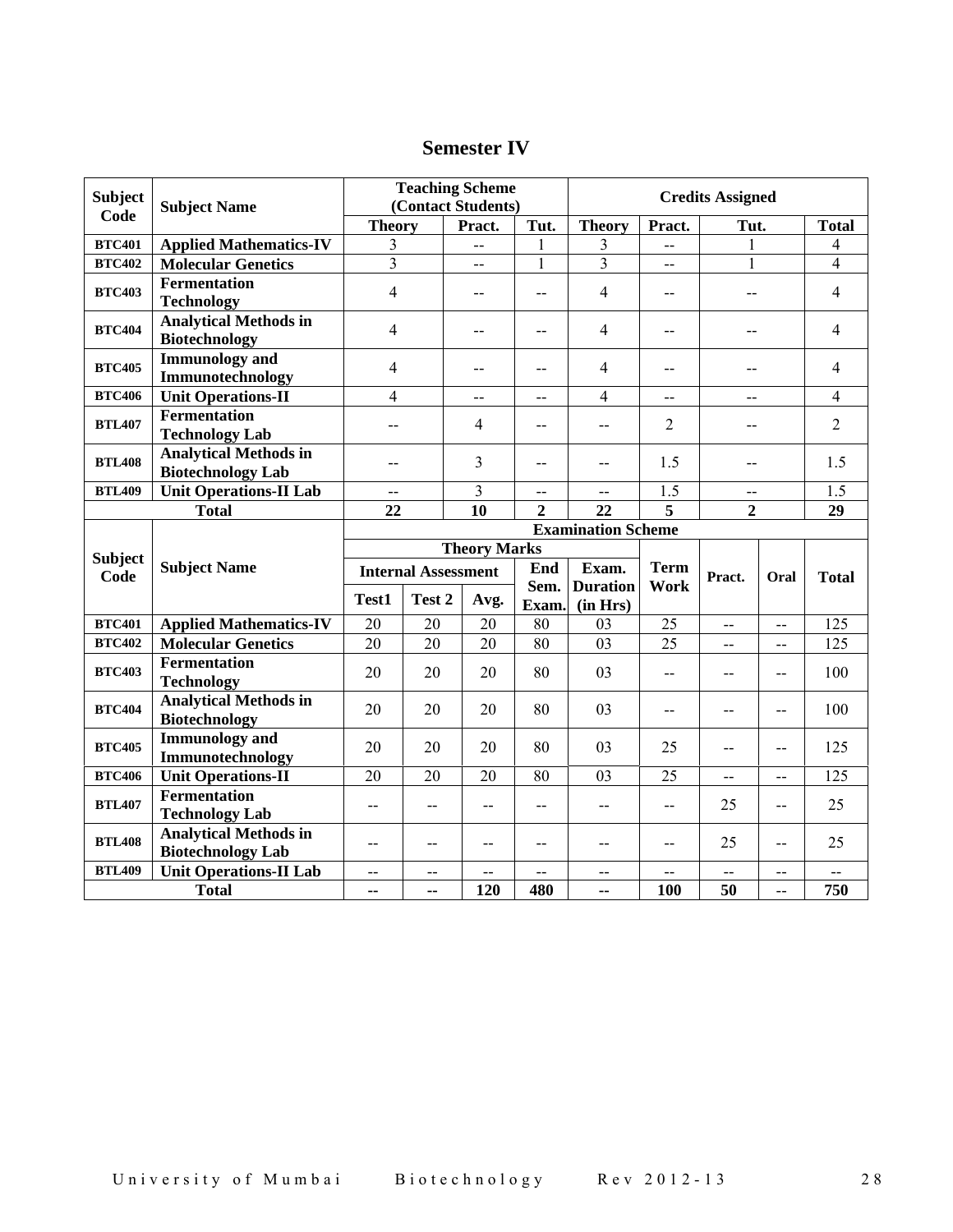| <b>Course Code</b> | <b>Course/Subject Name</b>    | Credits |
|--------------------|-------------------------------|---------|
| <b>BTC401</b>      | <b>Applied Mathematics IV</b> |         |

### **Prerequisites:**

**Vector Calculus**:- Multiple Integral, Partial differentiation, basic knowledge of vectors and their products,Knowledge of spherical and cylindrical coordinate system.

Partial Differential Equation:- Integration, Know2ledge of partial derivatives.

### **Course Objectives:**

The syllabus/module aims to introduce the above topics (to the Learner) so as to equip the learner with mathematic tools to effectively model, analyze and find the solution of various problems in Chemical Engineering processes.

One can use vector formation and calculus together to describe and solve many problems in two/three dimension. The Fourier Transform and PDE module does the ground work for the techniques required to solve and find the answer for various physiochemical problems.

#### **Course Outcomes:**

It is expected that the learner will develop the proactive approach towards the selection of methods to a solution of Chemical Engineering problems coming across while studying higher level of Chemical Engineering .( Example: Flow of Liquid through Pipes/Gases etc.)

| <b>Module</b> | <b>Contents</b>                                                   | No. of       |
|---------------|-------------------------------------------------------------------|--------------|
|               |                                                                   | <b>Hours</b> |
| 01            | <b>Fourier Series</b>                                             | 09           |
|               | Expansion of functions in any interval $(a, b)$ . Half range      |              |
|               | expansion; Complex form; Parseval's identity theorem;             |              |
|               | Orthogonal and Orthonormal functions. NO PROOFS                   |              |
|               | REQUIRED.                                                         |              |
| 02            | Fourier Integrals and Fourier Transform; sine & cosine Integrals, | <b>10</b>    |
|               | sine & cosine transforms, complex transforms. NO PROOFS           |              |
|               | REQUIRED.                                                         |              |
| 03            | <b>Partial Differential Equations</b>                             | 10           |
|               | Elliptic, Parabolic & Hyperbolic Equations; Laplace's equation;   |              |
|               | One dimensional Heat & Wave Equation, Two Dimensional             |              |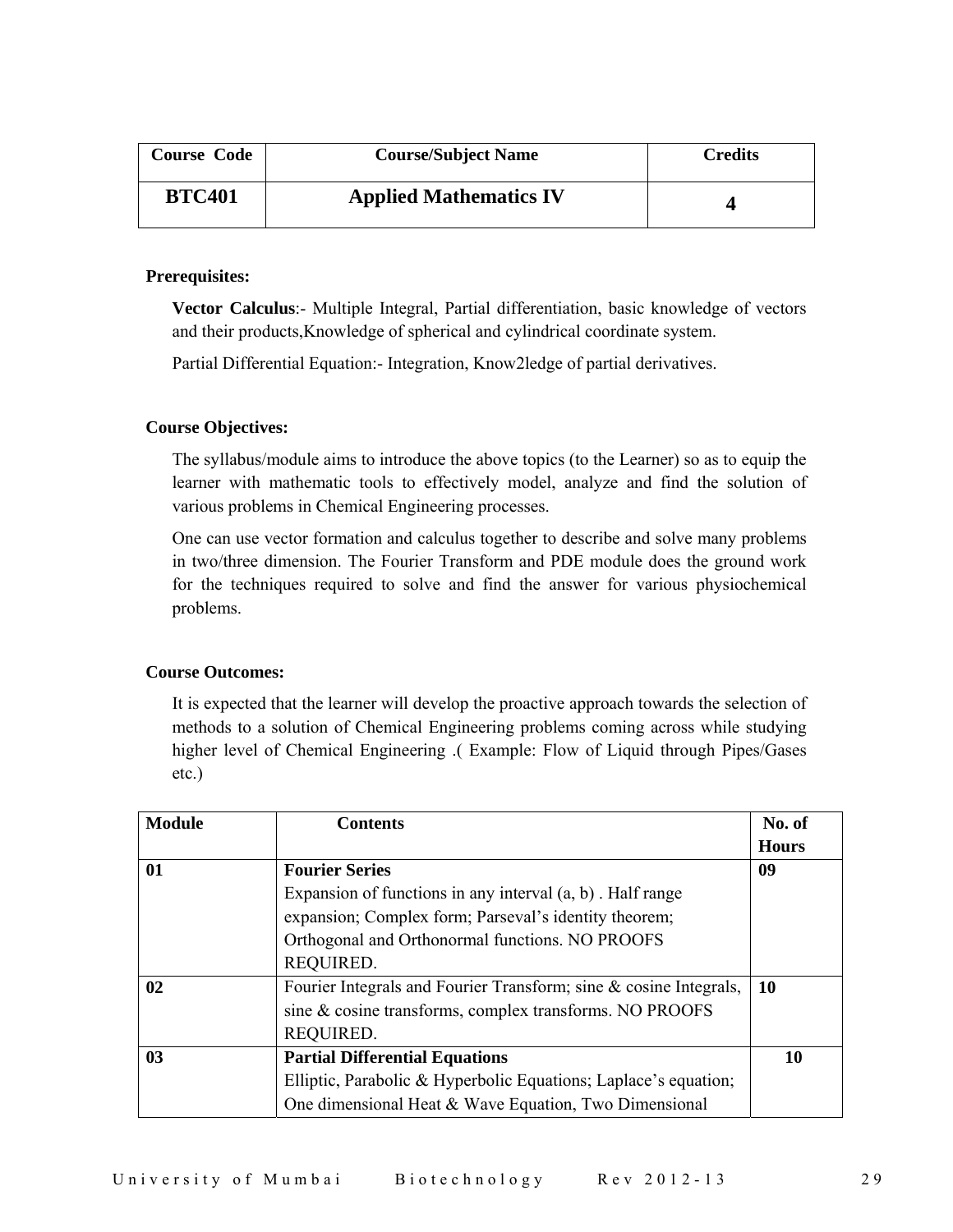| wave equation. (ONLY NUMERICAL PROBLEMS. NO                     |    |
|-----------------------------------------------------------------|----|
| PROOFS REQUIRED).                                               |    |
| <b>Vector Integration</b>                                       | 10 |
| Green's Theorem in the plain; Conservative & Solenoidal Fields. |    |
| Gauss Divergence Theorem, Stokes' Theorem. (ONLY                |    |
| NUMERICAL PROBLEMS. NO PROOFS REQUIRED).                        |    |

- Advanced Engineering Mathematics by *Erwin Kreyszig*, 9TH Edition, Wiley India.
- Schuam's outline series in Fourier series.
- Schuam's outline series in partial differential equations.
- Partial differential equations Vol 1 by Rutherford Aris.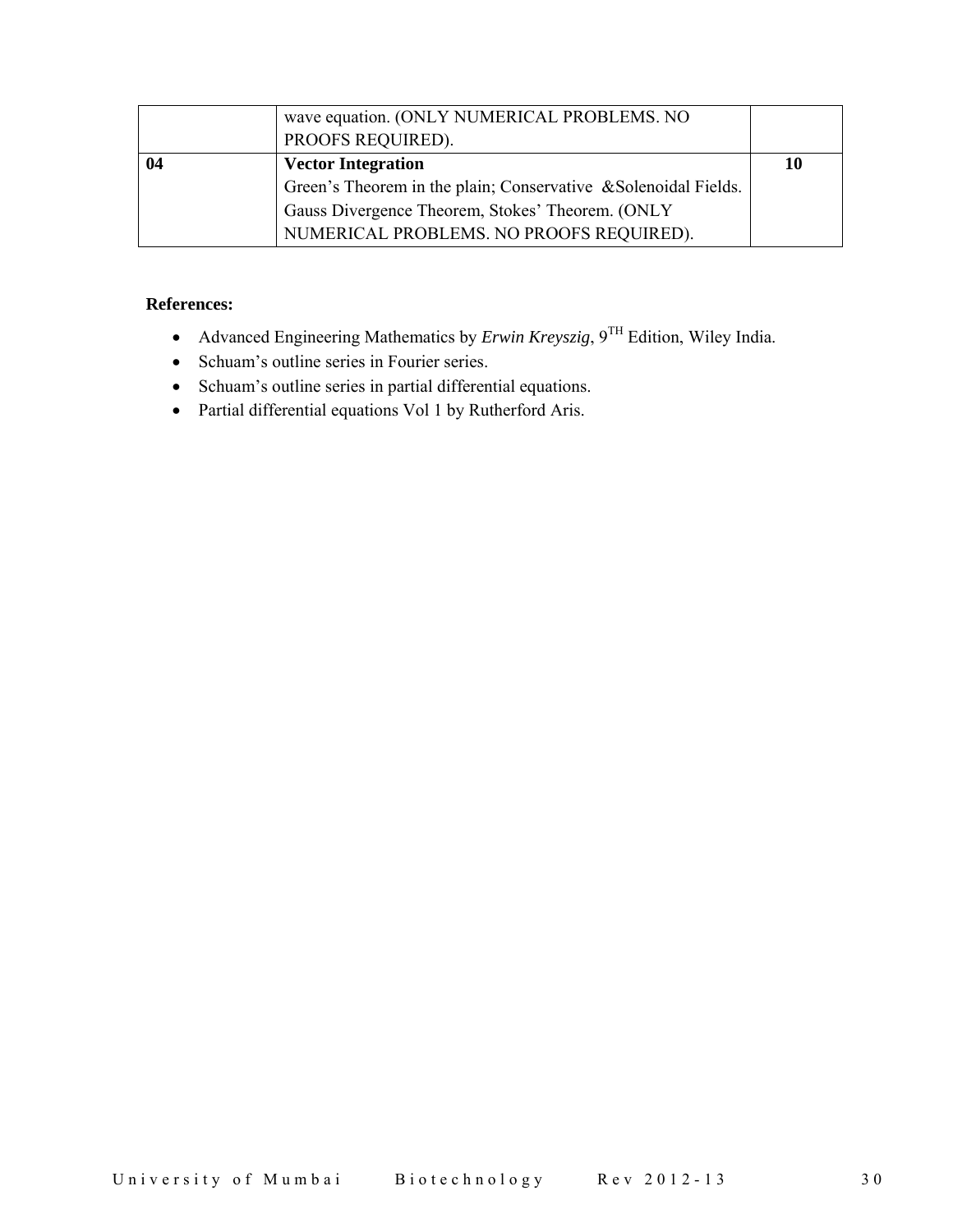| <b>Course Code</b> | <b>Course/Subject Name</b> | <b>Credits</b> |
|--------------------|----------------------------|----------------|
| <b>BTC402</b>      | <b>Molecular Genetics</b>  |                |

### **Prerequisites:**

- Knowledge of Cell and its components
- Knowledge of Biomolecules and their functions
- Knowledge of Cellular Metabolism

### **Course Objective:**

- Understand the Central Dogma of gene expression
- Explain the foundations of Mendelian genetics and chromosomal theory and apply these, with appropriate terminology, to contemporary concepts in genetics.
- Understand the redundant and universal qualities of the genetic code and how it is used to determine the amino acid sequence of a polypeptide.
- Describe the processes of transcription and translation in both prokaryotes and eukaryotes at the molecular level.
- Describe how prokaryotes control their gene expression through positive and negative regulatory mechanisms.

### **Course outcome:**

The major objective of the paper is to provide knowledge of molecular biology and genetics of Prokaryotic and eukaryotic organisms to the students. This paper provides insight on Replication, Transcription and translation processes in prokaryotes and eukaryotes, various mutations, their Repair mechanisms and cancer genetics.

| <b>Module</b> | <b>Contents</b>                                  | No. of<br>Hrs. |
|---------------|--------------------------------------------------|----------------|
| 01            | <b>Structure of Nucleic Acid:</b>                | 04             |
|               | $\bullet$ DNA, RNA: mRNA, tRNA, rRNA,            |                |
|               | • Denaturation and Renaturation of DNA,          |                |
|               | $\bullet$ Tm; GC content from Tm,                |                |
|               | • Renaturation kinetics of DNA                   |                |
|               | • Complexity of DNA, Cot curves                  |                |
|               | • Satellite DNA: Repetitive DNA, SNP, STR        |                |
| 02            | <b>Mendelism and its extensions</b>              | 08             |
|               | • Law of segregation                             |                |
|               | Law of independent assortment                    |                |
|               | Chromosomal basis of segregation and independent |                |
|               | Assortment                                       |                |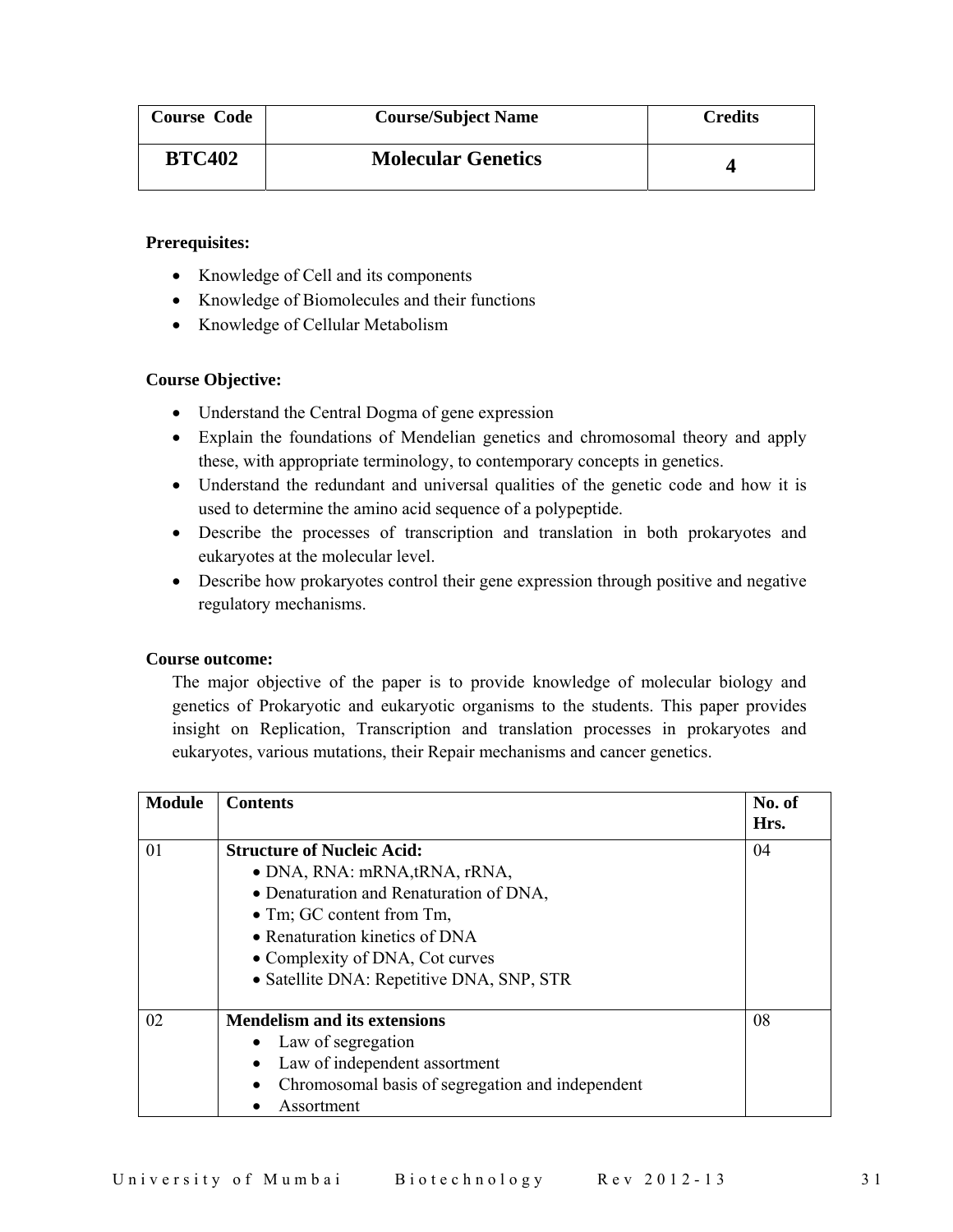|    | Linkage                                                                                                     |    |
|----|-------------------------------------------------------------------------------------------------------------|----|
|    | Crossing over                                                                                               |    |
|    | Multiple allelism                                                                                           |    |
|    | Pleiotropy<br>$\bullet$                                                                                     |    |
|    | Recombination                                                                                               |    |
|    | <b>Cytogenetics</b>                                                                                         |    |
|    | • International System for Human Chromosome Nomenclature                                                    |    |
|    | • Mechanisms of numerical and structural chromosomal aberrations                                            |    |
|    | • Chromosomal basis of sex determination                                                                    |    |
|    | • Non-chromosomal basis of sex determination; mutations                                                     |    |
| 03 | <b>DNA Replication:</b>                                                                                     | 07 |
|    | Prokaryotic and eukaryotic DNA replication,                                                                 |    |
|    | Mechanism of DNA replication                                                                                |    |
|    | Enzymes and accessory proteins involved in DNA replication.                                                 |    |
|    | DNA Damage Mechanism<br>$\bullet$                                                                           |    |
|    | <b>DNA Repair Mechanism</b>                                                                                 |    |
|    |                                                                                                             |    |
| 04 | <b>Transcription</b>                                                                                        | 07 |
|    | Prokaryotic transcription<br>$\bullet$<br>Eukaryotic transcription<br>$\bullet$                             |    |
|    | RNA polymerases,                                                                                            |    |
|    | General and specific transcription factors<br>$\bullet$                                                     |    |
|    | Regulatory elements and mechanisms of transcription regulation,<br>$\bullet$                                |    |
|    | 5'-Cap formation                                                                                            |    |
|    | Transcription termination<br>٠                                                                              |    |
|    | 3'-end processing and polyadenylation, Post-transcriptional gene<br>$\bullet$                               |    |
|    | silencing RNA splicing                                                                                      |    |
|    | Nuclear splicing: splice some<br>$\bullet$                                                                  |    |
|    | Group I and group II introns                                                                                |    |
|    | tRNA splicing<br>$\bullet$                                                                                  |    |
|    | Alternate splicing                                                                                          |    |
| 05 | <b>Translation</b>                                                                                          | 07 |
|    | Prokaryotic and eukaryotic translation:                                                                     |    |
|    | Synthesis of aminoacyltRNA                                                                                  |    |
|    | Aminoacylsynthetases                                                                                        |    |
|    | Mechanism of initiation, elongation and termination<br>Regulation of translation, co-and post-translational |    |
|    | modifications of proteins                                                                                   |    |
| 06 | <b>Regulation of gene expression</b>                                                                        | 06 |
|    | Induction and repression,                                                                                   |    |
|    | Operon theory, lac operon, trp operon, ara operon                                                           |    |
|    | Attenuation                                                                                                 |    |
|    | Positive and Negative Control                                                                               |    |
|    | Catabolite repression                                                                                       |    |
|    | Regulation of transcription by cAMP and CRP                                                                 |    |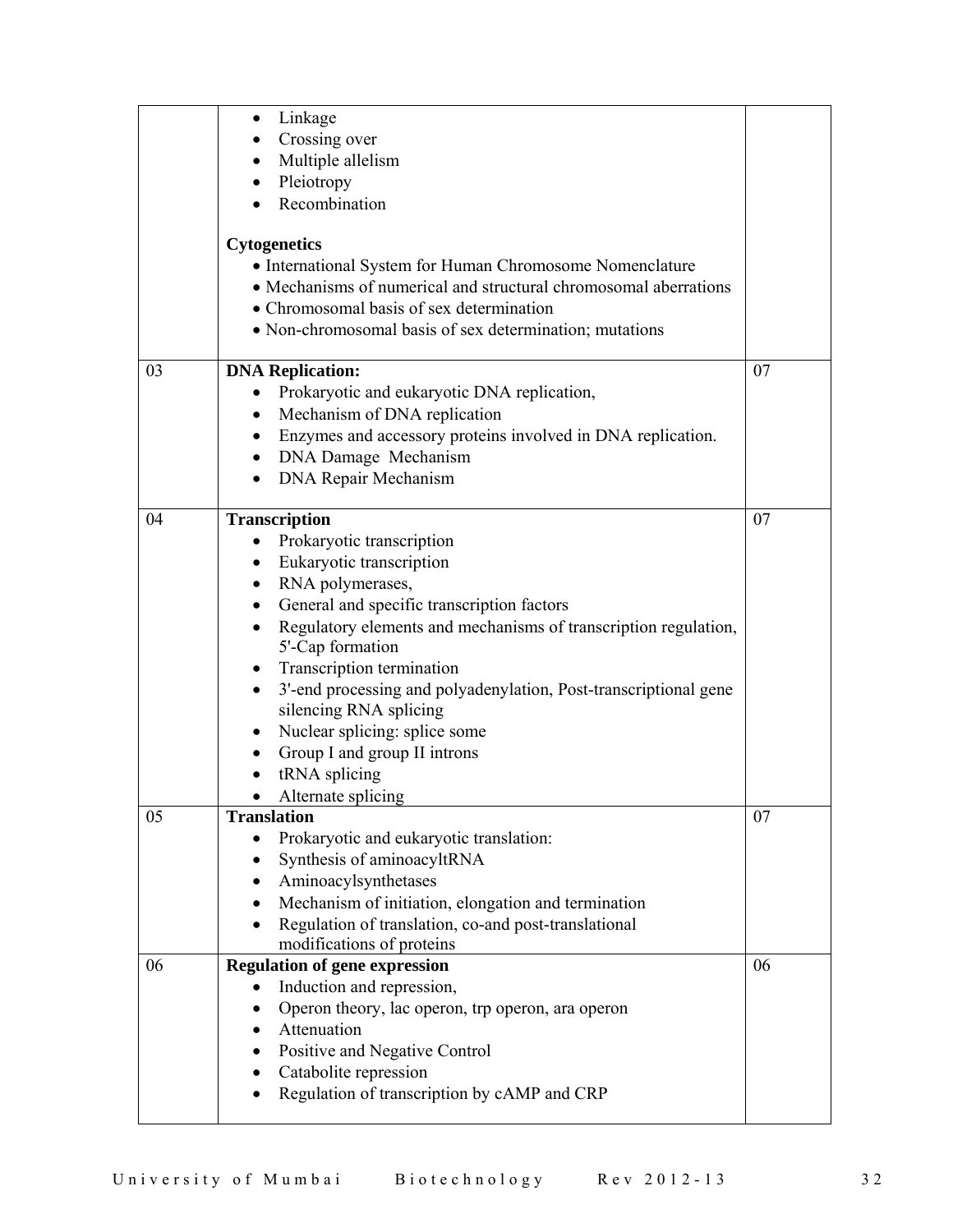- 1) Molecular Biology; David Freifelder, Narosa Publishing House,2nd edition (2004)
- 2) Microbial Genetics; David Freifelder, Narosa Publishing House, 2<sup>nd</sup> edition(2004)
- 3) Principles of Gene Manipulations; S. B. Primrose, R. M. Twyman, R. W. old, Blackwell Science,6th Edition (2003)
- 4) Gene VIII; Benjamin Lewin; Oxford Univ. Press, 8th edition (2004)
- 5) Advanced Molecular Biology; R. M. Twyman, 1st Edition, (2003)
- 6) Instant Notes on Molecular Biology; P.C. Turner, A. G. Mclennan, A. D. Bates & M. R. H. White, 2nd Edition (2002)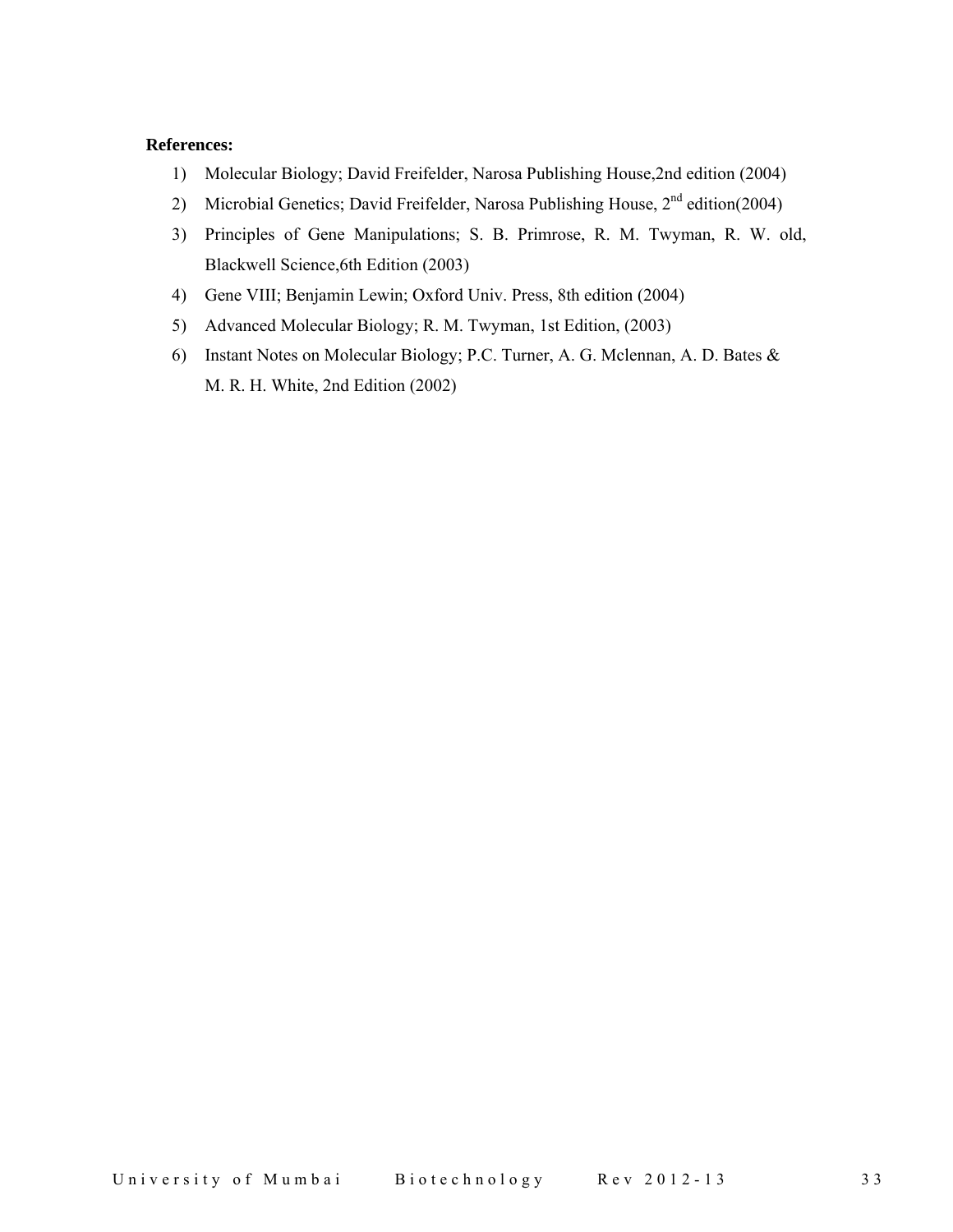| <b>Course Code</b> | <b>Course/Subject Name</b>     | <b>Credits</b> |
|--------------------|--------------------------------|----------------|
| <b>BTC403</b>      | <b>Fermentation Technology</b> |                |

### **Prerequisites:** Knowledge of microbiology

**Course Objectives:**To gain broad knowledge on

- Role of microorganisms in fermentation
- The various fermentation technologies used
- Production of important products through fermentation

### **Course Outcomes:**

- Appreciate the use of microorganisms for the production of value added commodities.
- Understand the working of a fermentation system.
- To describe key industrial bioprocesses, from the traditional to the recently evolved.
- Integrate biological and engineering principles involved in the production and recovery of commercial products.
- Develop critical thinking skills and learn to employ a quantitative, scientific approach towards conversion of biological materials to value added products.

| <b>Module</b> | <b>Contents</b>                                                                  | No. of |
|---------------|----------------------------------------------------------------------------------|--------|
|               |                                                                                  | hrs.   |
| 01            | <b>Introduction to fermentation</b>                                              | 04     |
|               | History and development of fermentation, general requirements of                 |        |
|               | the fermentation, range of fermentation processes, parts of a                    |        |
|               | fermentation process- upstream and downstream processing, aerobic                |        |
|               | and anaerobic fermentation, solid state and submerged fermentation.              |        |
| 02            | <b>Introduction to Microbial Growth Kinetics</b>                                 | 05     |
|               | Batch culture (Quantifying cell concentration, Growth patterns and               |        |
|               | Kinetics), Continuous culture, Comparison of batch and continuous                |        |
|               | cultures in industrial processes, Fed batch culture, Examples of use             |        |
|               | of fed batch cultures.                                                           |        |
| 03            | Isolation, preservation and improvement of industrial                            | 09     |
|               | microorganisms                                                                   |        |
|               | Isolation methods utilizing selection of the desired<br>$\bullet$                |        |
|               | characteristics                                                                  |        |
|               | Isolation methods not utilizing selection of the desired<br>٠<br>characteristics |        |
|               | The preservation of industrially important microorganisms                        |        |
|               | Improvement of industrial microorganisms                                         |        |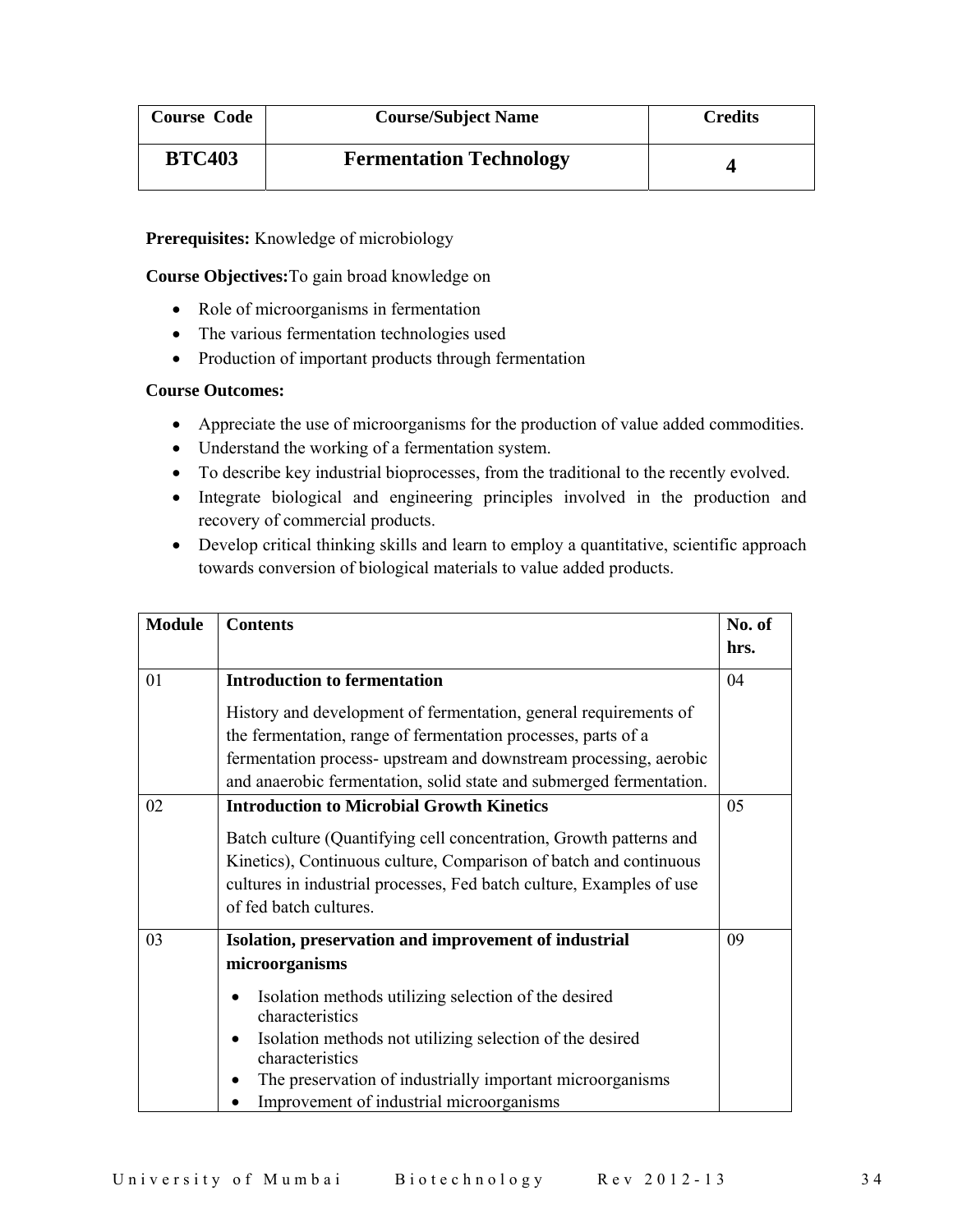|    | The selection of induced mutants synthesizing improved levels<br>of products                                                                                                                                                                                                                                                                                     |    |
|----|------------------------------------------------------------------------------------------------------------------------------------------------------------------------------------------------------------------------------------------------------------------------------------------------------------------------------------------------------------------|----|
|    | The use of rDNA techniques                                                                                                                                                                                                                                                                                                                                       |    |
| 04 | Regulatory Mechanisms controlling the catabolic and anabolic                                                                                                                                                                                                                                                                                                     | 03 |
|    | pathways of microbes                                                                                                                                                                                                                                                                                                                                             |    |
|    | Induction, carbon catabolite repression, crab tree effect, feedback<br>inhibition and repression                                                                                                                                                                                                                                                                 |    |
| 05 | Media for industrial fermentations & sterilization                                                                                                                                                                                                                                                                                                               | 07 |
|    | Introduction, Typical media, Energy sources, Carbon sources,<br>Nitrogen sources, Buffers, Oxygen requirements, Antifoams,                                                                                                                                                                                                                                       |    |
|    | Medium optimization, Medium sterilization: The design of batch<br>sterilization processes, The design of continuous sterilization<br>processes, Sterilization of the fermenter, feeds and air, Filter<br>sterilization                                                                                                                                           |    |
| 06 | The development of inocula for industrial fermentations                                                                                                                                                                                                                                                                                                          | 04 |
|    | The development of inocula for yeast, bacterial and fungal<br>processes,                                                                                                                                                                                                                                                                                         |    |
|    | The aseptic inoculation of plant fermenters                                                                                                                                                                                                                                                                                                                      |    |
| 07 | <b>Aeration and agitation</b>                                                                                                                                                                                                                                                                                                                                    | 05 |
|    | The oxygen requirements and supply of industrial fermentations,<br>Determination of KLa, Factors affecting KLa values, The balance<br>between oxygen supply and demand                                                                                                                                                                                           |    |
| 08 | <b>Design of fermenter</b>                                                                                                                                                                                                                                                                                                                                       | 04 |
|    | Basic function of a fermenter for microbial or animal cell<br>culture, body construction, various parts of a fermenter                                                                                                                                                                                                                                           |    |
| 09 | <b>Important products through Fermentation</b>                                                                                                                                                                                                                                                                                                                   | 11 |
|    | Organic acids: citric and acetic acid; enzymes : amylase, protease,<br>lipase; antibiotics: penicillin; vitamins: vitB12; aminoacids: lysine,<br>Glutamic acid; organic solvents: ethanol, acetone butanol;<br>alcoholic breverages: wine, beer; biomass : bakers yeast ;<br>biofertilizers; biopesticides; biosurfactant; steroid<br>transformation;biopolymers |    |

- 1. Principles of Fermentation Technology Stanbury P.F., Whitaker A, Hall S. J.
- 2. Bioprocess Engineering: Basic concepts Shuler M.L., Kargi F. (PHI)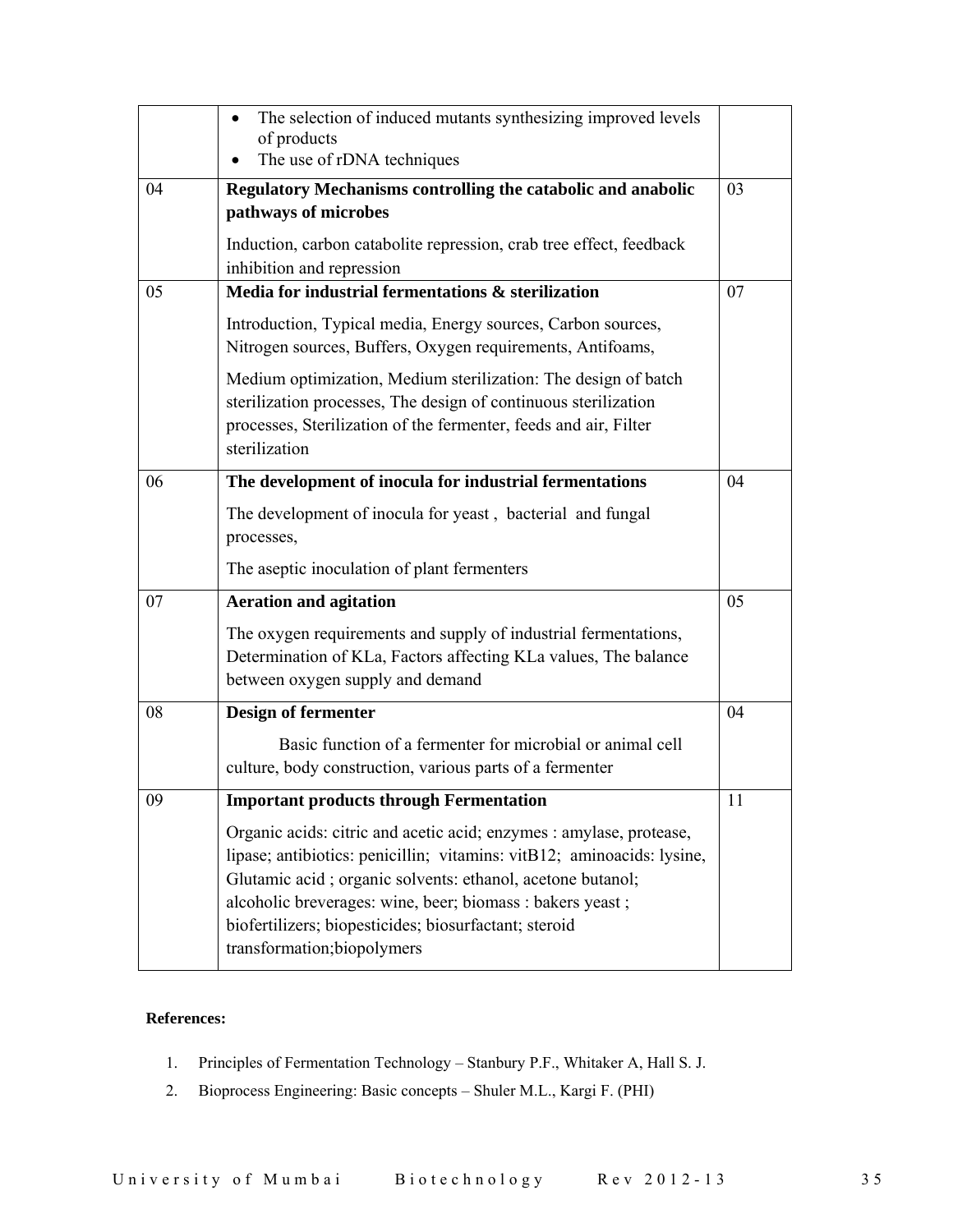- 3. Bioprocess Engineering Principles Doran Pauline M. (Elsevier Pub.)
- 4. Biotechnology: A textbook of Industrial Microbiology- Cruger, W. and A. Cruger
- 5. Introduction to Biochemical Engineering DG Rao, 2005, Tata McGraw-Hill, New Delhi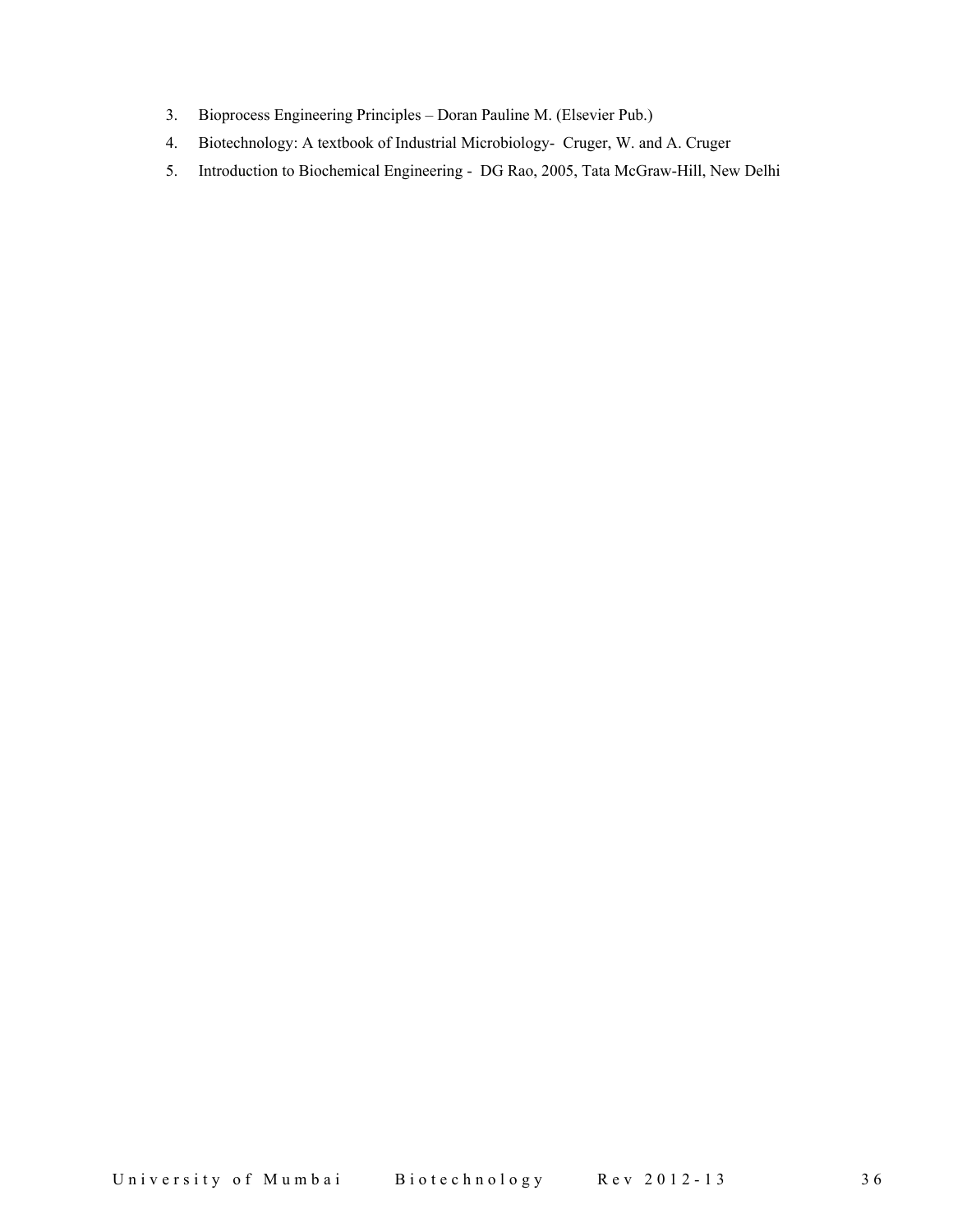| <b>Course Code</b> | <b>Course/Subject Name</b>                 | <b>Credits</b> |
|--------------------|--------------------------------------------|----------------|
| <b>BTC404</b>      | <b>Analytical Methods In Biotechnology</b> |                |

### **Pre-requisites**:

- 1) Basic knowledge of Physical and Analytical Chemistry
- 2) Knowledge of various types of spectra
- 3) Knowledge of Biomolecules and their properties

### **Course Objective:**

• To study the various analytical techniques used in Biotechnology.

### **Course outcomes:**

- The students will be capable of handling different instruments in the laboratory.
- They would be able to compare different separation techniques and use them effectively in research work

| <b>Module</b> | <b>Contents</b>                                                                                                                                                                                                                                                                                                                                       | No of<br>Hrs. |
|---------------|-------------------------------------------------------------------------------------------------------------------------------------------------------------------------------------------------------------------------------------------------------------------------------------------------------------------------------------------------------|---------------|
| 01            | <b>Centrifugation:</b><br>General principle- sedimentation velocity, sedimentation equilibrium<br>٠<br>Types of centrifuges, preparative and analytical centrifugation, differential<br>$\bullet$<br>centrifugation, density gradient methods<br>Applications<br>٠                                                                                    | 08            |
| 02            | <b>Chromatographic Techniques:</b><br>Introduction to chromatography, General principles<br>٠<br>Planar Chromatography: Thin layer chromatography, paper chromatography<br>٠<br>Column chromatography-columns, stationary phases. Packing of columns,<br>$\bullet$<br>application of sample, column development, fraction collection and<br>analysis. | 14            |
|               | Partition chromatography, Adsorption chromatography Affinity<br>٠<br>Chromatography, Ion Exchange Chromatography, Chromatofocussing, Size<br>exclusion chromatography.<br>Gas Chromatography, HPLC: Principle & Components: pumping systems,<br>$\bullet$<br>detectors systems<br>Applications                                                        |               |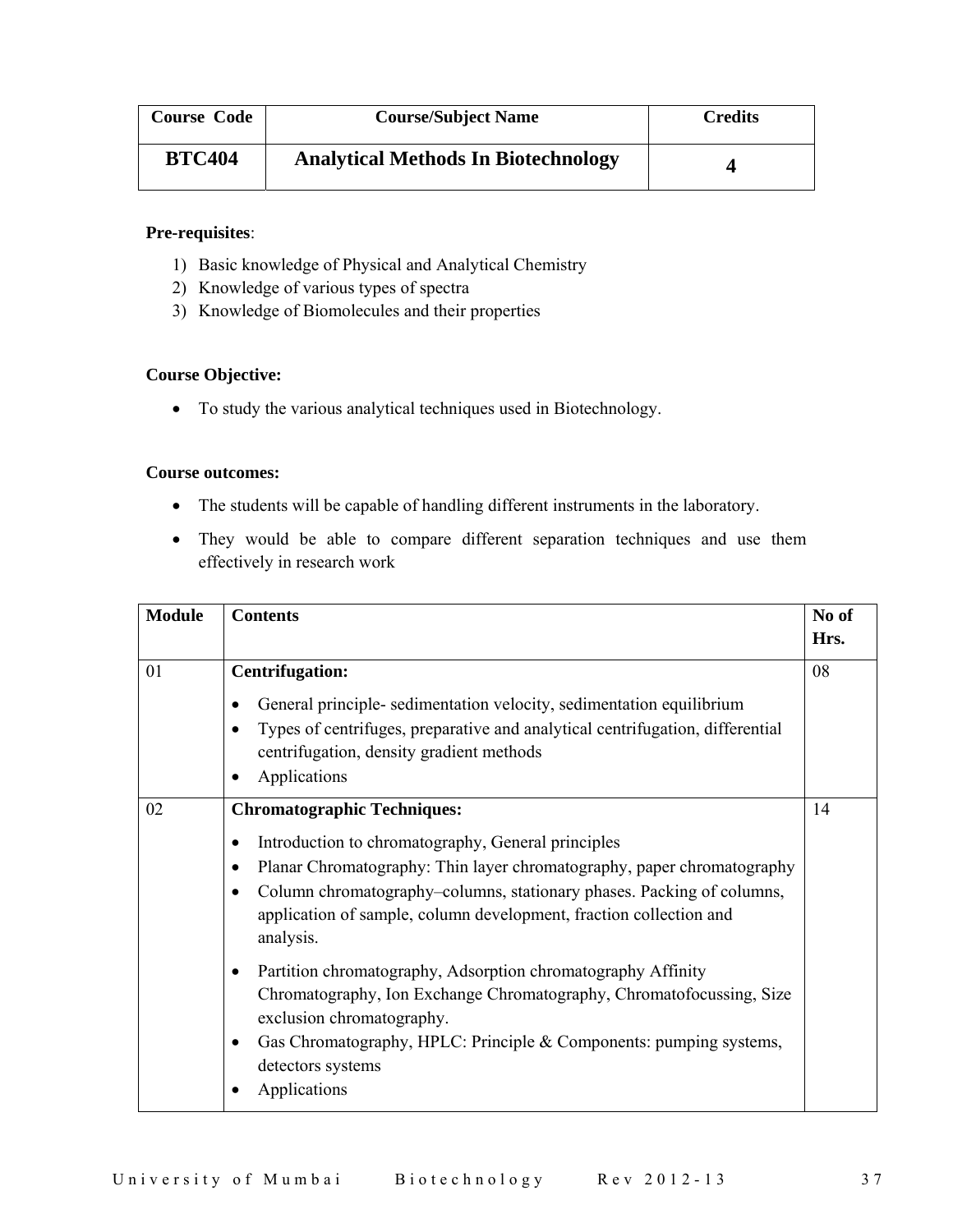| 03 | <b>Electrokinetic methods of separation:</b><br>Electrophoresis: General principle, factors affecting electrophoresis -<br>voltage, current, resistance, buffer, composition, concentration, pH.<br>Agarose Gel electrophoresis<br>٠<br>SDS-PAGE - gradient gels<br>$\bullet$<br>Two dimensional gel electrophoresis<br>٠<br>Isoelectric focusing<br>$\bullet$<br>Capillary electrophoresis<br>$\bullet$ | 13 |
|----|----------------------------------------------------------------------------------------------------------------------------------------------------------------------------------------------------------------------------------------------------------------------------------------------------------------------------------------------------------------------------------------------------------|----|
|    | Immunoelectrophoresis                                                                                                                                                                                                                                                                                                                                                                                    |    |
| 04 | Spectroscopy:<br>Spectroscopic Techniques; Beers Lamberts law, molar and extinction<br>coefficient, limitations of Beers Lamberts law.<br>Visible and UV Spectrophotometry; Principles, Instrumentation and<br>$\bullet$<br>applications                                                                                                                                                                 | 09 |
| 05 | Radioisotopic techniques:<br>Use of radioisotopes in life sciences, radioactive labeling, principle and<br>$\bullet$<br>application of tracer techniques<br>Detection and measurement of radioactivity using ionization chamber,<br>٠<br>proportional chamber, Geiger-Muller and Scintillation counters,<br>Autoradiography<br>Applications                                                              | 08 |

- 1. Wilson K and Goulding K.H., A biologist's guide to Principles and Techniques of Practical Biochemistry.
- 2. Willard and Merrit, Instrumental Methods and Analysis
- 3. Ewing GW, Instrumental Methods of Chemical analysis.
- 4. Robert. M. Silverstein et al, Spectrometric identification of Organic Compounds, 7th Edition, 1981.
- 5. Vogel's, Text Book of Quantitative Chemical Analysis, 6th Edition, 2004.
- 6. John A. Adamovic, Chromatographic Analysis of Pharmaceuticals, 2nd Edition.
- 7. Raymond P. W. Scott, Techniques and Practice of Chromatography –Vol. 70.
- 8. Sethi P.D, DilipCharegaonkar, Chromatography –2nd Edition.
- 9. Niessen W. M. A., Van Der Greef J, Liquid Chromatography– Mass Spectrometry, Vol. 58.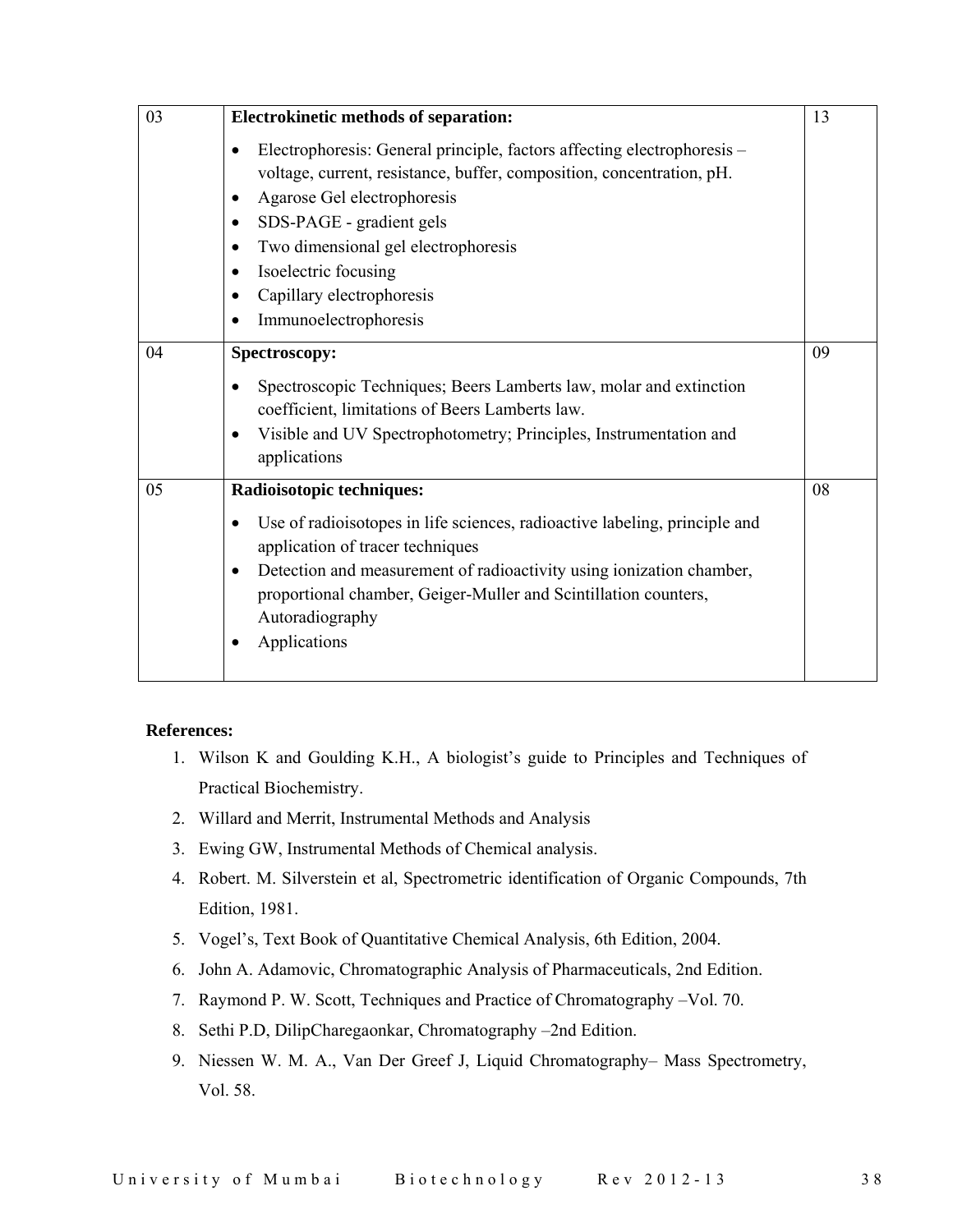- 10. Kalsi.P.K, Spectroscopy of Organic Compounds.
- 11. Hanes, Gel Electrophoresis of Proteins- A Practical Approach,
- 12. Hamilton R. J. and Sewell P. A, Introduction to High Performance Liquid Chromatography
- 13. Gordon M. Message, Practical aspects of Gas Chromatography and Mass Spectrometry, John Wiley and Sons, New York. 1984
- 14. Chapman J.M and G.Ayrey, The use of radioactive isotopes in the life sciences, George Allen and Unwin Ltd., London.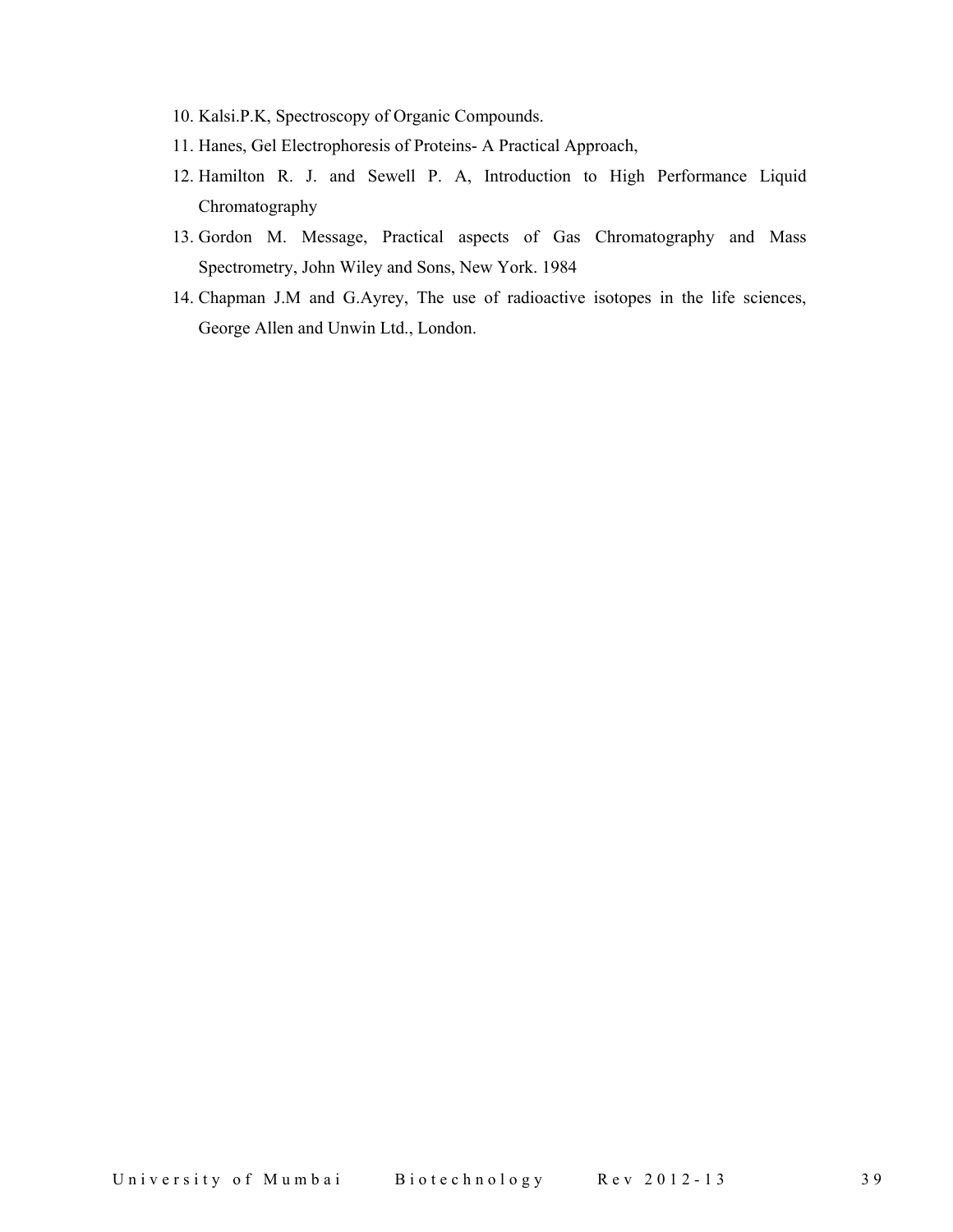| <b>Course Code</b> | <b>Course/Subject Name</b>             | <b>Credits</b> |
|--------------------|----------------------------------------|----------------|
| <b>BTC405</b>      | <b>Immunology and Immunotechnology</b> |                |

### **Prerequisites:**

- Knowledge of anatomy and physiology of human body
- Knowledge of blood components and blood cells
- Knowledge of lymphatic system
- Knowledge of principle of immune response and vaccine
- Knowledge of history and basic terminology in immunology

### **Objectives**

- To learn about various basic terminology in immunology
- To have knowledge of immune system in detail
- To describe the interaction of antigens and antibodies in antibody mediated and cellmediated immune responses.
- To make familiar with the techniques involved in antigen and antibody reactions
- To understand the concepts and principle of immunoassay techniques in routine diagnosis, research
- To learn principle and types of vaccines

### **Outcomes:**

- Student can define innate and adaptive immunity
- Student can define the characteristics of antigens
- Student can define the characteristics of antibodies
- Student can describe cellular cooperation in antibody and cell mediated immune responses
- Student can define antigen antibody interaction
- Student can describe Production of Monoclonal Antibodies and Recombinant Vaccines.

|    | <b>Module</b>   Contents                | No. of |
|----|-----------------------------------------|--------|
|    |                                         | Hrs.   |
| 01 | Introduction to immune system           | -09    |
|    | Innate and adaptive immunity            |        |
|    | • Cells and organs of the immune system |        |
|    | Primary and secondary immune responses; |        |
|    | Cell mediated and humoral response      |        |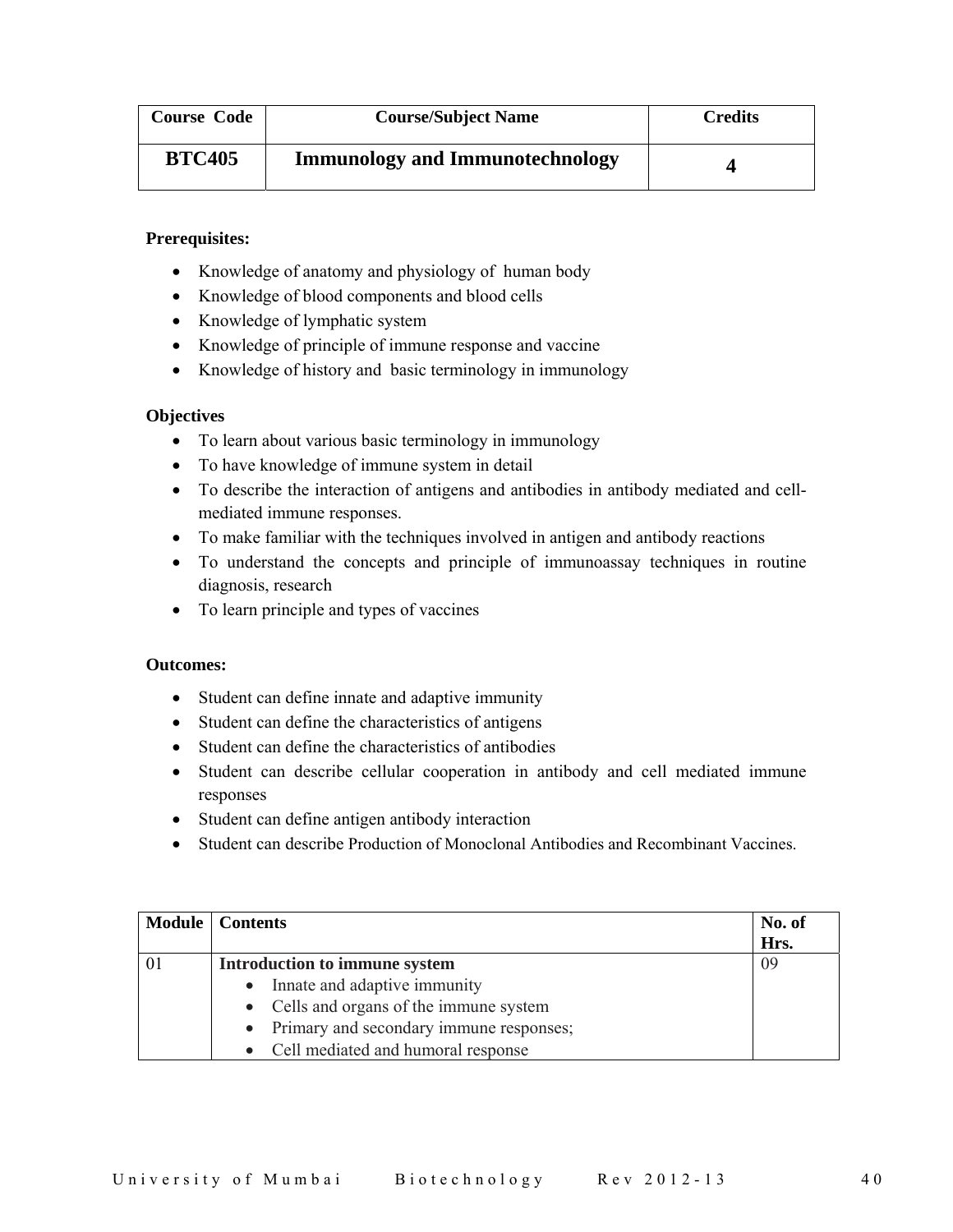| 02 | <b>Antigens &amp; Antibodies</b>                                               | 07 |
|----|--------------------------------------------------------------------------------|----|
|    | Antigens<br>$\bullet$                                                          |    |
|    | Antibodies and T cell receptors: Antigens, Structure and function<br>$\bullet$ |    |
|    | of immunoglobulins,                                                            |    |
|    | B and T cell receptors and co-receptors<br>$\bullet$                           |    |
| 03 | Generation and regulation of immune responses                                  | 10 |
|    | Antigen processing and presentation                                            |    |
|    | MHC-restriction; Cytokines<br>$\bullet$                                        |    |
|    | T Cell Maturation, activation and Differentiation B Cell<br>$\bullet$          |    |
|    | Generation, activation and differentiation                                     |    |
|    | Clonal selection and immunological memory<br>$\bullet$                         |    |
|    | Complement system, classical , alternative and MBL pathway<br>$\bullet$        |    |
|    | Cell mediated cytotoxic responses<br>$\bullet$                                 |    |
|    | Regulation of immune responses; Immunological tolerance<br>$\bullet$           |    |
| 04 | <b>Antigen-antibody Reactions</b>                                              | 10 |
|    | <b>Strength of Antigen-Antibody Reactions</b>                                  |    |
|    | In Vivo Antigen-Antibody Reactions, In Vitro Antigen-Antibody                  |    |
|    | Reactions                                                                      |    |
|    | Precipitation (In Fluid and In Gel Immunoelectrophoresis),<br>$\bullet$        |    |
|    | Agglutination (Heamagglutination, Bacterial agglutination,                     |    |
|    | Passive agglutination and Agglutination Inhibition).                           |    |
|    | Radio immuno Assay (RIA)<br>$\bullet$                                          |    |
|    | Enzyme Linked Immunosorbant Assay (ELISA),<br>$\bullet$                        |    |
|    | Western Blot                                                                   |    |
|    | Immune Fluorescence                                                            |    |
| 05 | <b>Disorders of Human Immune System</b>                                        | 07 |
|    | Primary and secondary immunodeficiency; Autoimmune                             |    |
|    | disorders; Hypersensitive reactions; Cytokine related diseases                 |    |
| 06 | <b>Production of Monoclonal Antibodies and Recombinant Vaccines.</b>           | 09 |
|    | Monoclonal antibody, polyclonal antibody. Production of<br>$\bullet$           |    |
|    | monoclonal antibodies - Definition, production, applications.                  |    |
|    | Recombinant Vaccines - Definition, recombinant vector vaccines,<br>$\bullet$   |    |
|    | DNAvaccines , Multivalent subunit vaccines                                     |    |
|    | ,minicellvaccines,conjugate vaccines                                           |    |
|    |                                                                                |    |

- 1. Essential Immunology: Ivan Roitt.
- 2. Kuby Immunology: Golds by, Kindt and Osborne.
- 3. Immunology: Roitt, Brostoff, Mole.
- 4. Introductory Immunology : Huw Davies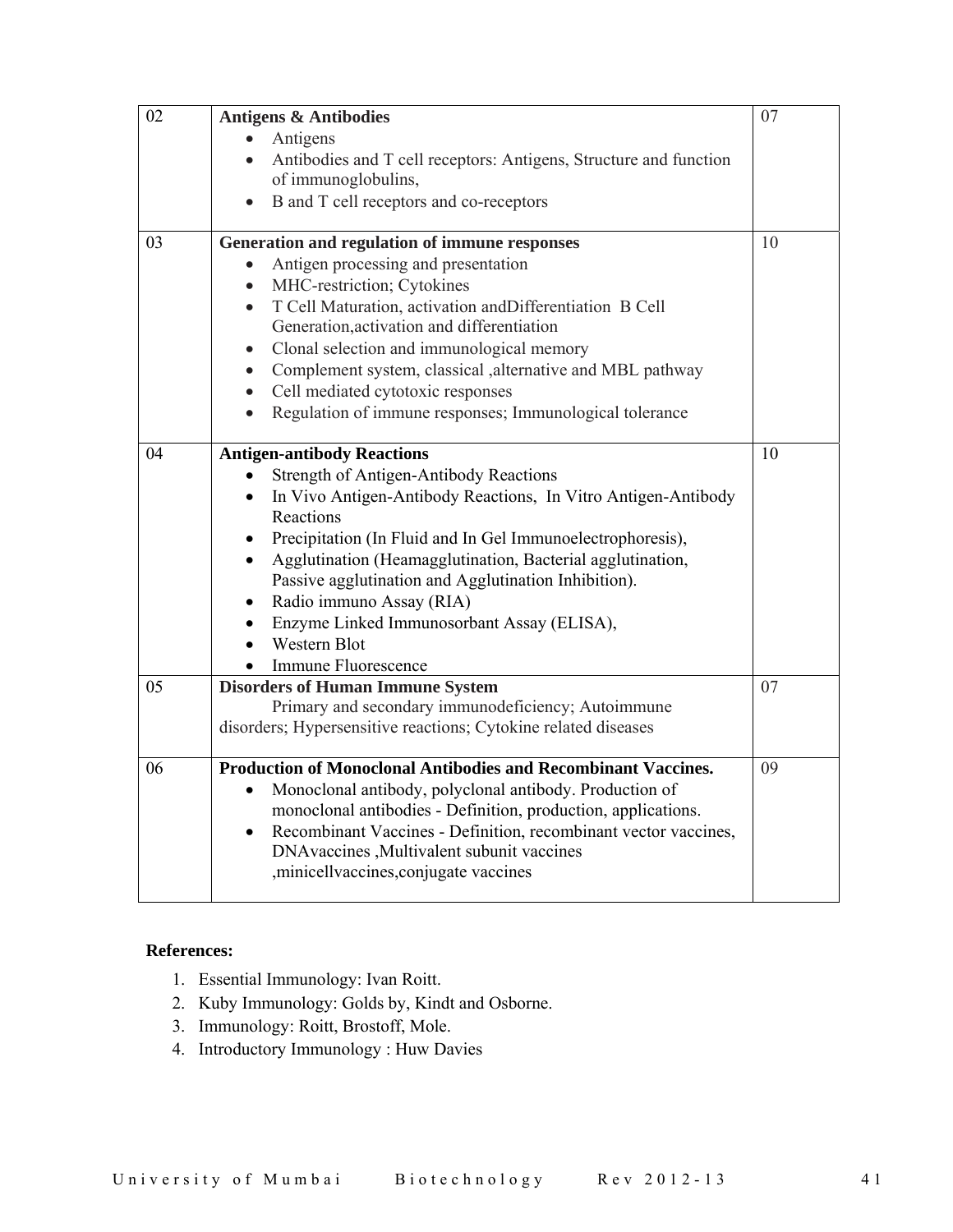| <b>Course Code</b> | <b>Course/Subject Name</b> | <b>Credits</b> |
|--------------------|----------------------------|----------------|
| <b>BTC406</b>      | Unit Operation - II        |                |

### **Pre-requisites**:

 An understanding of differential equations and basic physical concepts, units and dimensions

### **Course Objectives:**

- To study the basics of Heat and Mass Transfer
- To develop understanding about the application of Heat and Mass transfer in Bioprocessing.
- To calculate the size of heat transfer equipments, for a known quantity of raw material.
- To apply energy balance.
- To understand the role of diffusion, drying &distillation in the processes. To apply material balance.
- To design equipments in which heat &mass transfer occurs.

### **Course outcomes:**

- The student will be able to understand basic application of various unit operations &unit processes to industrial &theoretical problems
- They will have a clear understanding of the theories of Heat and Mass transfer which are used for modeling.
- They will be able to do design the fermenter and Bioreactors using the models developed.

| <b>Module</b> | <b>Contents</b>                                                                                                                                                                      | No of |
|---------------|--------------------------------------------------------------------------------------------------------------------------------------------------------------------------------------|-------|
|               |                                                                                                                                                                                      | Hrs.  |
| 01            | Introduction: Various modes of heat transfer Viz. Conduction, Convection and<br>Radiation.                                                                                           | 08    |
|               | Conduction: Fouriers law, Steady state unidirectional heat flow through single<br>and multiple layer slabs, Cylinders and spheres for constant and variable<br>thermal conductivity. |       |
|               | Insulation: Properties of insulation materials, Types of insulation, Critical and<br>Optimum thickness of insulation.                                                                |       |
|               | Extended Surfaces: Fins – Types of fins, Derivation of fin efficiency for                                                                                                            |       |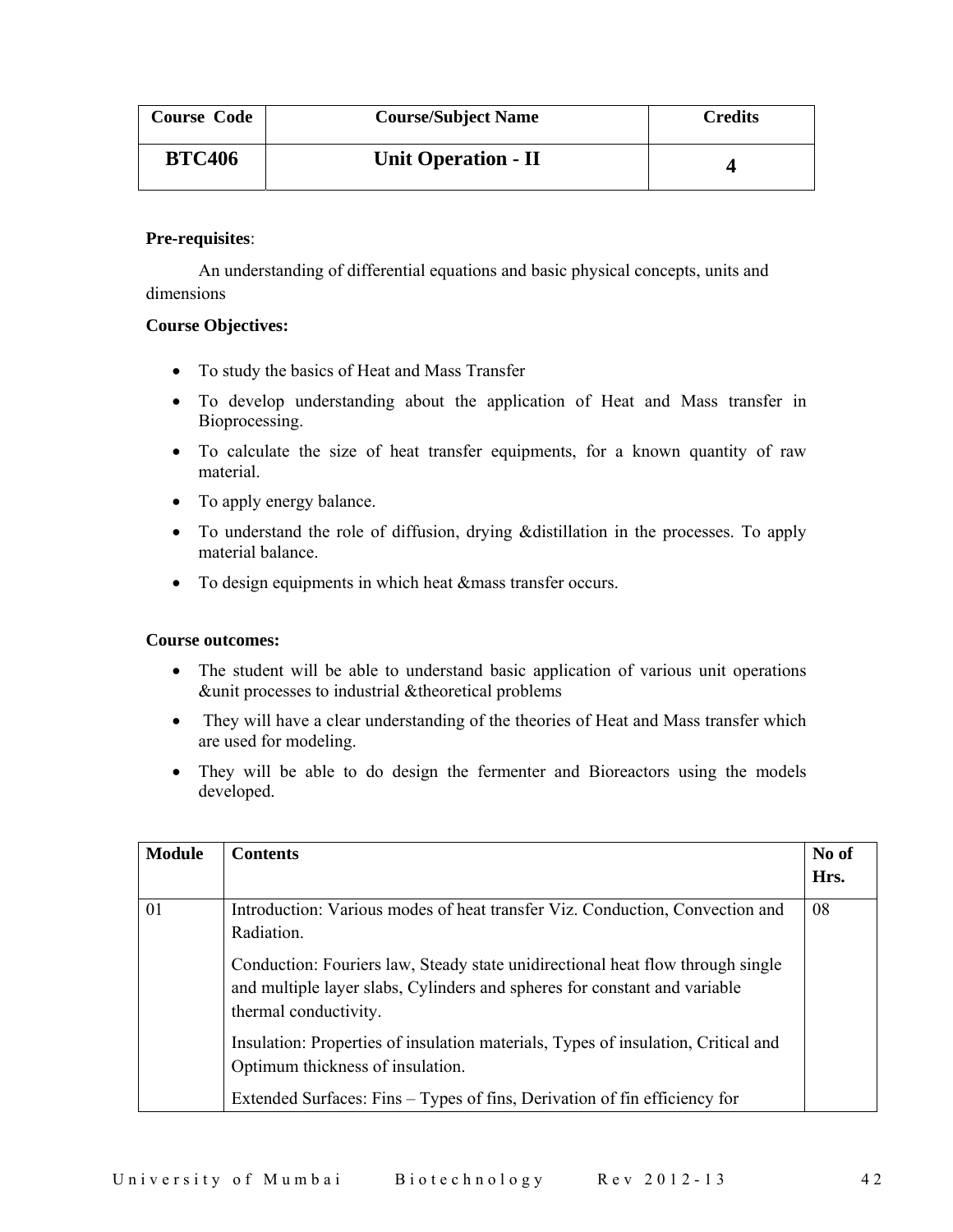|    | longitudinal fins, Fin effectiveness. Elementary treatment of unsteady state heat<br>conduction. Problems                                                                                                                                                                                                                                                                                                                                                                                                                                                            |    |
|----|----------------------------------------------------------------------------------------------------------------------------------------------------------------------------------------------------------------------------------------------------------------------------------------------------------------------------------------------------------------------------------------------------------------------------------------------------------------------------------------------------------------------------------------------------------------------|----|
| 02 | Convection: Individual and overall heat transfer coefficient, LMTD, LMTD<br>correction factor.                                                                                                                                                                                                                                                                                                                                                                                                                                                                       | 09 |
|    | Dimensionless numbers, - Dimensional analysis, Empirical correlation for<br>forced and natural convection.                                                                                                                                                                                                                                                                                                                                                                                                                                                           |    |
|    | Analogy between momentum and heat transfer - Reynolds, Coulburn and<br>Prandtl analogies. Problems                                                                                                                                                                                                                                                                                                                                                                                                                                                                   |    |
|    | Heat Transfer with Phase Change: Boiling phenomena, Nucleate and film<br>boiling, Condensation - Film and Drop wise condensation, Nusselts equations.                                                                                                                                                                                                                                                                                                                                                                                                                |    |
| 03 | Radiation: Properties and definitions, Absorptivity, Reflectivity, Emissive<br>power and intensity of radiation, Black body radiation, Gray body radiation,<br>Stefen - Boltzmann law, Wien's displacement law, Kirchoffs law, View factors,<br>Radiation between surfaces- different shapes, Radiation involving gases and<br>vapours, Radiation shields.                                                                                                                                                                                                           | 09 |
|    | Heat Transfer Equipment: Double pipe heat exchangers, Shell and tube heat<br>exchangers - Types of shell and tube heat exchangers, Condenser - types of<br>condensers. Design of heat exchanger.                                                                                                                                                                                                                                                                                                                                                                     |    |
|    | Evaporators: Types of evaporators, performance of tubular evaporator -<br>Evaporator capacity, Evaporator economy, Multiple effect evaporator.                                                                                                                                                                                                                                                                                                                                                                                                                       |    |
| 04 | Diffusion : Molecular diffusion in fluids, Diffusion coefficient, Flick's Law of<br>diffusion, Dependence of diffusion coefficient on temperature, pressure and<br>composition, Diffusion in multi-component gas mixtures. Diffusion in solids:<br>Molecular, Knudsen &surface diffusion Inter-phase mass transfer, Mass<br>transfer coefficients , Diffusion between phases , Equilibrium solubility of gases<br>in liquids, Mass Transfer theories, Mass transfer in fluidized beds, flow past<br>solids and boundary layers, Simultaneous heat and mass transfer. | 09 |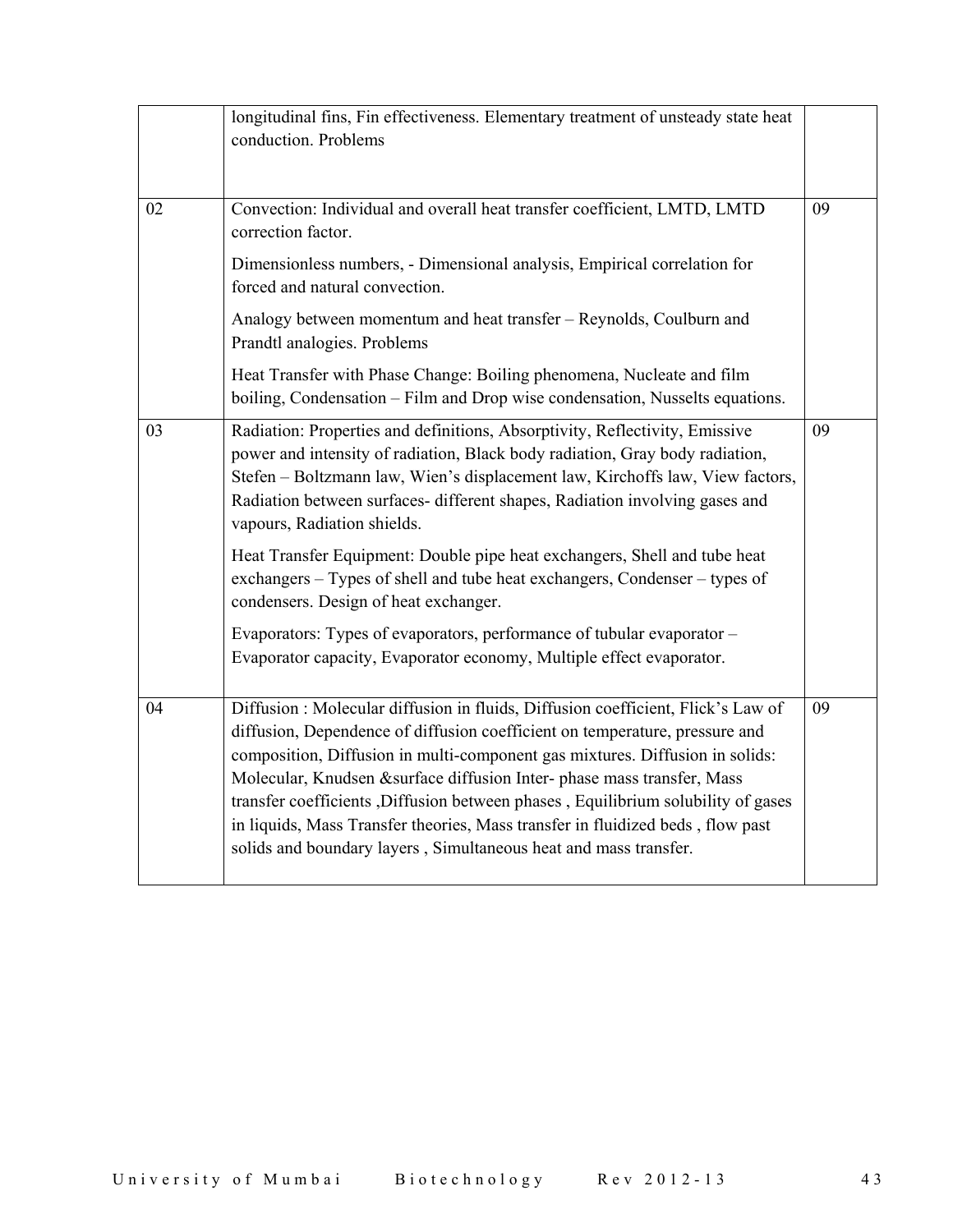| 05 | Mass Transfer in Bioprocess Operations: Role of Diffusion in Bioprocessing,<br>Oxygen Uptake in Cell Culture, Factors affecting cellular oxygen demand,<br>oxygen transfer from gas bubble to cell, oxygen transfer in fermenters, sparging<br>stirring and medium properties, anti foaming agents, temperature, gas pressure<br>and oxygen partial pressure, presence of cells, measuring dissolved oxygen<br>concentration, estimating oxygen solubility, effect of oxygen partial pressure,<br>effect of temperature, effect of solutes, mass transfer correlations, measurement<br>of kLa, oxygen balance method, dynamic method, sulphite oxidation method,<br>oxygen transfer in large vessels. | 09 |
|----|-------------------------------------------------------------------------------------------------------------------------------------------------------------------------------------------------------------------------------------------------------------------------------------------------------------------------------------------------------------------------------------------------------------------------------------------------------------------------------------------------------------------------------------------------------------------------------------------------------------------------------------------------------------------------------------------------------|----|
| 06 | Distillation. simple, steam & equilibrium distillation, fractionation. Mccabe-<br>Thiele method, azeotropes. numericals.                                                                                                                                                                                                                                                                                                                                                                                                                                                                                                                                                                              | 08 |

- 1. Robert E Treybal, Mass Transfer Operations, McGraw Hill Third Edition
- 2. Diffusion: Mass Transfer in Fluid System (Cambridge series in Chemical Engineering) by E.L.Cussler"
- 3. McCabe & Smith, Unit Operations in Chemical Engineering, 6th Edition, McGraw Hall, 2001.
- 4. Coulson and Richardson, Chemical Engineering Vol I, 4th Edition, Pergmon
- 5. Press,1998.
- 6. Badger &Banchero, Introduction to Chemical Engineering, TMH 6th Reprint, 1998.
- 7. Doran P.M, Bioprocess Engineering Principles, Academic Press
- 8. Bailey G.E and Ollis D.F, Bioprocess Engineering Fundamentals McGraw Hill
- 9. Shuler M.L and Kargi F, Bioprocess Engineering- Basic Concepts, Pearson Education
- 10. Blanch H.W and Clark D.S, Biochemical Engineering Marcel Dekker Inc.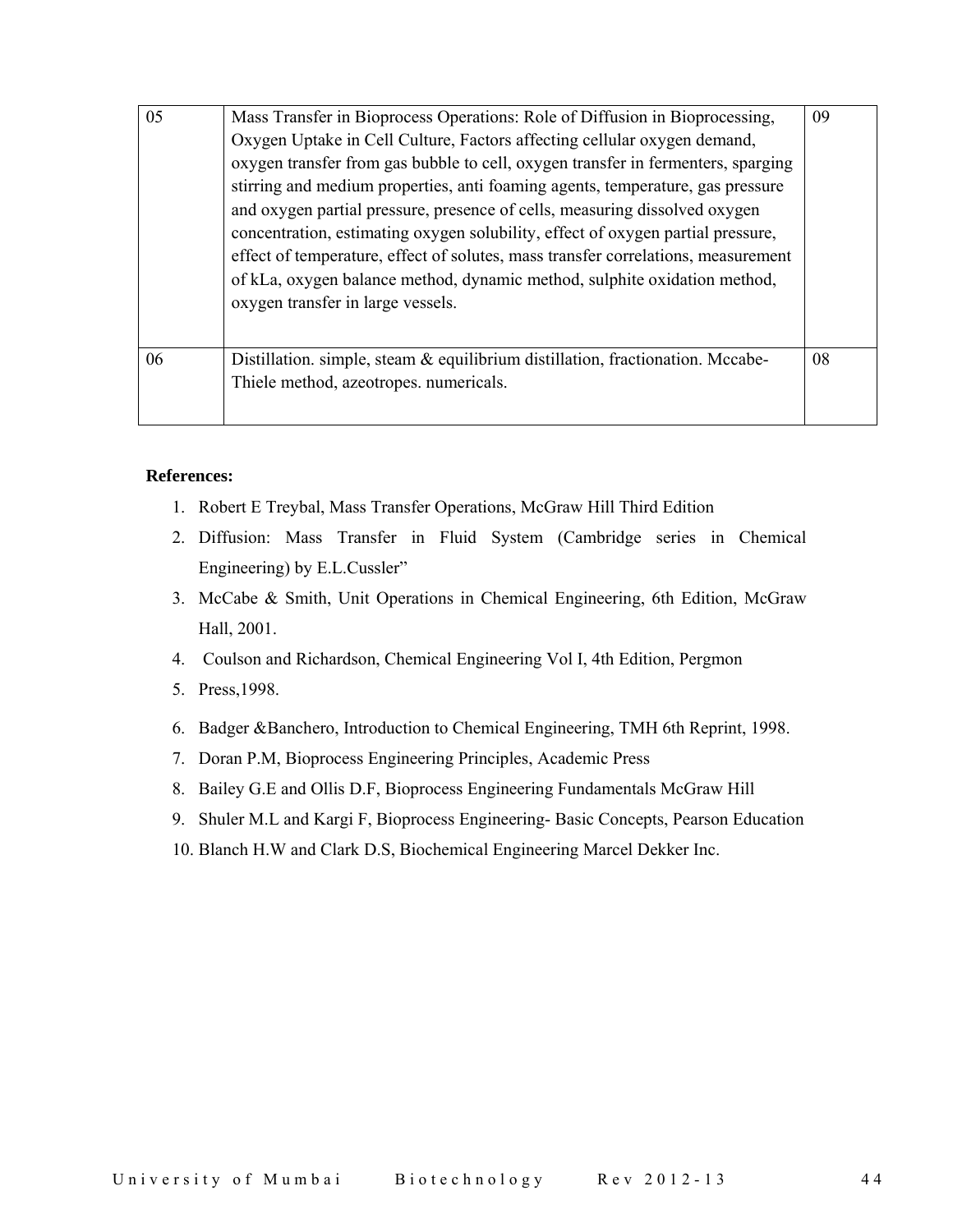| Course Code   | Course/Subject Name                | Credits |
|---------------|------------------------------------|---------|
| <b>BTL407</b> | <b>Fermentation Technology Lab</b> |         |

- 1) Alcohol production by baker's yeast
- 2) Spore counting by haemocytometer
- 3) Cell immobilization technique by immobilizing yeast cells in calcium alginate beads.
- 4) Production of citric acid by A.niger
- 5) Hydrolysis of sucrose by immobilized yeast cells
- 6) Determination of cell mass by different methods ( dry weight method, density method and haemocytometer method)
- 7) Estimation of carbohydrates from fermentation media.
- 8) Production of amylase
- 9) Isolation of auxotrophic mutants of industrially important microorganisms
- 10) Study of substrate utilization kinetics of the organism
- 11) Study the set up of various types of bioreactors
- 12) Introduction to fermentor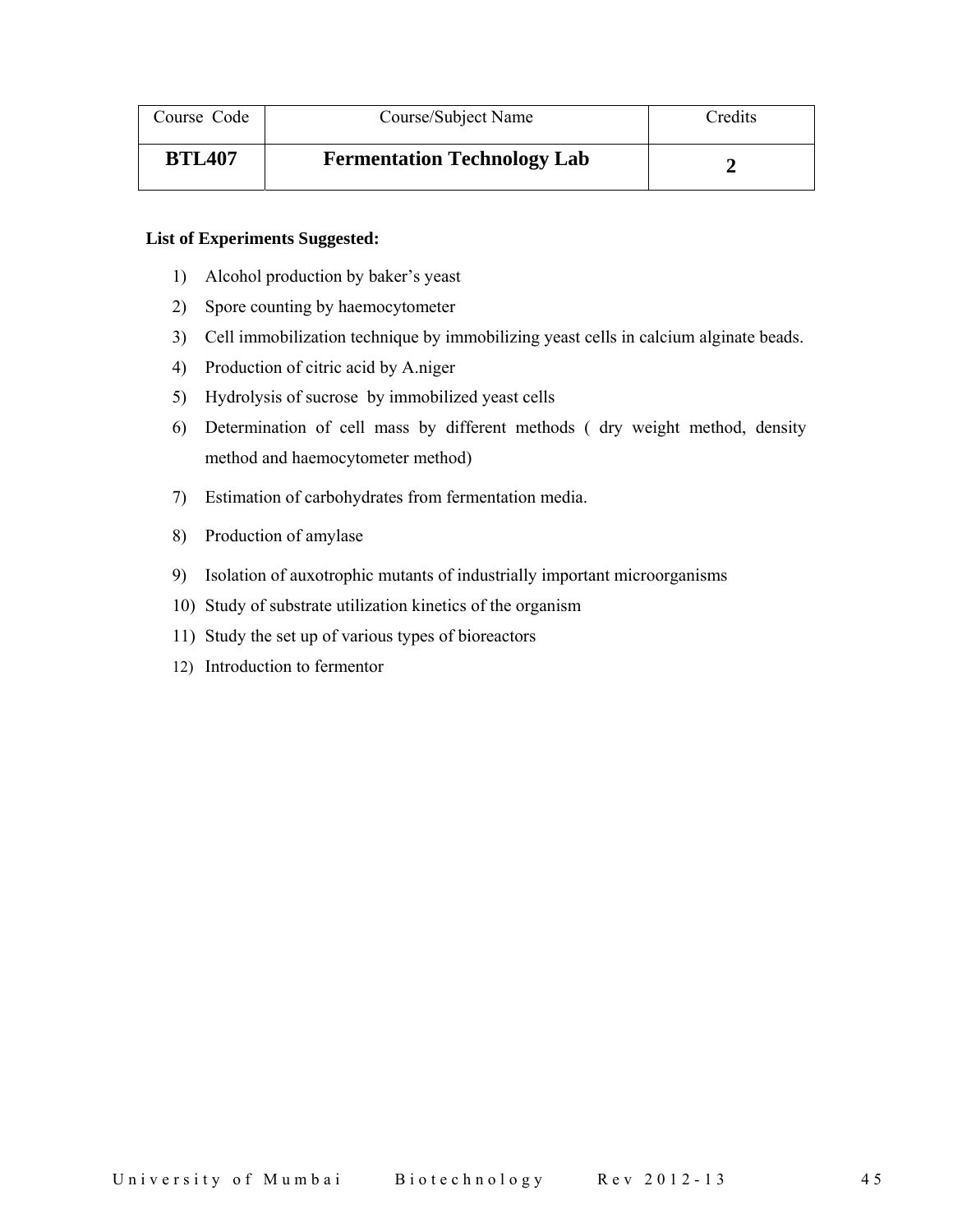| Course Code   | Course/Subject Name                            | Credits |
|---------------|------------------------------------------------|---------|
| <b>BTL408</b> | <b>Analytical Methods In Biotechnology Lab</b> | 1.5     |

- 1) Chromatography of amino acids and sugars
- 2) Agarose gel electrophoresis
- 3) SDS-PAGE
- 4) Iso-electric Focussing
- 5) Centrifugation
- 6) Density gradient Centrifugation
- 7) Affinity chromatography
- 8) Ion exchange chromatography
- 9) Gel filtration chromatography
- 10) UV-Visible spectrophotometer
- 11) Thin Layer Chromatography
- 12) Paper Chromatography